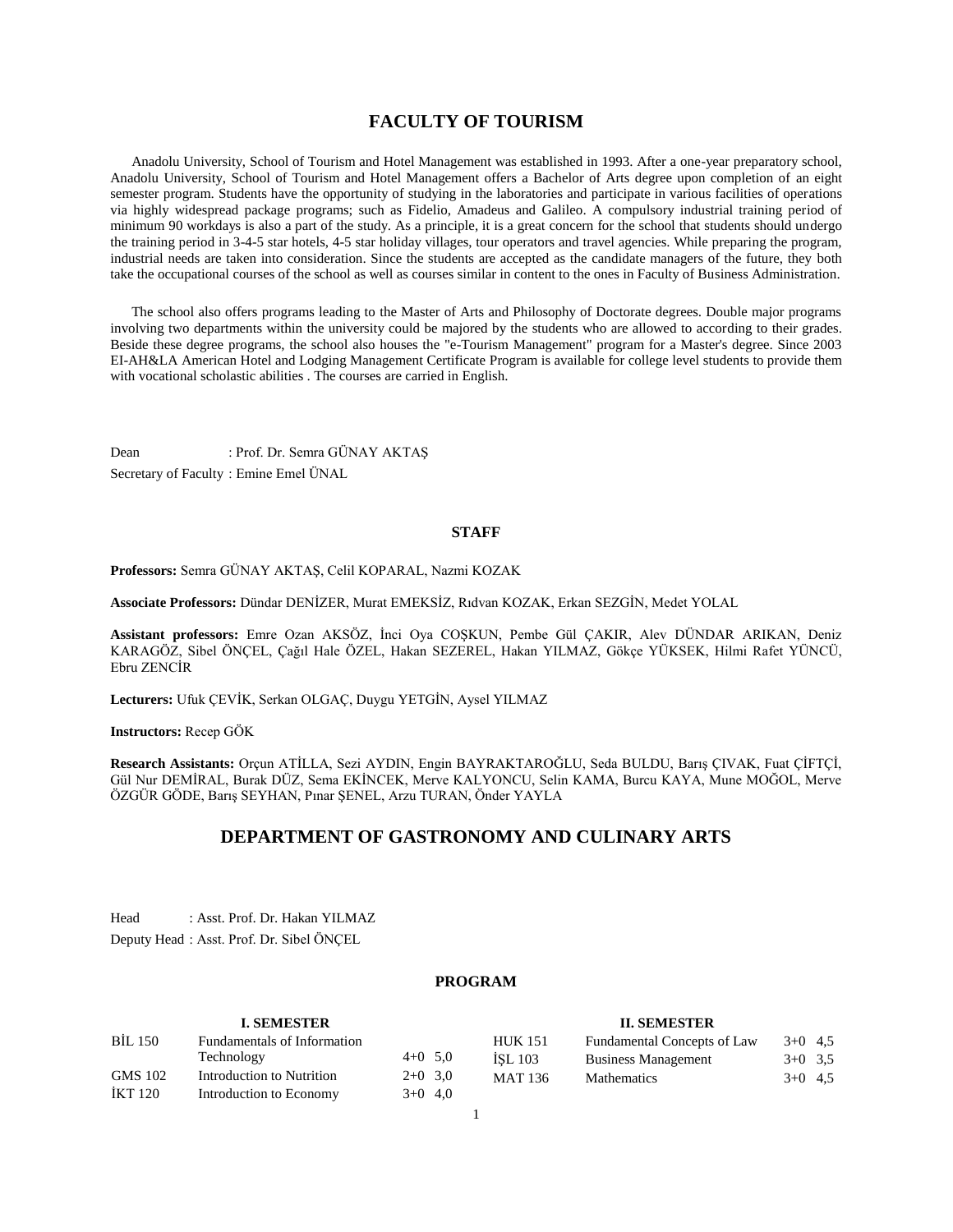| İSL 151 | <b>Introduction to Business</b>        | $3+0$ 3.0                |      |
|---------|----------------------------------------|--------------------------|------|
|         | ISL 151 (Eng) Introduction to Business | $3+0$ 3.0                |      |
| TÜR 125 | Turkish Language I                     | $2+0$ 2.0                |      |
|         | Elective Courses (0)                   |                          | 10,0 |
|         | Foreign Language Courses (1)           | $\overline{\phantom{a}}$ | 3,0  |
|         |                                        |                          |      |
|         |                                        |                          | 30,0 |

## **III. SEMESTER**

|         | GMS 203 Gastronomy                          | $3+0$ 4,0 |      |  |  |
|---------|---------------------------------------------|-----------|------|--|--|
|         | GMS 209 Basic Cooking Techniques I          | $1+3$ 6.0 |      |  |  |
| ILT 107 | Introduction to Communication               | $3+0$ 3.5 |      |  |  |
|         | MUH 239 Cost Accounting                     | $3+0$ 4.0 |      |  |  |
|         | TAR 165 Atatürk's Principles and History of |           |      |  |  |
|         | <b>Turkish Revolution I</b>                 | $2+0$ 2.0 |      |  |  |
|         | Elective Courses (0)                        |           | 10.5 |  |  |
|         |                                             |           |      |  |  |

## **V. SEMESTER**

| VII. SEMESTER  |                                          |         |      |  |  |
|----------------|------------------------------------------|---------|------|--|--|
|                |                                          |         | 30,0 |  |  |
|                | Foreign Language Courses (1)             |         | 4,0  |  |  |
|                | Elective Courses (0)                     |         | 6,0  |  |  |
|                | Departmental Elective Courses (0)        |         | 6,0  |  |  |
| <b>TRZ 106</b> | Food and Beverage Management             | $3+0$   | 4.0  |  |  |
|                | ISL 301 (Eng) Human Resources Management | $3+0$   | 4.0  |  |  |
| <b>ISL 301</b> | Human Resources Management               | $3+0$   | 4.0  |  |  |
| <b>GMS 301</b> | Cuisine Practices I                      | $0 + 4$ | 6.0  |  |  |

|         | TRZ 427 Research Methods in Tourism | $3+0$ 4.0 |      |
|---------|-------------------------------------|-----------|------|
| TRZ 429 | Project Management                  | $3+0$ 4.0 |      |
|         | Departmental Elective Courses (0)   |           | 10.0 |
|         | Elective Courses (0)                |           | 8.0  |
|         | Foreign Language Courses (1)        |           | 4.0  |
|         |                                     |           |      |

## **DEPARTMENTAL ELECTIVE COURSES**

| BIL 468        | Computer Applications in Food and |           |     |
|----------------|-----------------------------------|-----------|-----|
|                | Beverage Management               | $3+0$     | 4,0 |
| <b>ETK 204</b> | <b>Professional Ethics</b>        | $2+0$     | 3,0 |
| <b>FOT 201</b> | <b>Basic Photography</b>          | $2+2$ 5,0 |     |
| <b>FOT 403</b> | Food Styling and Photography      | $3+0$     | 4,0 |
| <b>GMS 205</b> | Geography of Wood                 | $3+0$     | 3,0 |
| <b>GMS 208</b> | <b>Banquet Management</b>         | $2+0$     | 3,0 |
| GMS 303        | Gastronomy Seminar I              | $3+0$     | 4.0 |
| GMS 304        | Gastronomy Seminar II             | $3+0$     | 4,0 |
| <b>GMS 306</b> | <b>Technology of Drinks</b>       | $3+0$     | 3,0 |
| <b>GMS 307</b> | Food Technology                   | $3+0$     | 3,0 |
| <b>GMS 309</b> | Food Laws and Regulations         | $2+0$     | 3,0 |
| <b>GMS 310</b> | Food Chemistry                    | $3+0$     | 3,0 |
| GMS 357        | <b>Regional Cuisines I</b>        | $1 + 3$   | 6,0 |
|                |                                   |           |     |

| <b>MUH 151</b> | Introduction to Accounting            | $3+0$ 4.5                |     |
|----------------|---------------------------------------|--------------------------|-----|
| <b>TRZ 101</b> | Introduction to Tourism               | $3+0$ 3.0                |     |
|                | TRZ 101 (Eng) Introduction to Tourism | $3+0$ 3.0                |     |
| <b>TÜR 126</b> | Turkish Language II                   | $2+0$                    | 2.0 |
|                | Elective Courses (0)                  |                          | 5,0 |
|                | Foreign Language Courses (1)          | $\overline{\phantom{a}}$ | 3,0 |
|                |                                       |                          |     |

30,0

## **IV. SEMESTER**

| <b>EST 201</b> Aesthetics and Philosophy    | $3+0$ 4,0 |      |
|---------------------------------------------|-----------|------|
| GMS 206 Food and Beverage Cost Control      | $3+0$ 4,0 |      |
| GMS 210 Basic Cooking Techniques II         | $1+3$ 6,0 |      |
| PZL 256 F&B Marketing                       | $3+0$ 4,0 |      |
| TAR 166 Atatürk's Principles and History of |           |      |
| <b>Turkish Revolution II</b>                | $2+0$ 2.0 |      |
| Elective Courses (0)                        |           | 10.0 |
|                                             |           |      |

30,0

## **VI. SEMESTER**

| GMS 302 Cuisine Practices II          | $0 + 4$   | 6.0  |
|---------------------------------------|-----------|------|
| HUK 356 Labor and Social Security Law | $3+0$ 4.0 |      |
| KON 301 Cuisine Management            | $3+0$     | 4.0  |
| Departmental Elective Courses (0)     |           | 6,0  |
| Elective Courses (0)                  |           | 6,0  |
| Foreign Language Courses (1)          |           | 4.0  |
|                                       |           |      |
|                                       |           | 30,0 |

## **VIII. SEMESTER**

| TRZ 408 | <b>Industrial Tourism Project</b> | $2+4$ 8.0 |      |
|---------|-----------------------------------|-----------|------|
|         | Departmental Elective Courses (0) |           | 10.0 |
|         | Elective Courses (0)              |           | 8.0  |
|         | Foreign Language Courses (1)      |           | 4.0  |
|         |                                   |           | 200  |

30,0

| <b>GMS 358</b> | <b>Regional Cuisines II</b>  | $1 + 3$ | 6,0 |
|----------------|------------------------------|---------|-----|
| <b>GMS 401</b> | Human and Taste              | $2+0$   | 3,0 |
|                | GMS 405 Wine Industry        | $3+0$   | 4,0 |
| GMS 408        | Culinary Trends              | $3+0$   | 3,0 |
| GMS 410        | Food, Culture and Community  | $3+0$   | 3,0 |
| GMS 452        | Ottoman Culinary             | $1+3$   | 6,0 |
| GMS 453        | Culinary Arts of World I     | $1 + 3$ | 6,0 |
| GMS 454        | Culinary Arts of World II    | $1+3$   | 6,0 |
|                | GMS 456 Bread and Pastry     | $1+3$   | 6,0 |
| <b>KON 204</b> | Bar Management               | $1+2$   | 3,0 |
| <b>KON 211</b> | Aliment Security and Hygiene | $3+0$   | 3,0 |
| <b>KON 312</b> | Menu Planning                | $3+0$   | 4,0 |
| <b>SAN 408</b> | Creativity                   | $3+0$   | 3,0 |
| <b>TRZ 281</b> | <b>Restaurant Management</b> | $3+0$   | 4,0 |
|                |                              |         |     |

30,0

30,0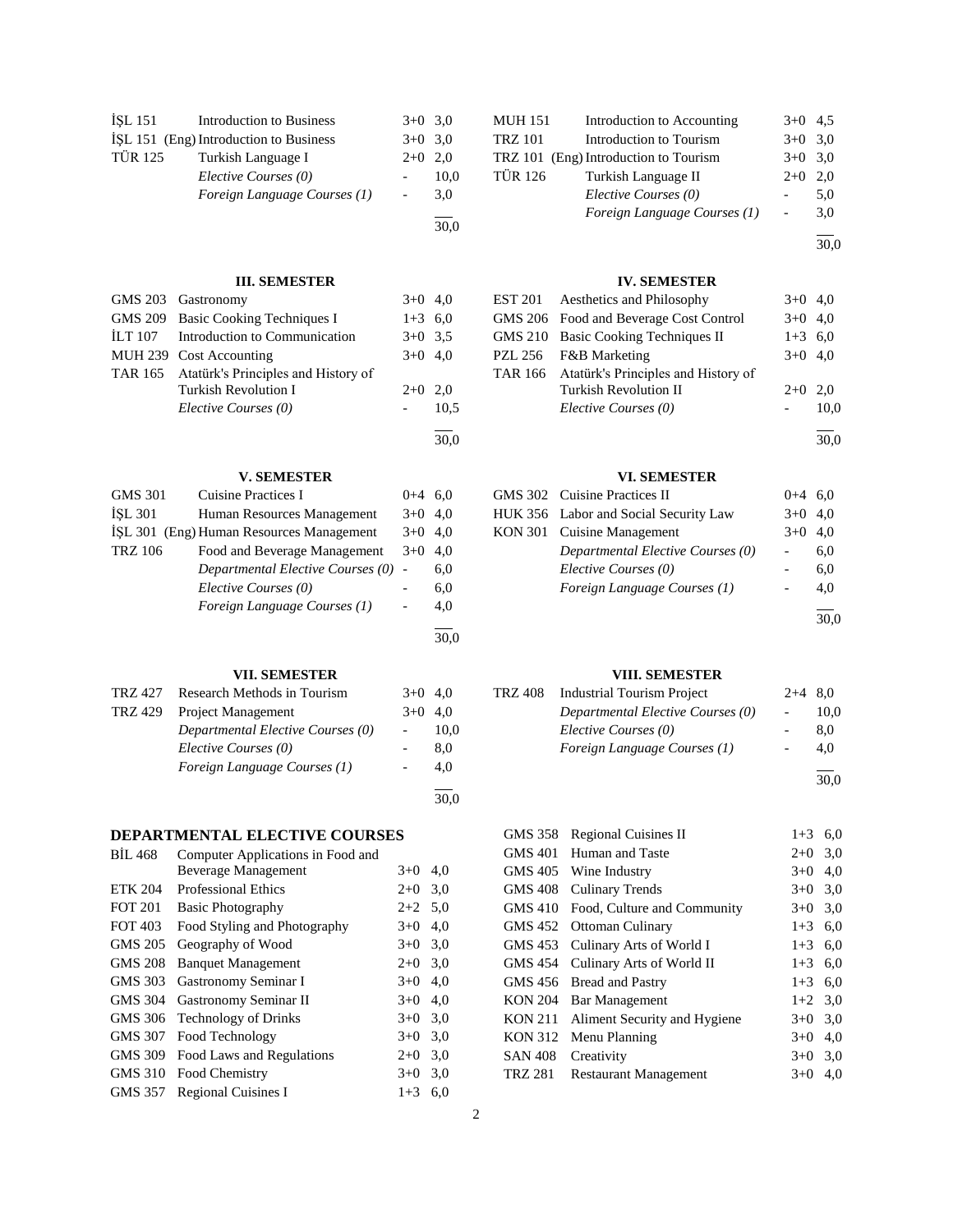## **ELECTIVE COURSES**

| ALM 255 (Ger) German I  |                                             | $3+0$   | 4,0 |
|-------------------------|---------------------------------------------|---------|-----|
| ALM 256 (Ger) German II |                                             | $3+0$   | 4,0 |
| <b>ANP 201</b>          | <b>Nutrition Anthropolog</b>                | $2+0$   | 3,0 |
| <b>BEÖ 155</b>          | Physical Education                          | $2+0$   | 2,0 |
|                         | ERA 195 (Eng) Cultural Heritage of Turkey   | $2+0$   | 3,0 |
|                         | ERA 197 (Eng) Culture and Tourism in Turkey | $2+0$   | 3,0 |
|                         | ERA 199 (Eng) Cultural Diversity and        |         |     |
|                         | Communication                               | $2+0$   | 3,0 |
| GMS 352                 | <b>Creative Kitchen Practices</b>           | $2 + 2$ | 4,0 |
| <b>GMS 354</b>          | <b>Ergonomical Restaurant Design</b>        |         |     |
|                         | and Safety                                  | $3+0$   | 3,0 |
| GMS 356                 | <b>Gastronomic Writing</b>                  | $2 + 1$ | 3,0 |
| GMS 359                 | Technical of Dough Shaping I                | $1+3$   | 4,0 |
| <b>GMS 360</b>          | Technical of Dough Shaping II               | $1+3$   | 4,0 |
| <b>GMS 451</b>          | <b>Green Restaurants</b>                    | $3+0$   | 3,0 |
| <b>İKT 351</b>          | <b>Tourism Economics</b>                    | $3+0$   | 4,0 |
| <b>ISN 102</b>          | <b>Public Relations</b>                     | $3+0$   | 3,0 |
| ISP 151 (Spa)           | Spanish I                                   | $4+0$   | 4,0 |
| $ISP 152$ (Spa)         | Spanish II                                  | $4 + 0$ | 4,0 |
| IST 245                 | <b>Statistics</b>                           | $2+0$   | 3,0 |
| <b>ISL 421</b>          | Entrepreneurship                            | $2+0$   | 3,0 |
| İŞL 433                 | <b>Restaurant Management Issues</b>         | $3+0$   | 3,0 |
| <b>KÜL 101</b>          | <b>History of Culture</b>                   | $2+0$   | 3.5 |
| <b>KÜL 199</b>          | <b>Cultural Activities</b>                  | $0+2$   | 2,0 |
| <b>MÜZ 151</b>          | <b>Short History of Music</b>               | $2+0$   | 3,0 |
| <b>PZL 210</b>          | <b>Customer Relations</b>                   | $2+0$   | 3,0 |

| RUS 151 (Rus) Russian I   |                                           | $4 + 0$   | 4,0 |
|---------------------------|-------------------------------------------|-----------|-----|
| RUS 152 (Rus) Russian II  |                                           | $4 + 0$   | 4,0 |
| <b>SAN 155</b>            | <b>Hall Dances</b>                        | $0 + 2$   | 2,0 |
| SNT 155                   | History of Art                            | $2+0$     | 2,0 |
| SOS 336                   | Folklore                                  | $2+0$ 3,0 |     |
| <b>STV 404</b>            | <b>Intercultural Communication</b>        | $3+0$     | 4,0 |
|                           | STV 404 (Eng) Intercultural Communication | $3+0$     | 4,0 |
| <b>THU 203</b>            | <b>Community Services</b>                 | $0 + 2$   | 3,0 |
| <b>TIY 308</b>            | Republic Era Turkish Theatre              | $2+0$     | 3,0 |
| <b>TRZ 269</b>            | <b>Ecology and Tourism</b>                | $3+0$     | 3,5 |
| <b>TRZ 312</b>            | Tourism, Media, Communication 3+0         |           | 4,0 |
| <b>TRZ 415</b>            | Institutionalization of Tourism           | $2+0$     | 3,0 |
| <b>TÜR 120</b>            | Turkish Sign Language                     | $3+0$     | 3,0 |
|                           |                                           |           |     |
|                           | <b>FOREIGN LANGUAGE COURSES</b>           |           |     |
| FRA 255 (Fra) French I    |                                           | $3+0$     | 4,0 |
| FRA 256 (Fra) French II   |                                           | $3+0$     | 4,0 |
| FRA 357 (Fra) French III  |                                           | $3+0$     | 4,0 |
| FRA 358 (Fra) French IV   |                                           | $3+0$     | 4,0 |
| $ING 177$ (Eng) English I |                                           | $3+0$     | 3,0 |

İNG 178 (Eng) English II 3+0 3,0 İNG 179 (Eng) Advanced English I 3+0 3,0  $i$ NG 180 (Eng) Advanced English II  $3+0$  3,0  $\overrightarrow{1}$  ITA 357 ( $\overrightarrow{1}$ ta) Italian III 3+0 4,0 İTA 358 (İta) Italian IV 3+0 4,0

## **DEPARTMENT OF TOUR GUIDING**

Head : Asst. Prof. Dr. İnci Oya COŞKUN Deputy Head : Asst. Prof. Dr. Gökçe YÜKSEK

## **PROGRAM**

|                           | <b>I. SEMESTER</b>                       |           |     |
|---------------------------|------------------------------------------|-----------|-----|
| <b>ARK 117</b>            | Introduction to Classical<br>Archaeology | $3+0$     | 3,0 |
| <b>BIL 150</b>            | <b>Fundamentals of Information</b>       |           |     |
|                           | Technology                               | $4 + 0$   | 5,0 |
| $ING 147$ (Eng) English I |                                          | $6 + 0$   | 6,0 |
| $ISL$ 115                 | <b>Introduction to Business</b>          | $2+0$ 2,0 |     |
| <b>TAR 165</b>            | Atatürk's Principles and History of      |           |     |
|                           | Turkish Revolution I                     | $2+0$ 2,0 |     |
| <b>TRZ 145</b>            | Introduction to Tourism                  | $2+0$     | 2,0 |
| <b>TÜR 125</b>            | Turkish Language I                       | $2+0$     | 2,0 |
|                           | Elective Courses (0)                     |           | 2,0 |
|                           | Foreign Language Courses (1)             |           | 6,0 |
|                           |                                          |           |     |

## **II. SEMESTER**

| ING 148 (Eng) English II |                                     | $6 + 0$   | 6.0  |
|--------------------------|-------------------------------------|-----------|------|
| MAT 164                  | <b>Basic Mathematics</b>            | $2+0$ 2,0 |      |
| SNT 104                  | Introduction to Art History         | $3+0$     | 4.0  |
| TAR 166                  | Atatürk's Principles and History of |           |      |
|                          | Turkish Revolution II               | $2+0$ 2,0 |      |
| TAR 232                  | <b>History of Civilzation</b>       | $2+0$ 3.0 |      |
| TRR 104                  | Introduction to Tour Guidance and   |           |      |
|                          | Professional Ethics                 | $3+0$     | 3,0  |
| TÜR 126                  | Turkish Language II                 | $2+0$     | 2,0  |
|                          | Elective Courses (0)                |           | 2,0  |
|                          | Foreign Language Courses (1)        |           | 6,0  |
|                          |                                     |           | 30.0 |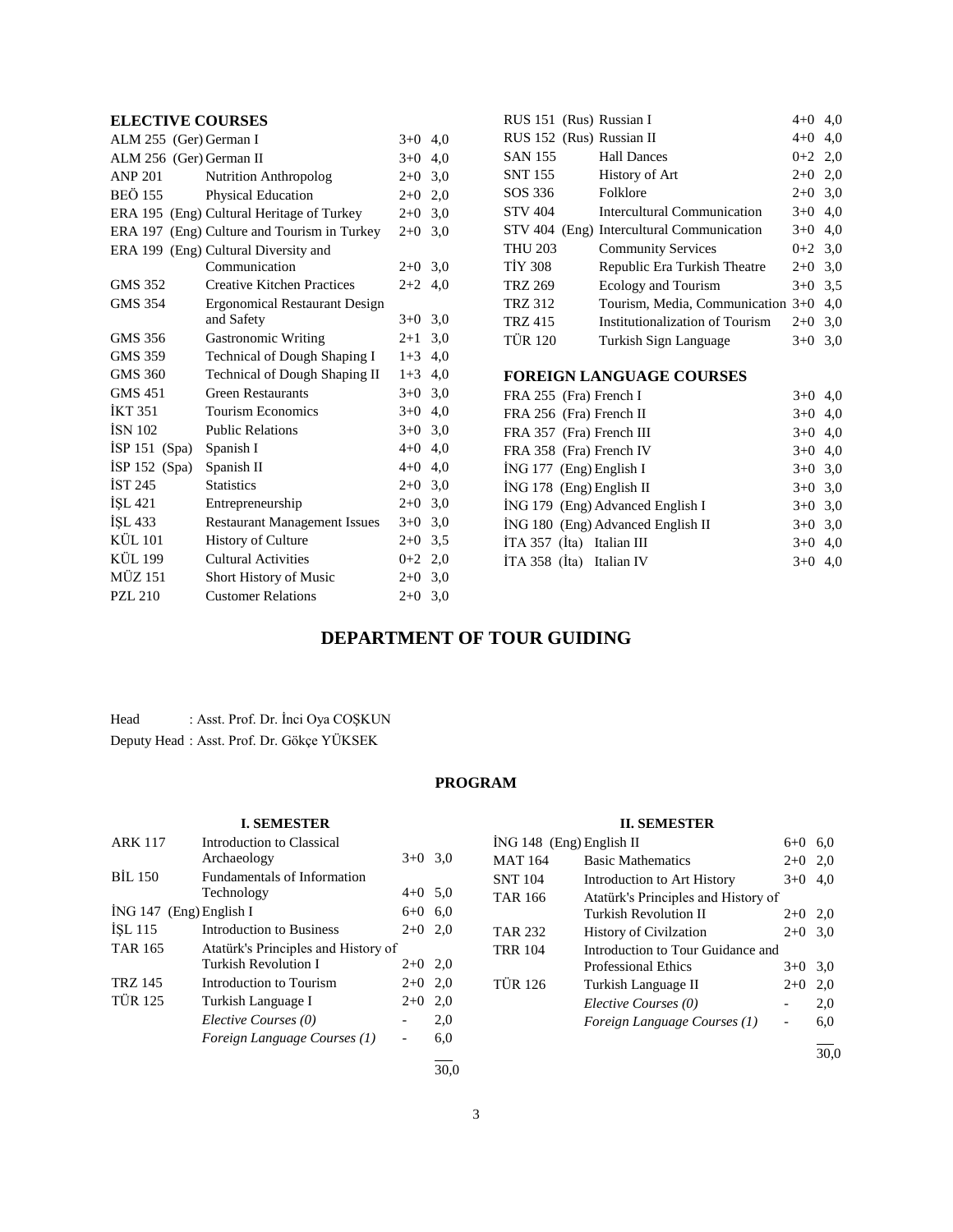## **III. SEMESTER**

| COG 209        | Historical Geography of Turkey I $3+0$ 3,0 |           |     |
|----------------|--------------------------------------------|-----------|-----|
| <b>EDB 227</b> | Introduction to Turkish Literature 2+0 2,0 |           |     |
| <b>İKT 221</b> | Economics and Tourism                      | $3+0$ 3.0 |     |
| <b>ILT 107</b> | Introduction to Communication              | $3+0$ 3.5 |     |
|                | $ING 247$ (Eng) English III                | 6+0       | 6.0 |
| SOS 217        | Introduction to Sociology                  | $3+0$     | 3.0 |
|                | Elective Courses (0)                       |           | 3.5 |
|                | Foreign Language Courses (1)               |           | 6.0 |

#### l 30,0

## **V. SEMESTER**

|                | ING 347 (Eng) English V             | $3+0$     | 3,0 |
|----------------|-------------------------------------|-----------|-----|
| <b>MIT 309</b> | Ancient Greek and Roman             |           |     |
|                | Mythology                           | $3+0$     | 4.0 |
| <b>TAR 205</b> | History of Religion                 | $2+0$     | 4,0 |
| <b>TRR 303</b> | Life in Nature                      | $0+2$ 2.0 |     |
| <b>TRZ 305</b> | Sociology of Tourism                | $3+0$     | 3,0 |
|                | Departmental Elective Courses (0) - |           | 8,0 |
|                | Elective Courses (0)                |           | 3,0 |
|                | Foreign Language Courses (1)        |           | 3,0 |
|                |                                     |           |     |
|                |                                     |           |     |

## **VII. SEMESTER**

|                | ING 447 (Eng) English VII                  | $3+0$ | 3.0  |
|----------------|--------------------------------------------|-------|------|
| <b>TRR 301</b> | Tour Planning and Management               | $3+0$ | 4.0  |
|                | TRR 301 (Eng) Tour Planning and Management | $3+0$ | 4.0  |
| <b>TRR 405</b> | Museum and Historical Sites in             |       |      |
|                | Turkey                                     | $2+1$ | 4.0  |
| TRZ 427        | Research Methods in Tourism                | $3+0$ | 4.0  |
|                | <b>Departmental Elective Courses</b>       |       |      |
|                | (0)                                        |       | 12,0 |
|                | Foreign Language Courses (1)               |       | 3,0  |
|                |                                            |       |      |
|                |                                            |       |      |

## **DEPARTMENTAL ELECTIVE COURSES**

| <b>ANT 212</b> | Mountaineering                  | $1+2$ 2.5 |     |
|----------------|---------------------------------|-----------|-----|
| <b>ARK 240</b> | The Art of Hittites             | $2+0$     | 4.0 |
| <b>ARK 435</b> | Gods and Sanctuaries            | $2+0$     | 4.0 |
| <b>ARK 441</b> | Roman Period and Archaeology    | $3+0$ 5.0 |     |
| <b>ARK 442</b> | Roman Period and Archaeology in |           |     |
|                | Anatolia                        | $3+0$ 4.5 |     |
| ARK 465        | Phrygian Archaeology            | $2+0$     | 4,0 |
| <b>BEÖ 176</b> | Trekking                        | $1+2$ 4.0 |     |
| <b>BEÖ</b> 425 | <b>Sports Tourism</b>           | $3+0$ 4.0 |     |
| COG 403        | World Geography of Travel and   |           |     |
|                | Tourism                         | $3+0$ 4.0 |     |
| <b>EDB</b> 313 | Turkish Folktales               | $2+0$     | 4.5 |
| <b>EDB</b> 322 | <b>Turkish Folk Myths</b>       | $2+0$     | 4,5 |
| <b>EDB</b> 324 | Turkish Fairy Tales             | $2+0$     | 4.5 |
|                |                                 |           |     |

## **IV. SEMESTER**

| CO <sub>G</sub> 210        | Historical Geography of Turkey II $3+0$ 3,0 |       |     |
|----------------------------|---------------------------------------------|-------|-----|
| $ING 248$ (Eng) English IV |                                             | $6+0$ | 6,0 |
| <b>REK 218</b>             | <b>Recreation Leadership</b>                | $2+0$ | 3,0 |
| <b>TRZ 316</b>             | <b>Tourism Law</b>                          | $3+0$ | 4.0 |
|                            | Departmental Elective Courses (0) -         |       | 5,0 |
|                            | Elective Courses (0)                        |       | 3,0 |
|                            | Foreign Language Courses (1)                |       | 6,0 |
|                            |                                             |       |     |

 $\overline{30,0}$ 

## **VI. SEMESTER**

| COĞ 304                  | Turkey's Tourism Geography          | $3+0$ 3.0 |      |
|--------------------------|-------------------------------------|-----------|------|
| ING 348 (Eng) English VI |                                     | $3+0$     | 3,0  |
| SAĞ 408                  | Basic Health Information and First  |           |      |
|                          | Aid                                 | $1+1$     | 3.0  |
| SOS 437                  | Social Behaviours and Protocol      |           |      |
|                          | Rules                               | $0+2$ 2,0 |      |
| <b>TRZ 308</b>           | <b>Travel Management</b>            | $3+0$ 3.0 |      |
|                          | TRZ 308 (Eng) Travel Management     | $3+0$     | 3,0  |
|                          | Departmental Elective Courses (0) - |           | 10,0 |
|                          | Elective Courses (0)                |           | 3,0  |
|                          | Foreign Language Courses (1)        |           | 3,0  |
|                          |                                     |           |      |

30,0

## **VIII. SEMESTER**

| BIY 486        | Flora and Fauna of Turkey                   | $3+0$ 3.0 |      |
|----------------|---------------------------------------------|-----------|------|
|                | ING 448 (Eng) English VIII                  | $3+0$ 3.0 |      |
| <b>SAN 402</b> | Byzantyne Iconography                       | $1+1$ 2.0 |      |
| <b>TRR 406</b> | Graduation Thesis in Tour Guiding $2+4$ 8,0 |           |      |
|                | Departmental Elective Courses (0) -         |           | 11,0 |
|                | Foreign Language Courses (1)                |           | 3,0  |
|                |                                             |           |      |

30,0

| ILT 213        | <b>Effective Communication</b>        |           |     |
|----------------|---------------------------------------|-----------|-----|
|                | Techniques                            | $2+0$ 3.0 |     |
| ISL 421        | Entrepreneurship                      | $2+0$     | 3,0 |
| <b>MIT 314</b> | Anatolian and Turkish Mythology $3+0$ |           | 4,0 |
| <b>PZL 306</b> | Consumer Behavior                     | $2+0$ 3.0 |     |
|                | PZL 306 (Eng) Consumer Behavior       | $2+0$ 3.0 |     |
| <b>REK 412</b> | <b>Recreation Management</b>          | $3+0$ 5.0 |     |
| <b>REK 421</b> | Orienteering                          | $1+2$ 3.5 |     |
| <b>REK 423</b> | Recration in Disabled Group           | $3+0$ 3.0 |     |
| <b>REK 429</b> | <b>Adventure Recreation</b>           | $3+0$ 4.0 |     |
| <b>SHU 210</b> | Ticketing                             | $5+0$ 5.0 |     |
| <b>SNT 201</b> | Islamic Art                           | $2+0$ 3.5 |     |
| <b>SNT 205</b> | <b>Byzantine Art I</b>                | $2+0$ 5.0 |     |
| <b>SNT 206</b> | Byzantine Art II                      | $2+0$     | 5,0 |
|                |                                       |           |     |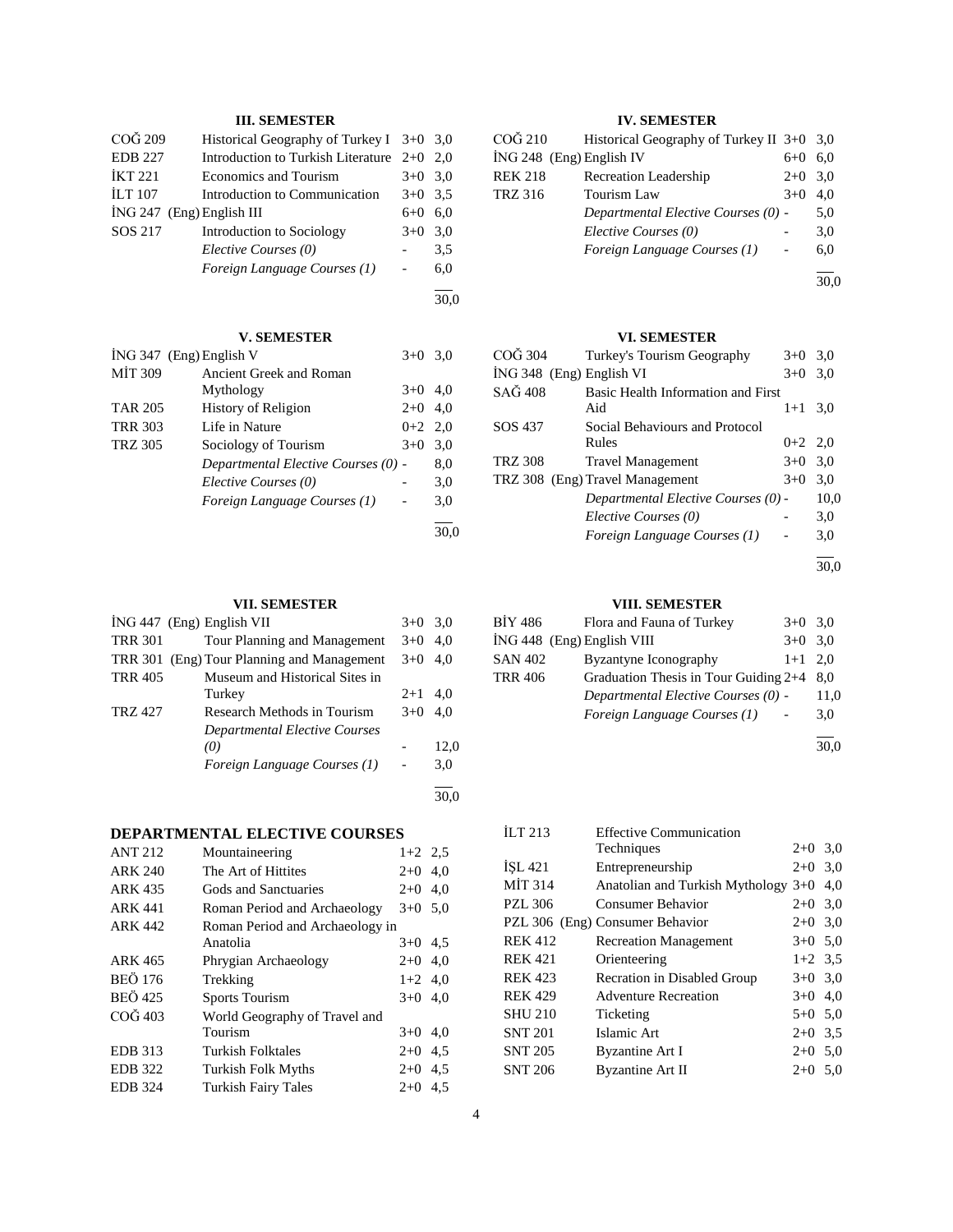| <b>SNT 218</b> | Classic Otoman Architecture and           |           |  |
|----------------|-------------------------------------------|-----------|--|
|                | Mimar Sinan                               | $2+0$ 4,5 |  |
| <b>SNT 301</b> | Art of Anatolian Seljukid I               | $2+0$ 3,0 |  |
| <b>SNT 302</b> | Art of Anatolian Seljukid II              | $2+0$ 3,0 |  |
| <b>SNT 311</b> | Turkish Handcraft I                       | $2+0$ 3,0 |  |
| <b>SNT 312</b> | Turkish Handcraft II                      | $2+0$ 3,0 |  |
| <b>SNT 335</b> | Ottoman Art I                             | $2+0$ 4,5 |  |
| <b>SNT 336</b> | Ottoman Art II                            | $2+0$ 4,5 |  |
| <b>SNT 339</b> | Early Ottoman Architecture                | $2+0$ 4,5 |  |
| <b>SNT 353</b> | Early Christian and Byzantine             |           |  |
|                | Architecture I                            | $2+0$ 4.5 |  |
| <b>SNT 354</b> | Early Christian and Byzantine             |           |  |
|                | Architecture II                           | $2+0$ 4,5 |  |
| SOS 336        | Folklore                                  | $2+0$ 3,0 |  |
| <b>STV 404</b> | <b>Intercultural Communication</b>        | $3+0$ 4,0 |  |
|                | STV 404 (Eng) Intercultural Communication | $3+0$ 4,0 |  |
| <b>TAR 106</b> | History of Islam                          | $4+0$ 6,0 |  |
| <b>TAR 114</b> | Phrygian Civilisation                     | $2+0$ 4,0 |  |
| TAR 203        | <b>Byzantine History</b>                  | $3+0$ 5,0 |  |
| <b>TAR 206</b> | History of Ottoman Empire                 |           |  |
|                | $(1300-1520)$                             | $4+0$ 5.0 |  |
| <b>TAR 211</b> | Roman History                             | $3+0$ 5,0 |  |
| <b>TAR 218</b> | Religion of the Turks                     | $2+0$ 4,0 |  |
| <b>TAR 303</b> | History of Ottoman Empire                 |           |  |
|                | $(1520-1730)$                             | $4+0$ 5,0 |  |
| <b>TAR 304</b> | Ottoman History (1730-1908)               | $4+0$ 5,0 |  |
| TIY 423        | Drama                                     | $1+1$ 2,0 |  |
| <b>TRR 302</b> | Tour Guiding Seminars                     | $2+0$ 3,0 |  |
| <b>TRR 304</b> | <b>Campus Tour Guiding</b>                | $0+2$ 3,0 |  |
| <b>TRR 306</b> | Horse and Stable Care                     | $0+3$ 3,0 |  |
| <b>TRR 308</b> | Horseback-Riding                          | $0+6$ 6,0 |  |
| <b>TRR 407</b> | <b>Quality Management in Service</b>      |           |  |
|                | Sector                                    | $3+0$ 4,0 |  |
| TRZ 255        | E-Commerce in Tourism                     | $3+0$ 4,0 |  |
| <b>TRZ 269</b> | Ecology and Tourism                       | $3+0$ 3,5 |  |
| <b>TRZ 271</b> | Special Interest Tourism                  | $3+0$ 4,0 |  |
| <b>TRZ 310</b> | <b>Destination Management</b>             | $3+0$ 5,0 |  |
|                | TRZ 310 (Eng) Destination Management      | $3+0$ 5,0 |  |
| <b>TRZ 424</b> | <b>Tourism Transportation</b>             | $3+0$ 5,0 |  |
| <b>TRZ 458</b> | <b>CRS</b> Applications-Amadeus           | $3+0$ 5,0 |  |
| <b>TRZ 461</b> | Processive Drama                          | $0+2$ 2,0 |  |

| <b>TRZ 470</b> | Drama in Tourism                            | $0 + 2$ | 2,0 |
|----------------|---------------------------------------------|---------|-----|
| <b>TÜR 120</b> | Turkish Sign Language                       | $3+0$   | 3,0 |
|                |                                             |         |     |
|                | <b>ELECTIVE COURSES</b>                     |         |     |
| <b>BEÖ</b> 155 | Physical Education                          | $2 + 0$ | 2,0 |
|                | ERA 195 (Eng) Cultural Heritage of Turkey   | $2 + 0$ | 3,0 |
|                | ERA 197 (Eng) Culture and Tourism in Turkey | $2 + 0$ | 3,0 |
|                | ERA 199 (Eng) Cultural Diversity and        |         |     |
|                | Communication                               | $2+0$   | 3,0 |
| <b>KÜL 101</b> | <b>History of Culture</b>                   | $2 + 0$ | 3,5 |
| <b>KÜL 199</b> | <b>Cultural Activities</b>                  | $0 + 2$ | 2,0 |
| <b>SAN 155</b> | <b>Hall Dances</b>                          | $0 + 2$ | 2,0 |
| <b>SAN 213</b> | Argentine Tango                             | $1+2$   | 4,0 |
| <b>THU 203</b> | <b>Community Services</b>                   | $0 + 2$ | 3,0 |
|                |                                             |         |     |
|                | <b>FOREIGN LANGUAGE COURSES</b>             |         |     |
|                | ALM 147 (Ger) German I                      | $6 + 0$ | 6,0 |
|                | ALM 148 (Ger) German II                     | $6 + 0$ | 6,0 |
|                | ALM 247 (Ger) German III                    | $6 + 0$ | 6,0 |
|                | ALM 248 (Ger) German IV                     | $6 + 0$ | 6,0 |
|                | ALM 347 (Ger) German V                      | $3+0$   | 3,0 |
|                | ALM 348 (Ger) German VI                     | $3+0$   | 3,0 |
|                | ALM 447 (Ger) German VII                    | $3 + 0$ | 3,0 |
|                | ALM 448 (Ger) German VIII                   | $3 + 0$ | 3,0 |
|                | FRA 147 (Fra) French I                      | $6 + 0$ | 6,0 |
|                | FRA 148 (Fra) French II                     | 6+0     | 6,0 |
| FRA 247        | (Fra) French III                            | $6 + 0$ | 6,0 |
|                | FRA 248 (Fra) French IV                     | $6 + 0$ | 6,0 |
|                | FRA 347 (Fra) French V                      | $3+0$   | 3,0 |
|                | FRA 348 (Fra) French VI                     | $3+0$   | 3,0 |
|                | FRA 447 (Fra) French VII                    | $3+0$   | 3,0 |
|                | FRA 448 (Fra) French VIII                   | $3+0$   | 3,0 |
|                | RUS 147 (Rus) Russian I                     | $6 + 0$ | 6,0 |
|                | RUS 148 (Rus) Russian II                    | $6 + 0$ | 6,0 |
|                | RUS 247 (Rus) Russian III                   | $6+0$   | 6,0 |
|                | RUS 248 (Rus) Russian IV                    | 6+0     | 6,0 |
|                | RUS 347 (Rus) Russian V                     | $3+0$   | 3,0 |
|                | RUS 348 (Rus) Russian VI                    | $3+0$   | 3,0 |
|                | RUS 447 (Rus) Russian VII                   | $3+0$   | 3,0 |
|                | RUS 448 (Rus) Russian VIII                  | $3+0$   | 3,0 |
|                |                                             |         |     |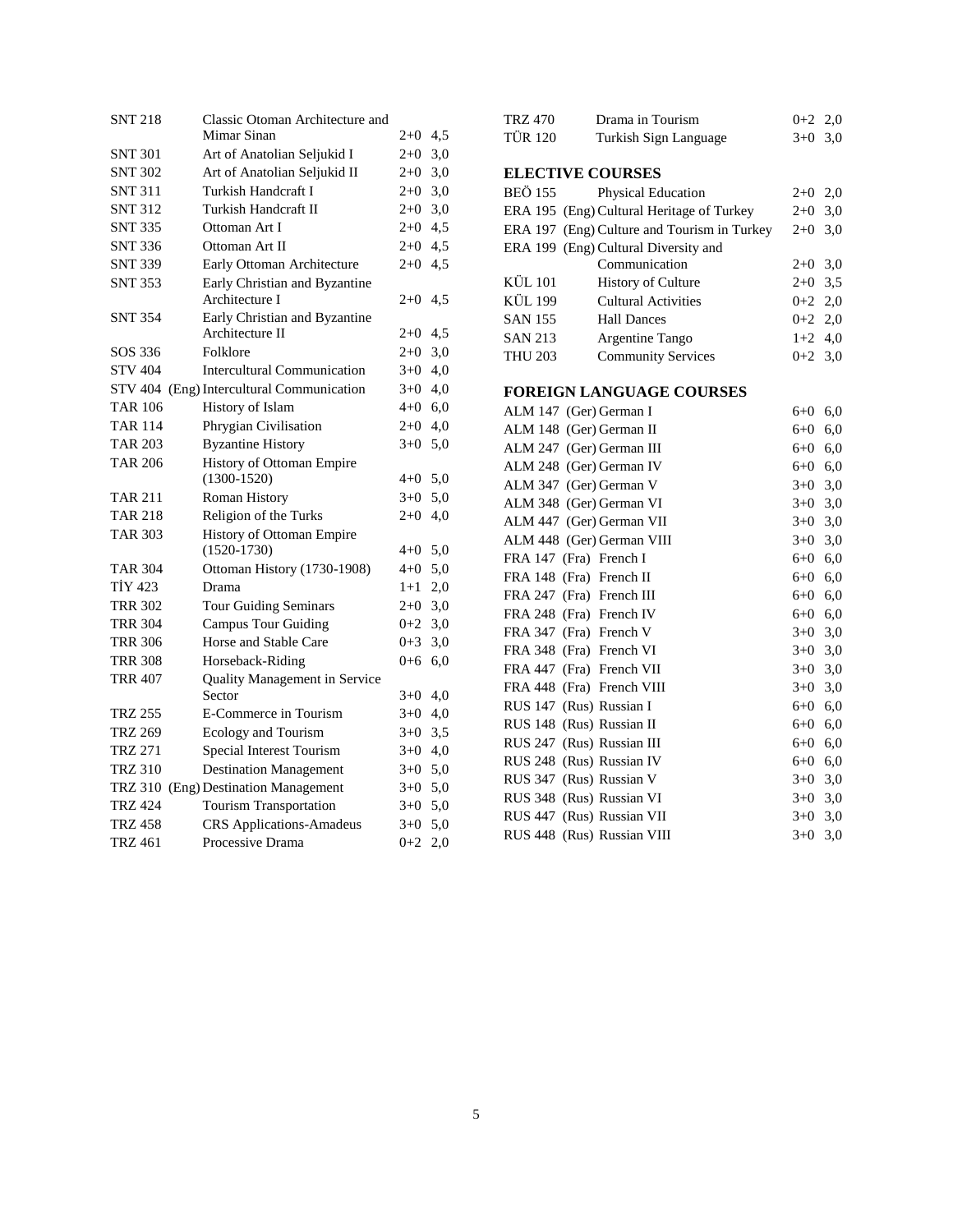## **DEPARTMENT OF TOURISM MANAGEMENT**

 Anadolu University, School of Tourism and Hotel Management was established in 1993. After a one-year preparatory school, Anadolu University, School of Tourism and Hotel Management offers a Bachelor of Arts degree upon completion of an eight semester program. Students have the opportunity of studying in the laboratories and participate in various facilities of the university. Front Office, Food and Beverage and Travel Agency Operations are tought via highly widespread package programs; such as Fidelio, Amadeus and Galileo. A compulsory industrial training period of minimum 90 workdays is also a part of the study. As a principle, it is a great concern for the school that students should undergo the training period in 3-4-5 star hotels, 4-5 star holiday villages, tour operators and travel agencies. While preparing the program, industrial needs are taken into consideration. Since the students are accepted as the candidate managers of the future, they take both the occupational courses of the school as well as courses similar in content to the Faculty of Business Administration.

 Double major programs involving two departments within the university could be majored by the students who are allowed to according to their grades. The school also offers programs leading to the Master of Arts and Philosophy of Doctorate degrees. Beside these degree programs, the school also houses the "e-Tourism Management" program for a Master's degree. Since 2003 EI-AH&LA American Hotel and Lodging Management Certificate Program is available for college level students to provide them with vocational scholastic abilities . The courses are carried in English.

Head : Prof. Dr. Semra GÜNAY AKTAŞ Deputy Head : Asst. Prof. Dr. Çağıl Hale ÖZEL

## **PROGRAM**

#### **I. SEMESTER**

| <b>BIL 150</b>            | <b>Fundamentals of Information</b>     |           |     |
|---------------------------|----------------------------------------|-----------|-----|
|                           | Technology                             | $4+0$ 5.0 |     |
| <b>IKT 120</b>            | Introduction to Economy                | $3+0$ 4,0 |     |
| <b>ILT 107</b>            | Introduction to Communication          | $3+0$ 3,5 |     |
| $ING 133$ (Eng) English I |                                        | $3+0$ 3,0 |     |
| <b>ISL 151</b>            | Introduction to Business               | $3+0$ 3,0 |     |
|                           | ISL 151 (Eng) Introduction to Business | $3+0$ 3,0 |     |
| SOS 129                   | Leisure Time                           | $2+0$ 2,0 |     |
| <b>TRZ 151</b>            | Career Development in Tourism          |           |     |
|                           | Enterprises                            | $2+0$ 2,0 |     |
| <b>TRZ 269</b>            | <b>Ecology and Tourism</b>             | $3+0$ 3.5 |     |
| <b>TÜR 125</b>            | Turkish Language I                     | $2+0$     | 2,0 |
|                           | Elective Courses (0)                   |           | 2,0 |
|                           |                                        |           |     |

#### **III. SEMESTER**

| $CO\ddot{G}$ 403            | World Geography of Travel and       |       |     |
|-----------------------------|-------------------------------------|-------|-----|
|                             | Tourism                             | $3+0$ | 4,0 |
| $ING 233$ (Eng) English III |                                     | $3+0$ | 3,0 |
| <b>ISN 102</b>              | <b>Public Relations</b>             | $3+0$ | 3,0 |
| IST 245                     | <b>Statistics</b>                   | $2+0$ | 3,0 |
| <b>KON 411</b>              | <b>Hotel Management</b>             | $3+0$ | 3,0 |
| SOS 225                     | Critical Thinking                   | $2+0$ | 2,0 |
| <b>TAR 165</b>              | Atatürk's Principles and History of |       |     |
|                             | Turkish Revolution I                | $2+0$ | 2,0 |
| <b>TRZ 305</b>              | Sociology of Tourism                | $3+0$ | 3,0 |
|                             | Departmental Elective Courses (0) - |       | 4,0 |
|                             | Elective Courses (0)                |       | 3,0 |
|                             |                                     |       |     |

#### **II. SEMESTER**

| <b>HUK 151</b>             | Fundamental Concepts of Law           | $3+0$     | 4,5 |
|----------------------------|---------------------------------------|-----------|-----|
| ILT 114                    | Rhetoric                              | $1+1$ 2,0 |     |
| $ING 134$ (Eng) English II |                                       | $3+0$ 3.0 |     |
| <b>MAT 136</b>             | <b>Mathematics</b>                    | $3+0$     | 4,5 |
| SOS 128                    | Introduction to Behavioral            |           |     |
|                            | Sciences                              | $3+0$     | 4.0 |
| SOS 437                    | Social Behaviours and Protocol        |           |     |
|                            | Rules                                 | $0+2$ 2,0 |     |
| <b>TRZ 101</b>             | Introduction to Tourism               | $3+0$ 3.0 |     |
|                            | TRZ 101 (Eng) Introduction to Tourism | $3+0$     | 3,0 |
| <b>TÜR 126</b>             | Turkish Language II                   | $2+0$     | 2,0 |
|                            | Elective Courses (0)                  |           | 5,0 |
|                            |                                       |           |     |

30,0

#### **IV. SEMESTER**

| <b>HUK 356</b>             | Labor and Social Security Law       | $3+0$ | 4.0 |
|----------------------------|-------------------------------------|-------|-----|
| <b>IKT 351</b>             | <b>Tourism Economics</b>            | $3+0$ | 4.0 |
|                            | IKT 351 (Eng) Tourism Economics     | $3+0$ | 4.0 |
| $ING 234$ (Eng) English IV |                                     | $3+0$ | 3,0 |
| <b>MUH 151</b>             | Introduction to Accounting          | $3+0$ | 4.5 |
| <b>PZL 251</b>             | <b>Tourism Marketing</b>            | $3+0$ | 3,0 |
|                            | PZL 251 (Eng) Tourism Marketing     | $3+0$ | 3,0 |
| <b>TAR 166</b>             | Atatürk's Principles and History of |       |     |
|                            | Turkish Revolution II               | $2+0$ | 2,0 |
| <b>TRZ 283</b>             | Psychology of Tourism               | $2+0$ | 2,0 |
|                            | Departmental Elective Courses (0) - |       | 4,5 |
|                            | Elective Courses (0)                |       | 3,0 |
|                            |                                     |       |     |

l  $\frac{1}{30.0}$ 

30,0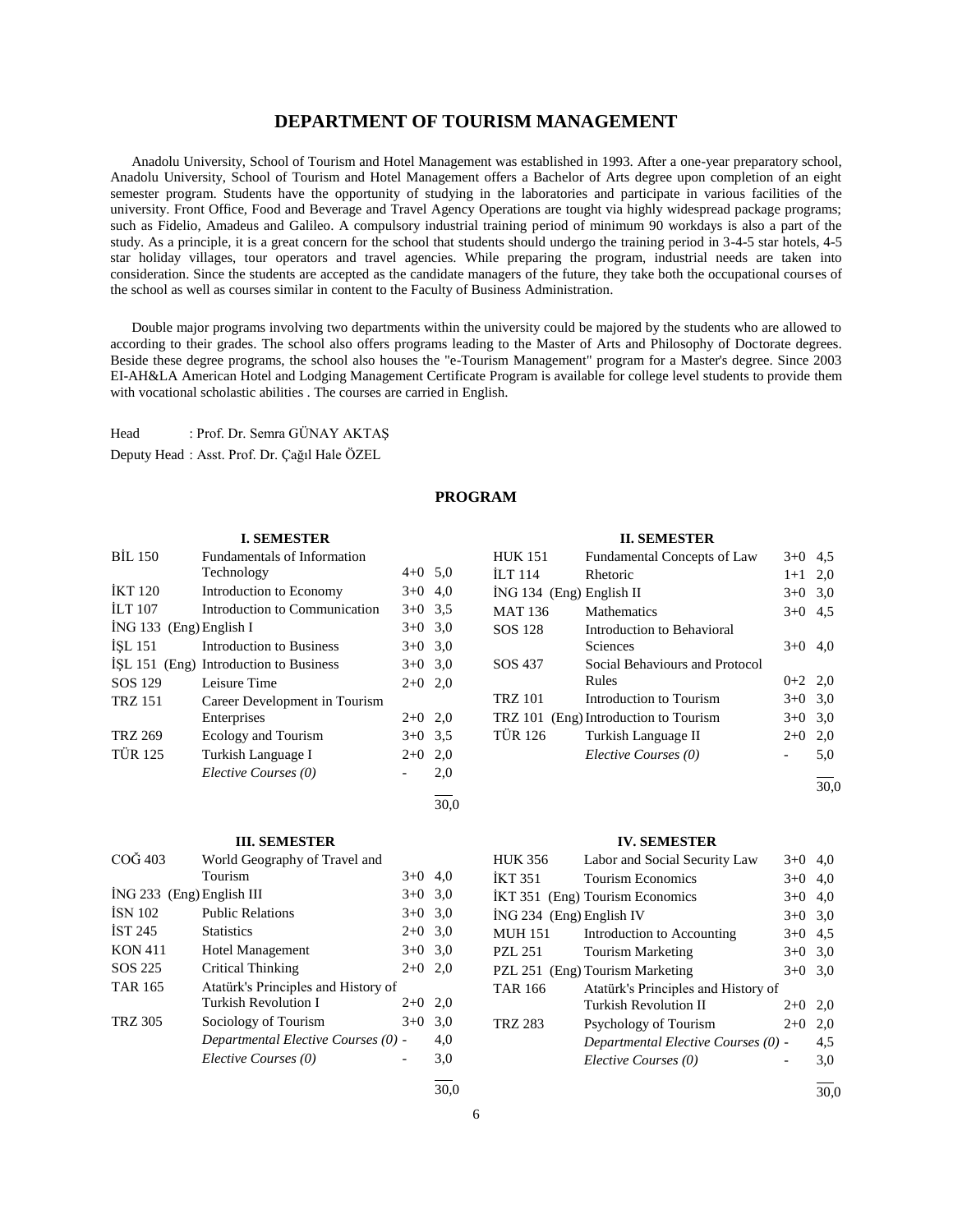## **V. SEMESTER**

| <b>ARY 307</b>            | Scientific Research Methods              | $3+0$     | 4.0  |
|---------------------------|------------------------------------------|-----------|------|
| $ING 333$ (Eng) English V |                                          | $3+0$ 3.0 |      |
| <b>ISL 301</b>            | Human Resources Management               | $3+0$ 4.0 |      |
|                           | ISL 301 (Eng) Human Resources Management | $3+0$ 4,0 |      |
| <b>MUH 239</b>            | Cost Accounting                          | $3+0$     | 4.0  |
|                           | Departmental Elective Courses (0) -      |           | 12,0 |
|                           | Elective Courses (0)                     |           | 3,0  |
|                           |                                          |           | 30.0 |
|                           |                                          |           |      |

**VII. SEMESTER**

|                | İNG 433 (Eng) English VII           | $3+0$ 3.0 |      |
|----------------|-------------------------------------|-----------|------|
| <b>TRZ 431</b> | Project Preparation and             |           |      |
|                | Management                          | $1+2$ 4,0 |      |
| <b>TRZ 433</b> | Operations Management in            |           |      |
|                | <b>Tourism Enterprises</b>          | $3+0$     | 3.0  |
|                | Departmental Elective Courses (0) - |           | 17,0 |
|                | Elective Courses (0)                |           | 3,0  |
|                |                                     |           | 30,0 |

# **DEPARTMENTAL ELECTIVE COURSES**

| ALM 147 (Ger) German I   |                                        | $6 + 0$ | 6,0 |
|--------------------------|----------------------------------------|---------|-----|
| ALM 148 (Ger) German II  |                                        | $6 + 0$ | 6,0 |
| ALM 247 (Ger) German III |                                        | $6 + 0$ | 6,0 |
| ALM 248 (Ger) German IV  |                                        | $6 + 0$ | 6,0 |
| <b>ARK 117</b>           | Introduction to Classical              |         |     |
|                          | Archaeology                            | $3+0$   | 3,0 |
| <b>BIY 486</b>           | Flora and Fauna of Turkey              | $3+0$   | 3,0 |
| COĞ 209                  | Historical Geography of Turkey I $3+0$ |         | 3,0 |
| COĞ 210                  | <b>Historical Geography of Turkey</b>  |         |     |
|                          | H                                      | $3+0$   | 3,0 |
| COG 304                  | Turkey's Tourism Geography             | $3+0$   | 3,0 |
| <b>EST 201</b>           | Aesthetics and Philosophy              | $3+0$   | 4,0 |
| FRA 147 (Fra) French I   |                                        | $6 + 0$ | 6,0 |
| FRA 148 (Fra) French II  |                                        | $6+0$   | 6,0 |
| FRA 247 (Fra) French III |                                        | $6 + 0$ | 6,0 |
| FRA 248 (Fra) French IV  |                                        | $6+0$   | 6,0 |
| <b>GMS 102</b>           | <b>Introduction to Nutrition</b>       | $2+0$   | 3,0 |
| <b>GMS 206</b>           | Food and Beverage Cost Control         | $3+0$   | 4,0 |
| <b>GMS 208</b>           | <b>Banquet Management</b>              | $2+0$   | 3,0 |
| <b>GRA 208</b>           | Web Design                             | $2+2$   | 4,0 |
| HYO 332                  | Airline Management                     | $2+0$   | 3,0 |
| <b>İKT470</b>            | <b>Experience Economy</b>              | $2 + 0$ | 3,0 |
| $ISP 151$ (Spa)          | Spanish I                              | $4 + 0$ | 4,0 |
| İSP 152 (Spa)            | Spanish II                             | $4 + 0$ | 4,0 |
| IST 320                  | <b>Statistics with Computer</b>        |         |     |
|                          | Applications                           | $1+2$   | 4,0 |
| ISL 230                  | Life Style Entrepreneurship            | $0 + 2$ | 3,0 |
| ISL 421                  | Entrepreneurship                       | $2+0$   | 3,0 |
| ISL 435                  | Yield Management                       | $3+0$   | 4,0 |
| ITA 151<br>(Ita)         | Italian I                              | $4 + 0$ | 5,0 |

## **VI. SEMESTER**

| FIN 312                  | <b>Financial Management</b>         | $3+0$ 4,0 |      |
|--------------------------|-------------------------------------|-----------|------|
| ING 334 (Eng) English VI |                                     | $3+0$ 3.0 |      |
| <b>PZL 306</b>           | <b>Consumer Behavior</b>            | $2+0$ 3.0 |      |
|                          | PZL 306 (Eng) Consumer Behavior     | $2+0$ 3,0 |      |
| <b>TRZ 304</b>           | Tourism Policy and Planning         | $3+0$ 3.0 |      |
| <b>TRZ 308</b>           | <b>Travel Management</b>            | $3+0$ 3.0 |      |
|                          | TRZ 308 (Eng) Travel Management     | $3+0$     | 3,0  |
|                          | Departmental Elective Courses (0) - |           | 11,0 |
|                          | Elective Courses (0)                |           | 3,0  |

 $\overline{a}$ 30,0

## **VIII. SEMESTER**

|         | ING 434 (Eng) English VIII           | $3+0$ 3.0 |      |
|---------|--------------------------------------|-----------|------|
| TRZ 474 | <b>Tourism Management Graduation</b> |           |      |
|         | Project                              | $2+4$     | 8.0  |
|         | Departmental Elective Courses (0) -  |           | 16,0 |
|         | Elective Courses (0)                 |           | 3.0  |
|         |                                      |           | 30.0 |

| İTA 152 (İta)             | <b>Italian II</b>                    | $4 + 0$   | 5,0 |
|---------------------------|--------------------------------------|-----------|-----|
| <b>KON 211</b>            | Aliment Security and Hygiene         | $3+0$     | 3,0 |
| <b>KON 301</b>            | <b>Cuisine Management</b>            | $3+0$     | 4,0 |
| <b>KON 312</b>            | Menu Planning                        | $3+0$     | 4,0 |
| KÜL 402                   | Culture - Art Management             | $2+0$ 3,0 |     |
| <b>MUH 311</b>            | Auditing and Financial Analysis      | $3+0$     | 4,0 |
| <b>MUH 419</b>            | <b>Financial Accounting</b>          | $3+0$     | 4,0 |
| <b>PSI 104</b>            | Social Psychology                    | $3+0$     | 3,0 |
| <b>PZL 320</b>            | <b>Event Marketing</b>               | $3+0$     | 4,0 |
| <b>REK 218</b>            | Recreation Leadership                | $2+0$ 3,0 |     |
| <b>REK 412</b>            | <b>Recreation Management</b>         | $3+0$ 5.0 |     |
| <b>REK 421</b>            | Orienteering                         | $1+2$ 3.5 |     |
| <b>REK 435</b>            | <b>Therapeutic Recreation</b>        | $0 + 2$   | 3,0 |
| RUS 147 (Rus) Russian I   |                                      | $6+0$ 6,0 |     |
| RUS 148 (Rus) Russian II  |                                      | $6+0$ 6,0 |     |
| RUS 247 (Rus) Russian III |                                      | $6+0$ 6,0 |     |
| RUS 248 (Rus) Russian IV  |                                      | $6+0$ 6,0 |     |
| <b>SAN 216</b>            | <b>Recreation and Dance</b>          | $0 + 2$   | 3,0 |
| <b>SHU 210</b>            | Ticketing                            | $5+0$ 5,0 |     |
| SOS 312                   | Organizational Behavior              | $3+0$ 4,5 |     |
| SOS 336                   | Folklore                             | $2+0$ 3,0 |     |
| <b>STV 404</b>            | <b>Intercultural Communication</b>   | $3+0$     | 4,0 |
| <b>STV 404</b>            | (Eng) Intercultural Communication    | $3+0$     | 4,0 |
| <b>TİY 423</b>            | Drama                                | $1+1$     | 2,0 |
| <b>TKY 305</b>            | <b>Oulity Management</b>             | $3+0$     | 4,0 |
| <b>TRR 104</b>            | <b>Introduction to Tour Guidance</b> |           |     |
|                           | and Professional Ethics              | $3+0$     | 3,0 |
| <b>TRR 301</b>            | Tour Planning and Management         | $3+0$     | 4,0 |
| <b>TRR 405</b>            | Museum and Historical Sites in       |           |     |
|                           | Turkey                               | $2+1$     | 4.0 |
| <b>TRZ 106</b>            | Food and Beverage Management 3+0     |           | 4,0 |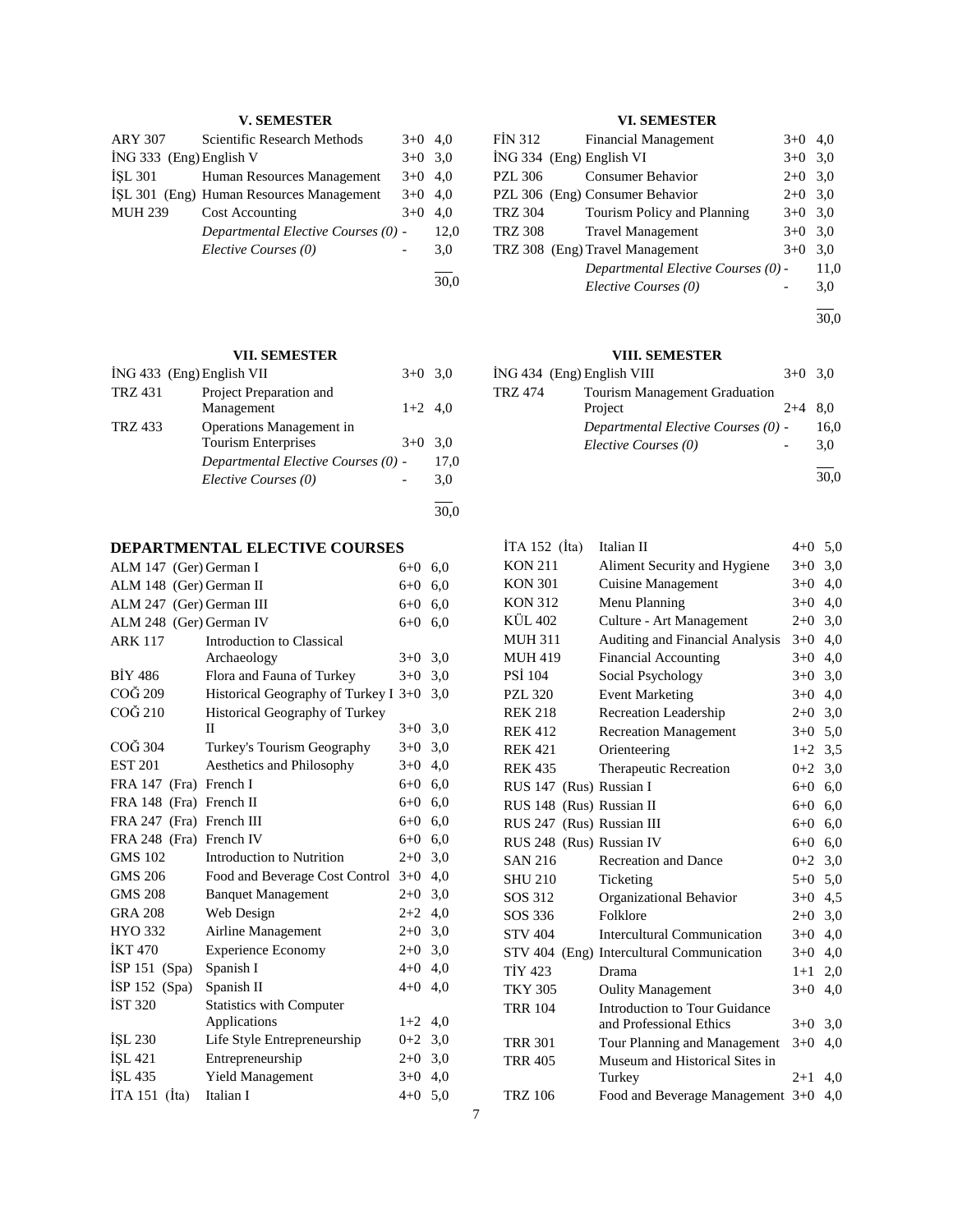|                |  | TRZ 139 (Eng) Technical English I      | $2+0$   | 3,0 |
|----------------|--|----------------------------------------|---------|-----|
|                |  | TRZ 140 (Eng) Technical English II     | $2 + 0$ | 3,0 |
| <b>TRZ 143</b> |  | Accessible Tourism                     | $3+0$   | 4,0 |
| <b>TRZ 281</b> |  | <b>Restaurant Management</b>           | $3+0$   | 4,0 |
| <b>TRZ 285</b> |  | <b>Individual Outdoor Activities</b>   | $2+2$   | 3,0 |
| <b>TRZ 294</b> |  | Thermal and SPA Services               | $3+0$   | 4,0 |
| <b>TRZ 307</b> |  | <b>Support Services in Hospitality</b> | $3+0$   | 4,0 |
| <b>TRZ 309</b> |  | Environmental Management in            |         |     |
|                |  | <b>Tourism Businesses</b>              | $3+0$   | 4,0 |
| <b>TRZ 310</b> |  | <b>Destination Management</b>          | $3+0$   | 5,0 |
| <b>TRZ 312</b> |  | Tourism, Media, Communication 3+0      |         | 4,0 |
| <b>TRZ 314</b> |  | <b>Investment and Project Analysis</b> | $3 + 0$ | 4,0 |
| <b>TRZ 352</b> |  | Tourism Legislation                    | $3+0$   | 4,0 |
| <b>TRZ 353</b> |  | <b>International Tourism</b>           |         |     |
|                |  | Management                             | $3+0$   | 4,0 |
| <b>TRZ 354</b> |  | Conference and Event                   |         |     |
|                |  | Management                             | $3+0$   | 4,0 |
| <b>TRZ 355</b> |  | Computerized Front Office              |         |     |
|                |  | Management                             | $2+2$   | 4,0 |
| <b>TRZ 356</b> |  | Housekeeping Management                | $2+2$   | 4,0 |
| <b>TRZ 357</b> |  | Ergonomics in Tourism                  | $2+0$   | 3,0 |
| <b>TRZ 358</b> |  | Digital Tourism                        | $2+0$   | 3,0 |
| <b>TRZ 359</b> |  | <b>Creative Cities</b>                 | $2+0$   | 3,0 |
| <b>TRZ 361</b> |  | World Culinary Culture                 | $3+0$   | 4,0 |
| <b>TRZ 415</b> |  | Institutionalization of Tourism        | $2+0$   | 3,0 |
| <b>TRZ 419</b> |  | Public Relations Campaigns in          |         |     |
|                |  | Tourism                                | $2+2$   | 5,0 |
| <b>TRZ 420</b> |  | <b>Mass Food Production</b>            | $3+0$   | 5,0 |
| <b>TRZ 424</b> |  | <b>Tourism Transportation</b>          | $3+0$   | 5,0 |
| <b>TRZ 457</b> |  | Ethics in Tourism                      | $3+0$   | 4,0 |
| <b>TRZ 458</b> |  | <b>CRS</b> Applications-Amadeus        | $3+0$   | 5,0 |
| <b>TRZ 463</b> |  | <b>Tourism Field Studies</b>           | $0 + 3$ | 4,0 |
| <b>TRZ 465</b> |  | Product Development in Tourism 3+0     |         | 4,0 |
| <b>TRZ 469</b> |  | Space and Experience                   | $2+0$   | 3,0 |
| <b>TRZ 470</b> |  | Drama in Tourism                       | $0 + 2$ | 2,0 |

|                         | <b>TRZ 471</b> | Productivity Management in<br><b>Tourism Enterprises</b> | $3+0$ 4,0 |     |
|-------------------------|----------------|----------------------------------------------------------|-----------|-----|
|                         | <b>TRZ 472</b> | <b>Animation Services Management</b>                     |           |     |
|                         |                | in Tourism Enterprises                                   | $2+0$     | 3,0 |
|                         | <b>TRZ 473</b> | Local Authorities and Regional                           |           |     |
|                         |                | Development                                              | $3+0$     | 3,0 |
|                         | <b>TRZ 475</b> | Innovation in Tourism                                    |           |     |
|                         |                | Enterprises                                              | $2+0$     | 3,0 |
|                         | <b>TRZ 476</b> | Simulation Applications in Hotels 1+2                    |           | 4,0 |
|                         | <b>TRZ 478</b> | Spatial Design at Touristic Areas 3+0                    |           | 5,0 |
|                         | <b>TRZ 480</b> | Tour Operation Applications-                             |           |     |
|                         |                | Sejour                                                   | $1+2$     | 4,0 |
|                         | <b>TRZ 482</b> | Globalization and Competitive                            |           |     |
|                         |                | Strategies in Tourism                                    | $3+0$     | 4,0 |
|                         | <b>TRZ 484</b> | <b>Customer Relationship</b>                             |           |     |
|                         |                | Management                                               | $2+0$ 3,0 |     |
|                         | <b>TRZ 486</b> | Contemporary Issues in Tourism                           | $3+0$     | 4,0 |
|                         | TRZ 801        | Types of Tourism I                                       | $2+0$     | 3,0 |
|                         | <b>TRZ 802</b> | Types of Tourism II                                      | $2+0$     | 3,0 |
| <b>ELECTIVE COURSES</b> |                |                                                          |           |     |
|                         | <b>BEÖ 155</b> | Physical Education                                       | $2+0$     | 2,0 |
|                         |                | ERA 195 (Eng) Cultural Heritage of Turkey                | $2+0$     | 3,0 |
|                         |                | ERA 197 (Eng) Culture and Tourism in Turkey              | $2 + 0$   | 3,0 |
|                         |                | ERA 199 (Eng) Cultural Diversity and                     |           |     |
|                         |                | Communication                                            | $2+0$ 3,0 |     |
|                         | KÜL 101        | <b>History of Culture</b>                                | $2+0$     | 3,5 |
|                         | KÜL 199        | <b>Cultural Activities</b>                               | $0+2$ 2,0 |     |
|                         | <b>SAN 155</b> | <b>Hall Dances</b>                                       | $0+2$ 2,0 |     |
|                         | <b>SAN 213</b> | Argentine Tango                                          | $1+2$ 4,0 |     |
|                         | <b>SNT 155</b> | History of Art                                           | $2+0$ 2,0 |     |
|                         | SOS 155        | Folkdance                                                | $2+0$ 2,0 |     |
|                         | <b>THU 203</b> | <b>Community Services</b>                                | $0+2$ 3,0 |     |
|                         | <b>TÜR 120</b> | Turkish Sign Language                                    | $3+0$     | 3,0 |
|                         |                |                                                          |           |     |

## **COURSE CONTENTS**

#### **ALM 147 German I 6+0 6,0**

Greeting Friends; Asking Someone How They are; Asking About a Place; Saying Goodbye; Introducing Yourself and Others; Asking Where Someone Is From; Asking For a Request; Asking About Price; Asking The Type of Food And Beverage; Learning Courtesy Sentences Used In Restaurants or Official Sites; Asking The Time and Telling The Time; Setting A Time and Date; Conveying Choises and Flavours or Asking About Them; Asking The Amount Of Something; Quantity and Measurement Reporting; Learning Conversations Used At Phone; Using Appropriate Grammar Forms for The Given Situation.

#### **ALM 148 German II 6+0 6,0**

Modal verbs: Können, Müssen, Wollen, Dürfen, Sollen, Mögen; Tenses: Present tense, future tense; Names: Types of names; Description Prepositions: Prepositions of Specific definition, Indefinite prepositions, Prepositions of negative and ambiguous definition; Singular and Plural Status: Words used only in singular or plural form, Plural types, Plural form of indefinite article; Forms of Names: Nominative, Accusative, Dative; Grammar exercises Paralel to These Topics.

## **ALM 247 German III 6+0 6,0**

Asking for a request; Conveying a Request; To be Sorry For Something; Recognition of The Disease and The Human Body; Learning Phrases Used in Cases Such As Being Amazed, Surprised; Responding to Misunderstandings; Clarification About an Issue, Asking For Something From Someone; Telling About Someone's Idea Concerning To Furniture, Pictures, Clothes and People; Verbs: Strong Conjugation, Weak conjugation, Mixed Conjugation; Adjectives: Use of adjectives, Adjective phrases, Comparison of adjectives.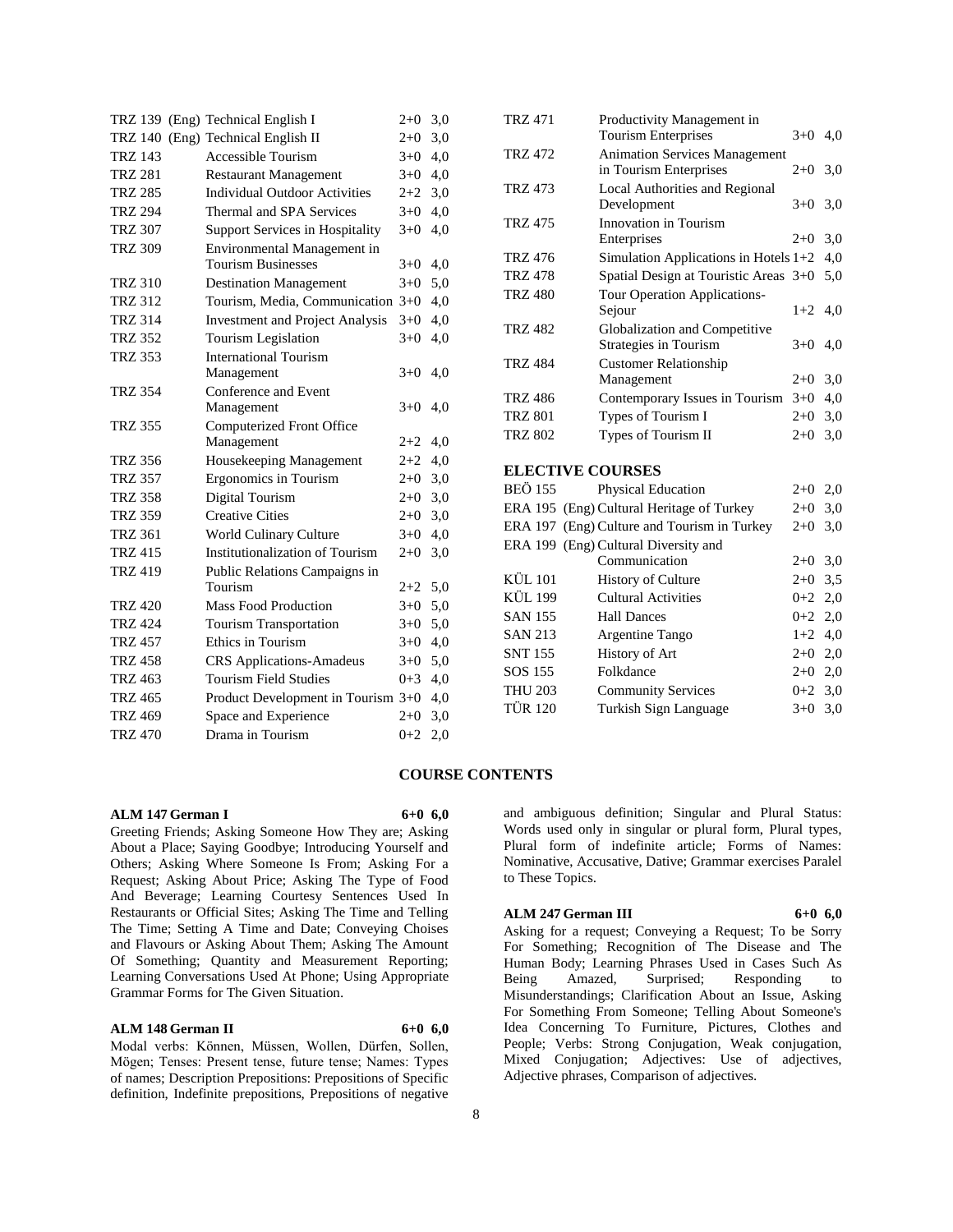## **ALM 248 German IV 6+0 6,0**

Tenses: Present Tense, Past tense, Past participle tense, Future perfect tense; Subordinate Clauses Related to Tenses: "Nachdem, Bever, Als, Wenn, Wenn İmmer, Seitan I, Solange, Sobald Bis, İndem"; Cause Reporting Subordinate Clauses; Conditional Sentences; Auxiliary Verbs Z + Infinitive; Subordinate Clauses Made with "Ob"; Relative Clauses: Relative pronouns, The conjugation of relative Pronouns; German in the Workplace: Legal writing, Response; Petition Writing; Job Application.

## **ALM 255 German I 3+0 4,0**

Greeting Friends; Asking for Someone's Health; Asking for Directions; Asking Where People are From; Making Requests; Asking for Prices; asking for Prices; Asking for Different Kinds of Food and Drink; Formal Sentences Used in Restaurants and Formal Places; Asking For and Telling People about Preferences; Likes and Dislikes; Asking for the Amount of Something and Telling the Amount of Something: Structures Used in Telephone Conversations; Using Appropriate Grammar Forms for the Given Situations.

#### **ALM 256 German II 3+0 4,0**

Modal verbs: Können, Müssen, Wollen, Dürfen, Sollen, Mögen; Tenses: Simple Present Tense, Future Tense; Nouns and Types of Nouns; Articles; Singular and Plural Forms: Words that are used as Singular or Plural only, Plural Form of the Indefinite Article; Cases of a Noun: Uninflected Case, Accusative, Dative, Possessive Cases; Exercises about these Grammar Points.

## **ALM 347 German V 3+0 3,0**

Welcoming guests: To communicate with guests in the reception; Making Reservations: Reservation form and booking process; Travel Agents: Taking reservation on phone and responding requests, Transfer to the airport from the hotel and vice-versa; Apprising Hotels and Rooms: Assessment of complaints related with the hotel and rooms and finding solutions; Taking Order of Food & Beverage; Terms Related with Food & Beverage, Table Reservation at a Restaurant; Wake Up Service by Phone; Turkish Cuisine.

#### **ALM 348 German VI 3+0 3,0**

Country Orientation: Geographical position, Political structure, Education system, National and religious holidays, Traditions and customs, beliefs; Tangible Assets Included in Unesco World Cultural Heritage Sites: Istanbul Historic Areas, Divriği Great Mosque and Hospital, Hattushash, Mount Nemrut, Xanthos-Letoon, Safranbolu, Troy, Edirne Selimiye Mosque and Complex, Çatalhöyük, Pergamum, , Bursa and Cumalikizik Göreme National Park and Cappadocia, Pamukkale-Hierapolis.

#### **ALM 447 German VII 3+0 3,0**

Wonders of the Ancient World: Keops Pyramide, Hanging Gardens of Babylon, Statue of Zeus, Statue of Rhodes, The Lighthouse of Alexandria, The Mausoleum at Halicarnassus, The Temple of Artemis (Ephesus); Modern Wonders of the World: Ancient City of Petra in Jordan,

Great Wall of China, Christ the Redeemer in Brasil, Ancient City of Machu Picchu in Peru, Chichen Itza Pyramid in Mexico, Colloseum in Rome, Tac Majal in India.

## **ALM 448 German VIII 3+0 3,0**

Written and Oral Narration Activities Using Documents Introducing Germany; Informing About Tourism Regions in Germany; Travel Agencies and Tourism Information Services in Germany: Getting information from travel agencies and informing customers; Preparing a Promotional Brochure About a Tourism Region; Making Reservations at a Hotel; Job Opportunities in Tourism: Writing application letters, Replying job advertisements; Thermal Tourism and Winter Tourism in Germany

## **ANP 201 Nutrition Anthropolog 2+0 3,0**

Culture; Definition, Dimensions, Anthropology; Definition, Branches, Terminology, Key concepts, Principles, Processes, Cultural variety of people; Social Behavior of People; Cultural Anthropology; Definition, History, Concepts, Human being; Relationship with ecology and social environment, Form of social organizing, Systems of family and relatives, Philosophy, Celebrity and rituals; Food habits in variety cultures, Relationship food and environment.

## **ANT 212 Mountaineering 1+2 2,5**

Quality of Clothes, Tools and Other Equipments, Walking, Slope, Tents, Camping, Tactics of Camping; Nutrition; Techniques of Using Pickaxe and Wearing Crampon; Climbing on Ice and Snow, Slope and Defense.

**ARK 117 Introduction to Classical Archaeology 3+0 3,0** What is Archaeology?; Classical archaeology, First studies in Europe, Beginning of Classiacal Archaeology as a science with Winkelmann, Studies of foreign scientists in Turkey in 18th century, Turks developing awareness of archaeology and Osman Hamdi Bey, Spreading of archaeology in Turkish universities, Fundamentals of classical archaeology, Researches in the Republic era, Classical archaeology as a branch of science.

## **ARK 240 The Art of Hittites 2+0 4,0**

Anatolia before Hittites; Origin of Hittites; Migration to Anatolia; Political structure; Language, Religion, Structure of Government; Old Hittite Kingdom; Hittite Empire Period; Destruction of the Hittite Empire; Hittite Cities; Yazilikaya: Hittite Pantheon; Architecture of Hittites: Religious buildings, Military structures, Civilian buildings; Art of ceramics; Art of metal objects; Art of Figurines; Weapons; Rhytons; Art of Statues and Reliefs; Art of Hittite Glyptic.

## **ARK 435 Gods and Sanctuaries 2+0 4,0**

Pan Hellenic Cults and Cult Centrum; Zeus: Olympia and Olympic games, Nemea, Aizanoi; Hera: Argos, Samos; Poseidon: Istmia, Panionia; Demeter: Eleusian and Mysteries Cult; Athena: Parthenon and Panathenai; Apollon: Delphi, Didyma, Claros, Patara; Artemis: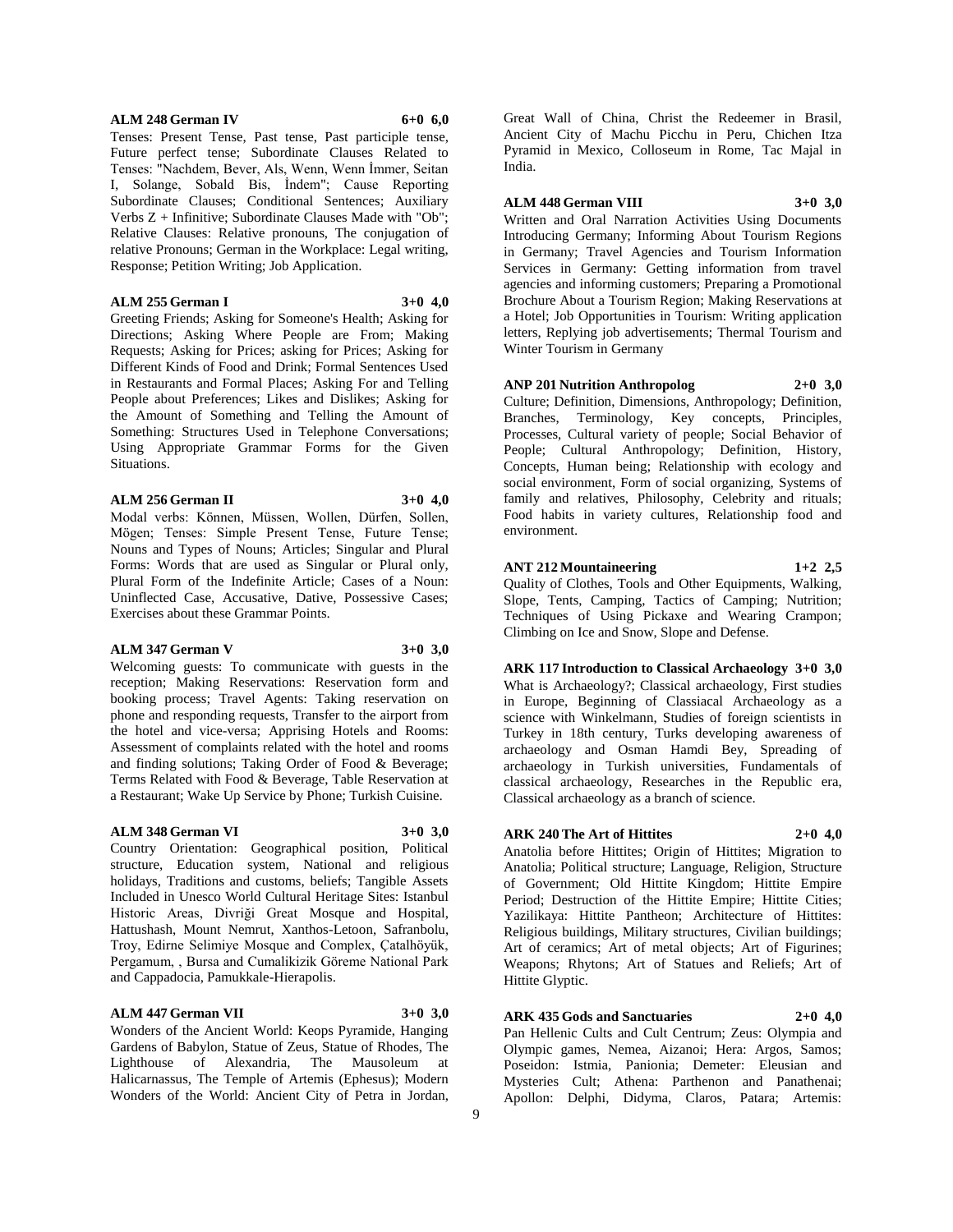Ephesus, Perge; Leto-Artemis-Apollon: Letoon; Hekate: Lagina; Aphrodite: Aphrodisias; Dionysos: Athen Eleuterios, Teos; Asklepios: Epidauros, Pergamun.

**ARK 441 Roman Period and Archaeology 3+0 5,0** Italian Peninsula, Etruscans, City of Rome, Rome in Etruscan Sovereignty, Roman Republic, Rome: From Republic to the Empire; Roman Provinces: Italy, Gallia, Germania, Britannia, Hispania, Africa, Dalmatia, Dacia, Achaia, Macedonia, Asia Minor, Syria, Palaestina, Aegyptus; Government Systems; Roman Social Structure; Roman Law, Roman Army; Roman Economics; Development of Marine and Land Route Networks through Trade; Roman Handcrafts, Painting and Mosaic: Pompeian Painting Styles.

## **ARK 442 Roman Period and Archaeology in Anatolia 3+0 4,5**

The End of Hellenistic States in Anatolia; Foundation of Asia Minor, Cilicia, Pontus et Bythina, Galatia, Cappadocia, Lycia et Pamhylia, Trachia Provinces, Removal of the Hellenic Ideal and Beginning of Romanization; Imperial Cult; Neokoriae, Political Developments, Situation of City States in Anatolia, Development of Trade and Change in the Economic Structure; Glass, Metal and Jewelry; Painting and Mosaic, Important Roman Centers in Anatolia.

#### **ARK 465 Phrygian Archaeology 2+0 4,0**

The Historical Geography of Phrygia; The Origin of Phrygians and the Mushki Problem; The Foundation and Fall of Phrygian Kingdom: Capital City Gordion and archaeological excavations; Phrygian Architecture: Gordion citadel, City walls and megarons; Phrygian Religion: The Cult of the Mother goddess; Religious Architecture: Open air shrines; Burial Customs and Tombs: The tumuli, Rock cut tombs; Phrygian Pottery: Grey Pottery and painted pottery, Pottery forms; Metal Works; Sculpture: Reliefs, statues and statuettes; Wood Industry: Techniques and wooden objects; Architectural Terracotta Revetment Plaques.

**ARY 307 Scientific Research Methods 3+0 4,0**

Basic Concepts: Science, Scientific research, Variable, Hypothesis; The Purpose of Science: Information resources, Ways to access to information; Scientific Method: Scientific research, Types of scientific research; Scientific Research Process: Problem, Objective, Importance, Limitations, Definitions, Pattern, Population and sampling, Data sources and data collection methods; Validity and Reliability; Analysis of the Data; Results and Interpretation; Reporting of Scientific Research; Ethics in Scientific Research; Investigation of Research Article.

## **BEÖ 155 Physical Education 2+0 2,0**

Definition of Physical Education and Sports; Aims, Disadvantages of Inactive Life; Various Activities for Physical Education; Recreation; Human Physiology; First Aid; Sports Branches: Definition, Rules and Application; Keep Fit Programs.

## **BEÖ 176 Trekking 1+2 4,0**

The Definition of Trekking; The Essentials which Must Be Done Before Trekking, At The Time of Trekking, After Trekking; Trekking Equipments; Backpack and Essential Equipments in Backpack; The Characteristics of Clothes; The Characteristics of Shoes; Sleeping Bags: Their kinds and characteristics; The Characteristics of Mats; Tents: Their kinds and characteristics; The Methods of Direction Determination: Scrip, GPS, Pole star, Sun, Watch; The Problems According to Weather Conditions in Trekking.

**BEÖ 425 Sports Tourism 3+0 4,0**

Sport and Tourism; Developing Sports Tourism; Tourism and Tourist; Purpose; Sport Activities; Animation; Information, Work Opportunities; Sport Tourism in Turkey; Rafting, Tracking, Paragliding, Skiing, Horsemanship, Cycling, Water sports; Surfing in Turkey.

## **BİL 150 Fundamentals of Information Technology 4+0 5,0**

Introduction to Computer: History of Computer; Operating Systems: Introduction to operating systems; Office Software-Word Processors and Document Systems: General Characteristics of the Office Software; Office-Software-Spreadsheets Programs: Spreadsheets Programs; Office Software-Presentation Programs: Presentation Programs; E Mail-Personal Communication Management: General Characteristics of the E Mailing System; Effective use of the Internet and Internet Security; Network Technologies. Computer Hardware and Error Detection: Types of Computers; Social Networks and Social Media: Social Media and Introduction to Social Media; Special Application Software: Multimedia; Law and Ethics of Informatics: Intellectual Property and Informatics Law; E-Learning: Developments in E-Learning; E-Government Applications; Computer and Network Security; Latest Strategic Technologies of Informatics: Factors Affecting Technological Developments.

## **BİL 468 Computer Applications in Food and Beverage Management 3+0 4,0**

Use of Computers in Food and Beverage Management; Hardware; Software; Recipe Management; Purchase Analysis; Menu Management; Efficient management; Beverage and Food Control Systems; Fidelio Packet Program for Food and Beverage Module; calculation of food and beverage costs; stock control; sales; stock; purchase; sale; applications.

**BİY 486 Flora and Fauna of Turkey 3+0 3,0**

Paleontology in Turkey: Contribution of Paleogeography and Paleoclimatology on Current Biogeography; Formation and Compound of Terrestrial Fauna, Zoogeography and Fitogeography kingdoms and regions; Generation of Vegetation Formation and Flouristic Regions; Bio Diversity in Turkey; Main Trees, Step Plants, Bushes and Alpine Meadows of Turkey; Relict Area, Relict Plants and Animals; Endemism: Endemic plants and animals; Endangered Species in Turkey.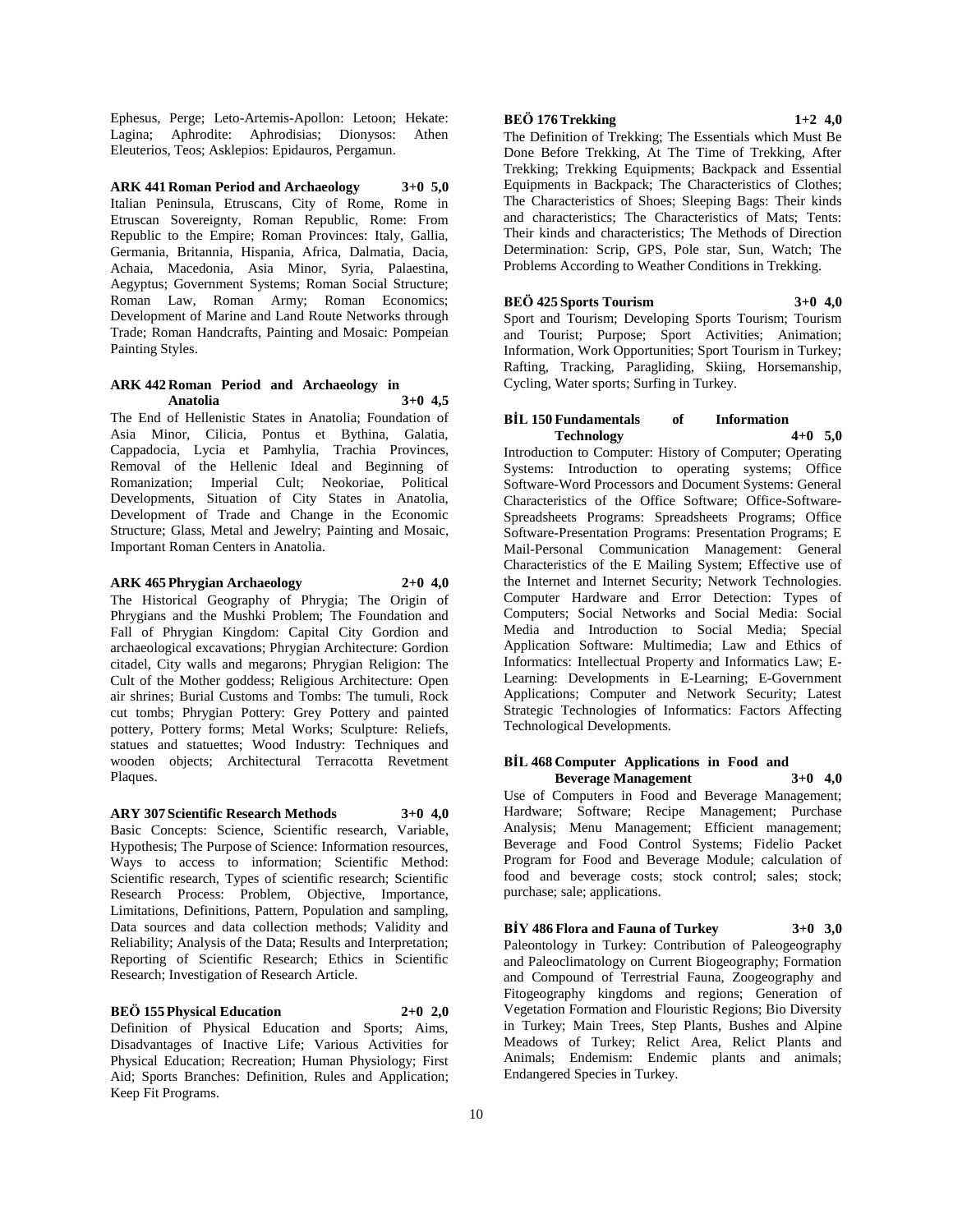**COĞ 209 Historical Geography of Turkey I 3+0 3,0** Central Anatolia Region: Natural attractions, Cultural attractiveness, Services, Tourism-related issues; The Black Sea Region: Natural attractions, Cultural attractiveness, Services, Tourism-related issues; Marmara Region: Natural attractions, Cultural attractiveness, Services, Tourismrelated issues; Aegean Region: Natural attractions, Cultural attractiveness, Services, Tourism-related issues; Mediterranean Region: Natural attractions, Cultural attractiveness, Services, Tourism-related issues; South Eastern Anatolia Region: Natural attractions, Cultural attractiveness, Services, Tourism-related issues; Eastern Anatolia Region: Natural attractions, Cultural attractiveness, Services, Tourism-related issues; Implementation of Tourism Geography for Tour Guides.

**COĞ 210 Historical Geography of Turkey II 3+0 3,0** Anatolia in Pre-Classical Age: Hittites, Dark Ages in Anatolia, Geographical segmentation, Terrain names; Relations with the Aegean World; Anatolia in Classical Age: Major Cultural Groups and Communities after Immigrations: Ionians, Phrygian, Lydian, Lycian, Mysians; Greek, Hellenistic and Roman region and terrain names; North-Western Anatolia; History of Ionia and Caria: Cultural groups, Studying major cities; Foundation of Byzantium, Kalkhedon and Istanbul; Ancient cities of Nikaia, Pergamon, Neandria, Assos, Ephesus, Miletus, Priene, Magnesia, Smyrna, Aphrodisias, Halicarnassus, Mylass.

**COĞ 304 Turkey's Tourism Geography 3+0 3,0** Central Anatolia Region: Natural attractions, Cultural attractiveness, Services, Tourism-related issues; The Black Sea Region: Natural attractions, Cultural attractiveness, Services, Tourism-related issues; Marmara Region: Natural attractions, Cultural attractiveness, Services, Tourismrelated issues; Aegean Region: Natural attractions, Cultural attractiveness, Services, Tourism-related issues; Mediterranean Region: Natural attractions, Cultural attractiveness, Services, Tourism-related issues; South Eastern Anatolia Region: Natural attractions, Cultural attractiveness, Services, Tourism-related issues; Eastern attractions. attractiveness, Services, Tourism-related issues; Implementation of Tourism Geography for Tour Guides.

#### **COĞ 403 World Geography of Travel and Tourism 3+0 4,0**

American Geography and Tourism: Physical and tourism characteristics, destinations and attractions; European Geography and Tourism: Physical and tourism characteristics, destinations and attractions; Geography and Tourism of the Balkans: Physical and tourism characteristics, destinations and attractions; Africa Geography and Tourism: Physical and tourism characteristics, destinations and attractions; Asia Geography and Tourism: Physical and tourism characteristics, destinations and attractions; Australia, New Zealand and the Pacific Islands Geography and Tourism:

Physical and tourism characteristics, destinations and attractions.

**EDB 227 Introduction to Turkish Literature 2+0 2,0** General Information on Concepts of Literature and Literary History; History of Old Turkish Literature: Stages of Turkish literature, Old Turkish literary works and general characteristics: Divans, Mesnevis, Proses; Assessment of Literary Components in the Old Turkish Literature: Figurative Language; Pastiche in the Turkish Literature; Sources Supporting the Modern Turkish Literature: Divan literature, Western literature, folk literature; Formation and Development of New Turkish Literature; Sources of Modern Turkish Literature.

**EDB 313 Turkish Folktales 2+0 4,5** Methods of Collecting Anonymous Turkish Folktale; Analyses of Selected Folktales: Origins, Properties, Content, Function, Language, Style; Classificaton: According to Scope, theme (love, hero etc.); Analysis of Selected Turkish Folktale; Tales of Dede Korkut.

## **EDB 322 Turkish Folk Myths 2+0 4,5**

Overview on types of legend: Language, narrator, structure, content and functional properties; Classifications of legends; Myth, Saint legends, urban legends; Reality in legends: Reasons for emergence of the legends, Difference between scientific reality and the reality of legends; Evolutionist theory and legends; Theory and method of description and analysis of legends: Structuralism, Psychoanalyst; Functionalism, Myth ? Ritual Theory, Euhemerism, mono and multi source approach to legend. Rumor: Themes of rumor, rumor and reality, relationship rumor and legends; Collecting legends: Ethnographic method, writing field notes, observation and interview techniques, transformation of raw field notes to ethnographic text.

## **EDB 324 Turkish Fairy Tales 2+0 4,5**

Overview on types of folk tales: Language, narrator, structure, content and functional properties; structural properties of folk tale: Epic rules, motifs, formulas and, the quality of tale characters; Tale types and type catalogues; Rigmarole and rigmarole classification; Theory and method of description and analysis of tales: Structuralism, Narratorcentered approach, Historic- geographic method; Different approaches to the study of folk tales: Tale and reality, the educational function of tales; Collecting folk tales: Ethnographic method, writing field notes, observation and interview techniques, transformation of raw field notes to ethnographic text.

**ERA 195 Cultural Heritage of Turkey 2+0 3,0**

Prehistorical Ages; Historical Ages; Aegean Immmigrations; Hellenistic and Roman Heritages in Anatolia; Jewish and Christianity Heritages in Anatolia; Otoman Heritage in Anatolia; Foundation of Modern Turkey; Lausanne Pact; Turkey and European Union; Minorities in Turkey; Ethnic Problems of Turkey; Laicism and Islam; General Discussion.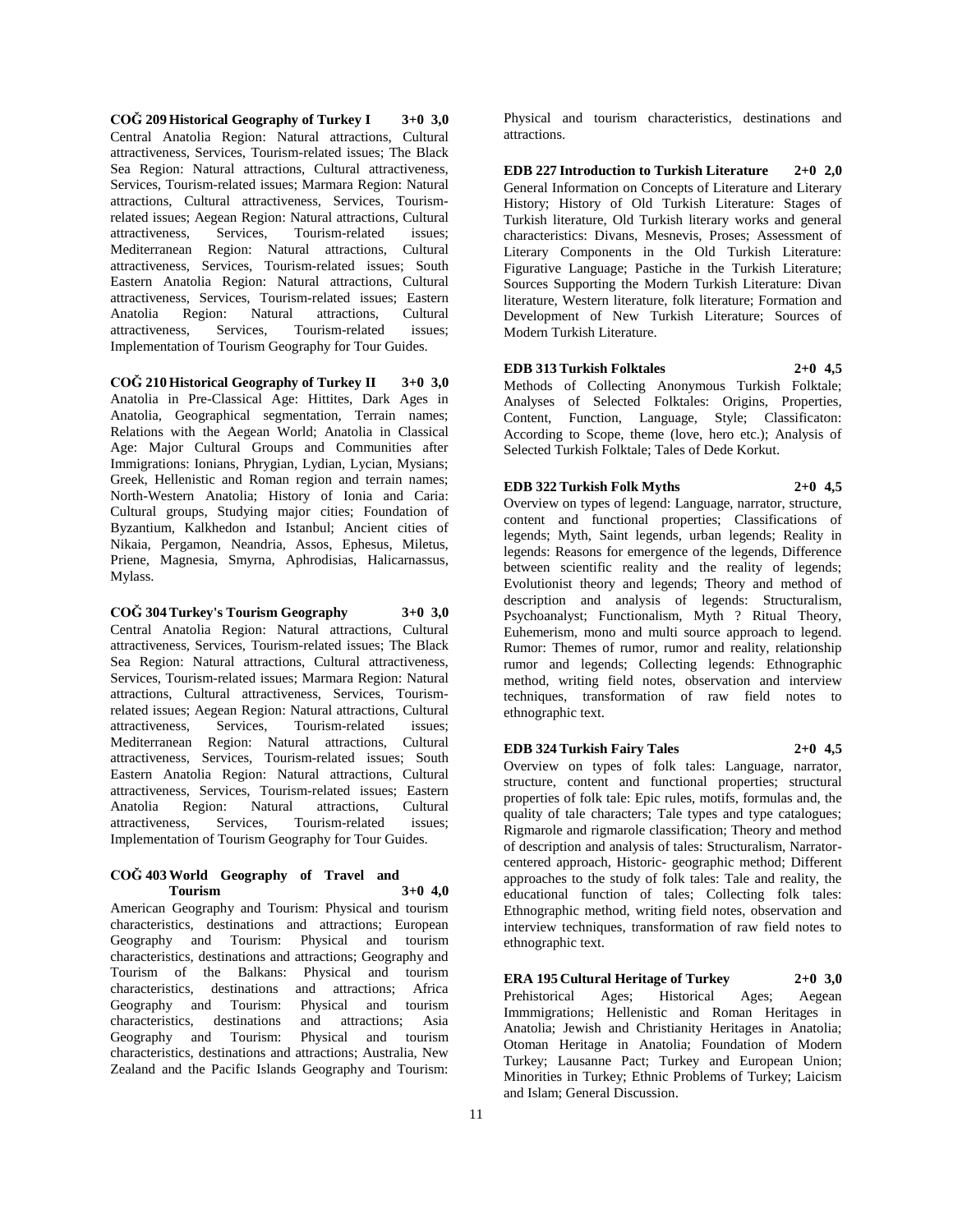**ERA 197 Culture and Tourism in Turkey 2+0 3,0** An Overview of Cultural Formation of Turkey; The Prehistoric and Historic Times; Hittites; Aegean Migration, Phrygians, Lydian's and Persians; The Oration Kingdom; Helen and Roman Civilization; The Byzantine Empire; Turkish Period in Asia Minor; Foundation of Turkish Republic; Art and Culture in Anatolia; Social Life; Ancient Ruins of Anatolia.

## **ERA 199 Cultural Diversity and Communication 2+0 3,0**

Introduction, Anthropological View; Definition of Culture, Diversity; Globalization, Identity & Affinity; Language and Culture; Religion and Culture; Class in countries; Gender and Society; Prejudices and Stereotypes; European Culture; Media and Culture; Media and Representations; Cultural stereotypes in Media

**EST 201 Aesthetics and Philosophy 3+0 4,0** Scope and Methods of Aesthetics; Concept of Beauty and Aesthetic Judgment; Main Philosophical Perspectives;

Concept of Art; Classification of Art; Requirements for Artistic Creativity; Types of Art; Accurate Determination of Evaluation Criteria in Arts; Methods of Criticizing Artworks and Philosophical Criticism; Plato s Reflection Theory; Aristotle s Substance and Essence Concepts, Mimesis Concept; Aesthetics in the Islam, Christianity and Renaissance; Philosophers in the Age of Enlightenment (Baumgarten, Kant and Hegel) and Expressionism; Formalism, Theory of Art for Art.

## **ETK 204 Professional Ethics 2+0 3,0**

Ethics in Gastronomy; Ethics and Related Concepts; Ethics Theories; Basic Principles of Ethics; Types of Ethics: Individual ethics, Business ethics; World Tourism Organization s Code of Ethics; Ethical Problems in Gastronomy Organizations; Sources of Ethical Problems; Ethical Problems in Food & Beverage Organizations; Ethics and Customer Complaints; Customer Rights in Tourism Sector.

## **FİN 312 Financial Management 3+0 4,0**

Purposes of a Company: Historical evolution of finance; Legal Foundations and Types of Companies; Time Value of Money; Financial Analysis; Financial Planning And Control; Working Capital Management; Short-Term Financing; Medium-Term Financing; Capital Structure; Capital Structure; Cost of Capital; Dividend Policy; Forms of Cooperation Between Companies; Business Failure and Crises; International Financial Management; Contemporary Techniques in Financial Management.

## **FOT 201 Basic Photography 2+2 5,0**

The short history of photography: Cameras; 35 mm,

Medium and large format cameras; Lenses; Normal focus, Wide angle, Narrow angle (Tele) and Zoom lenses; exposure control mechanisms; Diaphragm, Shutter; Stop motion; Depth of field; Film: Film types according to formats, Film types according to light-power sensitivity, Film types according to color sensitivity, Contrast,

Clearness and grain structure; Light: light Measuring, the different ways of light measuring, Exposure modes, Filters and asset accessories; Image design; Developing and printing black and white films.

## **FOT 403 Food Styling and Photography 3+0 4,0**

Artistic Interventions in Photography; Food Photography: Composition I; Food Photography: Composition II; Special Effects; Projecting the Images; Camera Effects I; Camera Effects II; Effects with Filter; Motion; Darkroom Effects I; Darkroom Effects II.

## **FRA 147 French I 6+0 6,0**

Language Functions: Meeting, Greeting, Talking about thoughts, Describing own town, Thanking, Giving directions, Asking prices, Weather, Occupations, Accepting and refusing suggestions, Asking about time, Talking about the past; Grammer: Alphabet, Masculin-feminin vocables and adjectives, Definite-indefinite pronouns, Être, avoir ve s'appeler verbs; Possessive adjectives, Interrogative sentences, Conjugation, Cause and effect sentences, Demonstrative adjectives; Auxilary verbs: Vouloir-Pouvoir-Devoir, Imperative, Double pronoun verbs, Past tense, Immediate future tense; Vocabulary: Numbers, Languages and nationalities, Days, Seasons and months; Masculin-Feminin Occupations; Personal Characteristics; Sports Events.

#### **FRA 148 French II 6+0 6,0**

Language Functions: Talking about others, Phone calls, Talking about the past, Expressing feelings and thoughts, Talking about free time and cultural activities, Writing holiday letters, Preparing menus, Describing outfits, Advising, Choosing gifts; Restaurant conversations: Taking and giving orders; Talking about memories, converstions with neighbours; Grammer: Immediate past tense, Past Tense with double pronoun verbs, Y and en pronouns, Future tense; Relative pronouns: Qui and Que; Imparfait; Vocabulary: Food, Colours, dress and shoe sizes, Restaurant and food related vocables, House descriptions, Country and city life vocables.

## **FRA 247 French III 6+0 6,0**

Language Functions: Character desrciptions; Neighbours, Reading job advertisements, Writing resume and formal letters; Advising; Reservations; Discussing television programs; Interpreting movies; Talking about projects; Reading and understanding book summaries; Grammer: Relative pronouns: Qui, Que, À Qui, Où, Dont; Direct and indirect speech; Comparative Structures; Conditional Clauses with Si; Subjonctif; Plus-Que-Parfait; Gérondif; Passive Sentences; Vocabulary: Character descriptions, Comparative adjectives, Greeting and business life, Jobs and finding a job, Reservation and tourism vocables: Terms of Accommodation, Food, Excursions, City Publicity Materials and Cinema.

## **FRA** 248 French IV 6+0 6,0

Language Functions: Writing and Understanding Biographies; Talking About Extraordinary Events;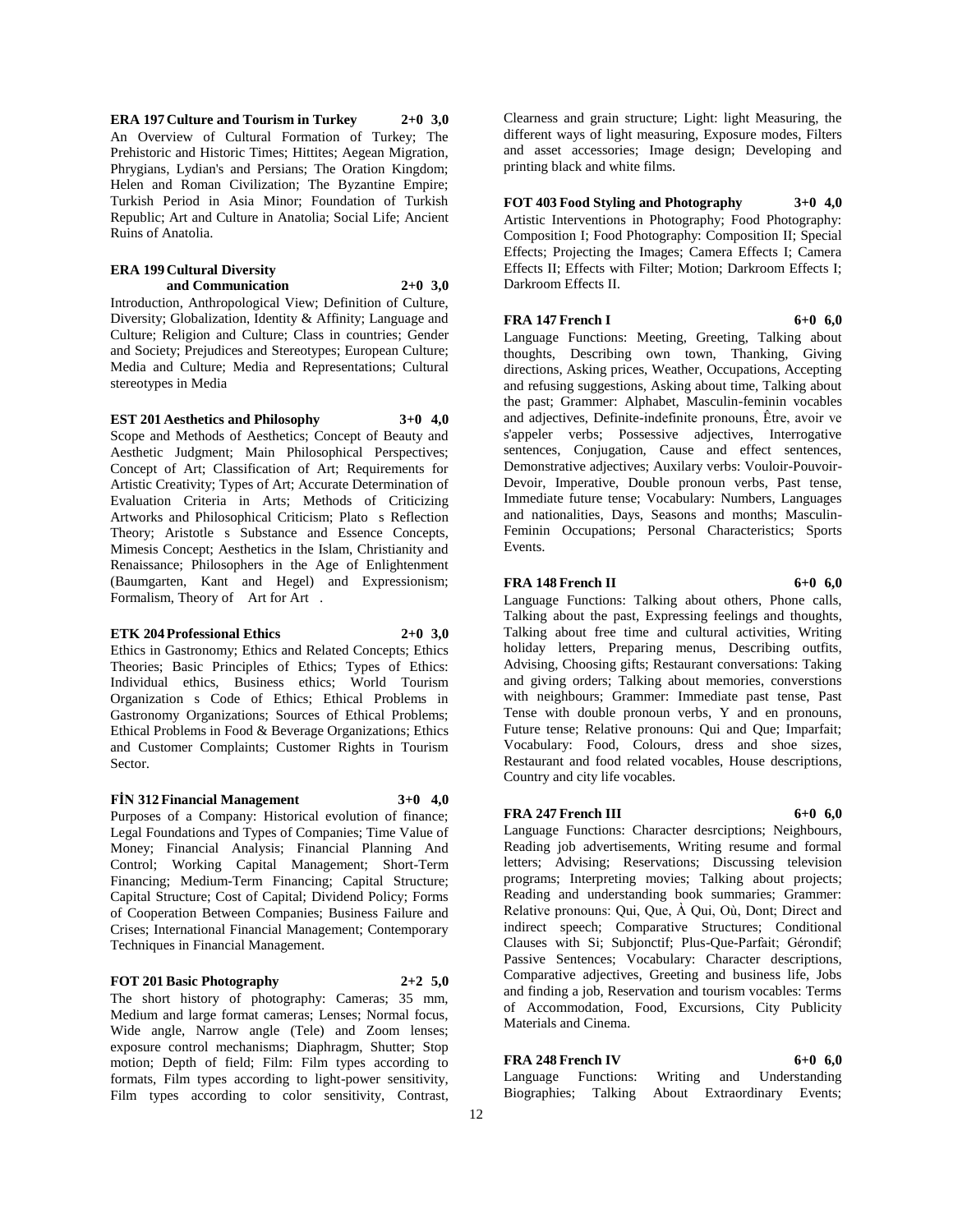Conversations on Worries and Regrets; Expressing a Thought; Explaining Different Phases of an Event; Understanding and Interpreting News on Different Subjects; Complaining; Expressing Displeasure: Expostulating, Protesting; Answering Announcements; Grammer: Indirect Speech in Past Tense; Conditionnel Passé Tense; Tense Terms: Dès Que, Depuis Que, Jusqu'à Ce Que;Contradictory Strucutres: Pourtant, Cependant; Compensation Term Bien Que; Combined Relative Pronouns; Vocabulary: Biography vocables, Emotional and Responsive vocables, environment and environmental terms.

## **FRA 255 French I 3+0 4,0**

Language Functions: Greetings, Invitations, accepting or refusing invitations; Vocabulary Knowledge: Nourishment, Accommodation, Clothing and colors, Bairams and activities; Grammar: Expressions showing quantity, Demonstrative and possessive adjectives, Prepositions and time indicators, Stressed personal pronouns, Imperatives, Verbs with double pronouns; Learning About French Culture: An area in France: La Baurgogne; Pronunciation, Semi-vowels, Gliding.

## **FRA 256 French II 3+0 4,0**

Language functions: Imperatives and wishes; Evaluation, Proving and Thanking; Vocabulary: Nourishment, Accommodation, Clothing and colors, Bairams and activities; Ordinal Numbers; Grammar: Expressions showing quantity, Demonstrative and Possessive Adjectives, Prepositions and Time indicators, Stressed personal pronouns: Imperative moods, Verbs with double pronouns; Learning about Target Culture: An Area in France: La Bourgogne; Pronunciation: Intonation, Semi-Vowels, Gliding.

## **FRA** 347 French V 3+0 3.0

Dialog Examples for Tourism Related Subjects; Written and Oral Text Anaysis; Orl and Written Understanding and Expression Activities; Transportation Vehicles: Asking-Anwering Train, plane and boat schedules, Train, plane and boat services, Ticketing-reservation; Other Transportation Vehicles: Metro; Vacations: Writing Postcards, Weather conditions; Vacational Activities: Recration, sports and entertainment, health, business and cultural vacations.

## **FRA 348 French VI 3+0 3,0**

Written and Oral Understanding and Narration Activities with Promotional Documents About France and Paris; Giving Information About Tourism Regions in France; Travel Agencies and Tourism Information Services: Getting information from travel agencies and informing customers; Preparing a Promotional Brochure About a Tourism Region; Making Reservations at a Hotel; Job Opportunities in Tourism: Writing application letters, Replying job advertisements; Tourism Industry in France.

## **FRA 357 French III 3+0 4,0**

Language Functions: Expressing One's Opinion, Asking for Somebody's Opinion, Giving Negative Reaction,

Confirmation, Asking for Explanation, Making Suggestions; Vocabulary: Education, Transportation, Communication, Family, Health; Grammar: Pronouns, Indirect Speech, Futur Proche and Future Tense, Passé Composé, Imparfait, Negation; Pronunciation: Intonation, Gliding, Vowels; Learning about French Culture: Regions and Social Life in France.

## **FRA 358 French IV 3+0 4,0**

Language Functions: Expressing Wishes, Prohibition and Acceptance, Expressing Opinions and Debating, Expressing Regrets; Vocabulary: Press and Media, Weather Forecast and Seasons, Means of Communication; Grammar: Compound Pronouns, Comparatives, Futur, Imperatives, Passé Recent - Présent Continu, Conditionnel, Impersonnel<br>Verbs, Group III Verbs, Conditional Clauses; Verbs, Group III Verbs, Conditional Clauses; Pronunciation: Intonation, Complex Sounds; Learning about French Culture: Regional Life, Economical and Ecological Problems, Traditions and Modern Life.

## **FRA** 447 French VII 3+0 3.0

Turkey-Physical Structure: Mountains, Plains, Rivers, Seas; Regions and Climates; Population; Political Structure: Distribution of authorization; Major Political Parties; Election System; Family Structure: Marriages and Divorces; City and Country Life; Education: Primary, Secondary and Higher Education; Art; Turkish and Other Languages; Turks Abroad; Turkey in Europe and the World; Economic Structure: Agriculture and Industry; Energy; Business Life; Health System.

## **FRA 448 French VIII 3+0 3,0**

Leisure Time: Cinema, Theater, Music; Holiday Destinations; Official and Religious Holidays; Food Culture: Breakfast, Lunch, Dinner; Soups, Food and Deserts; Transportation: Bus, Train, Plane, Boat; Tourism in Turkey: Winter and summer tourism; İstanbul History and Major Monments: Topkapi Palace, Hagia Sophia, Blue Mosque, Yerebatan Cistern, Bosphorus and Golden Horn; Ankara: Anıtkabir, Castle and anatolian Civilizations Museum; Cappadoccia: Fairy Chimneys, Underground Cities and Churches; Lycian Coasts: Olymphos, Phaselis; Aegean Coasts: Ephesus, Milet; Other Important Areas: Sumela Monastery, Nemrut Mountain; Diyarbakır Castle, Zeugma.

## **GMS 102 Introduction to Nutrition 2+0 3,0**

Fundamentals of Personal Nutrition: Energy requirements and calculations, Carbohydrates, Lipids, Fats and oils, Proteins, Vitamins and minerals; Nutrition in Life Cycle; Weight Management and Exercising; Nutrition and Health; Nutrition Topics Relevant to Foodservices: Nutrition and Menu Planning; Developing Healthy Recipes; Marketing Healthy Menu Options; Impact of Nutrient Retention.

## **GMS 203 Gastronomy 3+0 4,0**

History of Cuisine: Ancient Greek cuisine, Roman cuisine; Food: Use of food, Food habits; Physical Changes: Kitchen structures, Kitchen equipment and utensils, Ways of use; Methods Used: History of cooking, storing, serving food;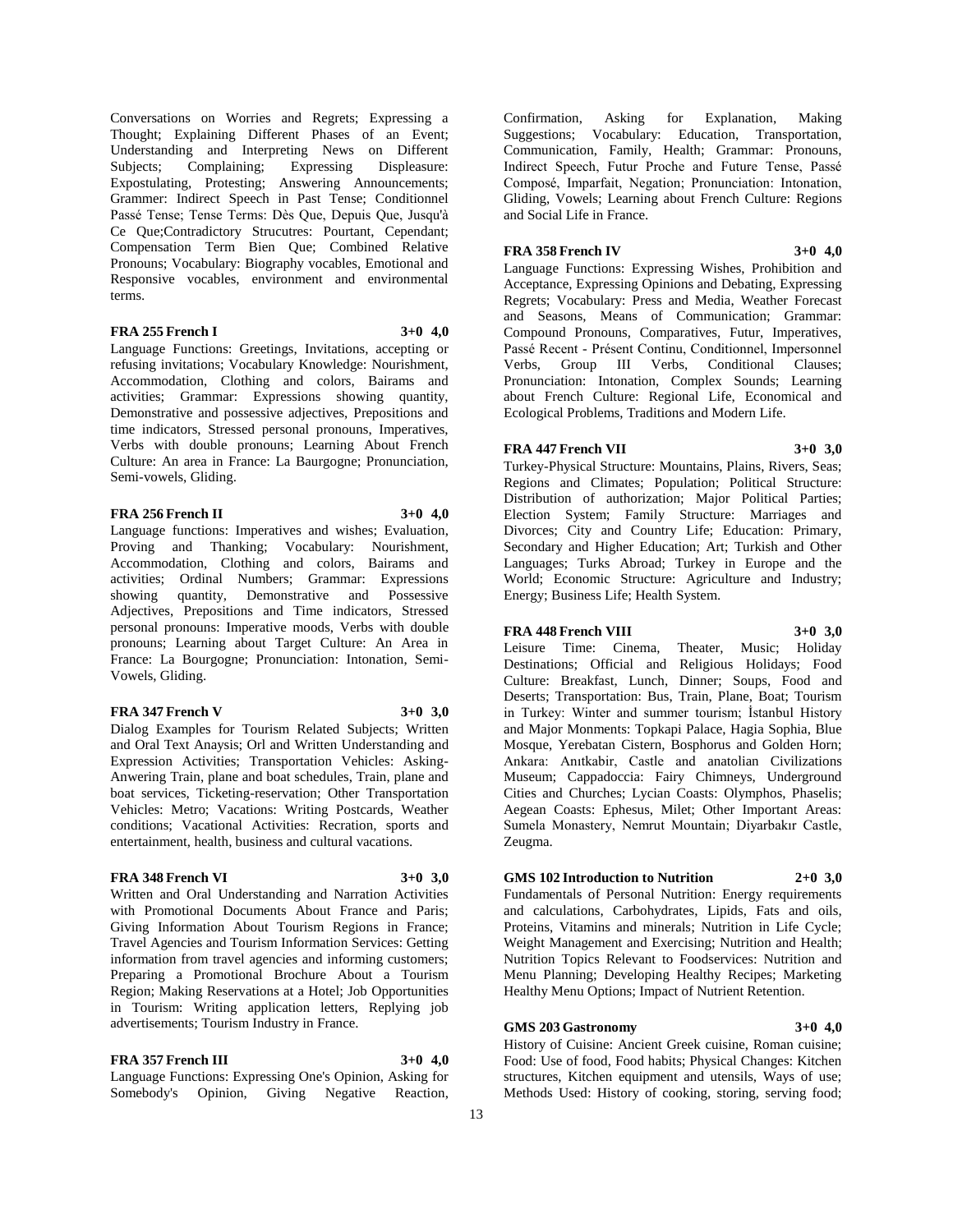Food in Human Life: Daily life, Special occasions, Holy food; History of Food Trends: Classic, Neo-Classic, Modern; Other Trends: Fast food, Slow food; Featured Countries in Gastronomy; France, Italy, USA; New Applications: New cooking techniques, Technology.

## **GMS 205 Geography of Wood 3+0 3,0**

Basic Concepts of Foods and Geography; Tea: History of tea, Tea around the world and in Turkey, Production of tea; Coffee: History of coffee, Coffee around the world and in Turkey, Production of Coffee; Olive: History of olive, Olive around the world and in Turkey, Production of olive; Hazelnut: History of hazelnut, Hazelnut around the world and in Turkey, Production of hazelnut; Yogurt: History of yogurt, Yogurt around the world and in Turkey, Production of yogurt; Turkish Bagel: History of Turkish bagel, Turkish bagel around the world and in turkey, Production of Turkish bagel.

## **GMS 206 Food and Beverage Cost Control 3+0 4,0**

Basic Concepts Related to Cost: Types of costs, Fixed costs, Variable costs, Mixed costs, Semi-variable costs; Cost-Volume-Profit Analysis, Break-even Analysis; Food Cost Control Process: Purchasing, Receiving, Storing, Production; Management of Beverage Costs; Pricing of Food and Beverage: Budgets, Budgeting operations of food and beverage activities; Menu Analysis; Yield Management; Contemporary Costing Approaches: Activitybased costing, Target costing, Kaizen costing, Product life cycle costing.

## **GMS 208 Banquet Management 2+0 3,0**

Meaning and Scope of Banquet; Importance of Banquet for Hotels and Independent Restaurants; Planning in Banquet Organizations; Organizing in Banquet Organizations; Leading in Banquet Organizations; Coordination in Banquet Organizations; Controlling in Banquet Organizations; Banquet Menus; Buffet Cocktail and Conference Organization; Marketing of Banquet Organizations and Banquet Budget; Protocol Rules; Food and Beverage Related Special Events: Food festivals, Cooking contests.

## **GMS 209 Basic Cooking Techniques I 1+3 6,0**

Food and Beverage Industry; Organization of Kitchens and Job Descriptions; Tools and Equipment Used in the Kitchen: Cooking equipment, Processing equipment, Holding and storage equipment, Pots, Pans and containers, Measuring devices, Knives, Hand tools, Small equipment; Mise en Place.

**GMS 210 Basic Cooking Techniques II 1+3 6,0**

Basic Cooking Principles; Stocks and Sauces; Soups; Cooking Meats; Cooking Game; Cooking Fish; Vegetables and Cooking Vegetables; Salads and Salad Dressings; Hors Doeuvres; Sandwiches; Breakfast Preparation; Dairy Products; Sausages and Cured Foods: Garlic sausage, Bologna type sausage, Bacon; Food Presentation and Garnish; Organization of Modern Kitchens.

## **GMS 301 Cuisine Practices I 0+4 6,0**

Winter Vegetables (Leeks, Onion, Carrots, Broccoli, Cauliflower, Cabbage, Celery): Mise en Place: Picking out, Washing, Chopping; Winter Vegetable Cooking; Garnishing; Fish and Shellfish: Dressing and Filleting, Cutting; Coking Fish and Shellfish: Grilling, Broiling, Moist-heating, Cooking methods; Soups; Desserts; Artistic Plate Presentation.

## **GMS 302 Cuisine Practices II 0+4 6,0**

Meat Composition: Structure and basic quality factors; Aged Meat; Basics of Beef, Lamb, Veal Cutting (Beef Rib, Beef Loin, Beef T-Bone Steak); Preparations for Cooking (Marinating, Flavor, and Tenderness); Poultry: Preparations for Cooking (Marinating, Flavor, and Tenderness); Summer Vegetables and Herbs: Picking out, Washing, Chopping; Cooking Winter Vegetables; Garnishing; Flavoring, Seasoning and Spices; Plate Portioning and Menu Planning.

## **GMS 303 Gastronomy Seminar I 3+0 4,0**

Kitchen Planning; Kitchen Management; Regional Cuisines; New Trends in the Kitchen; Food Technologies; Kitchen Equipment; Molecular Gastronomy; Fusion Kitchen; Preparing Meat; French Cuisine; Italian Cuisine; Chinese Cuisine; Mexican Cuisine; Spanish Cuisine; Turkish Cuisine; Discussions, Conferences and Seminars Held in Various Topics of Gastronomy.

**GMS 304 Gastronomy Seminar II 3+0 4,0**

Importance of Food & Beverage Department in Hotel Management, Restaurant Management, Bar Management, Fast Food Management, Catering Management, Banquet Organizations; New Trends in Food & Beverage Industry; Interior Design in Restaurants; Wheat Production and Bakery in Turkey; Pulse Regions in Turkey; Types of Milk and Cheese Production in Turkey; Importance of Oils in Diet; Vegetarian Nutrition; Fisheries in Turkey; Use of Game Animals in Hotel Kitchens; Discussions, Conferences and Seminars Held in Various Topics of Gastronomy.

**GMS 306 Technology of Drinks 3+0 3,0** Nonalcoholic Drinks: History, Customs, Sensual evaluation

of drinks; Preparation of drinks; Juices: Definition, Types, Production; Fizzy drinks: Definition, Types, Production, Preparation of mixtures, Addition of carbon dioxide; Tea: Definition, History, Types, Preparation; Coffee; Definition, History, Types, Preparation; Other nonalcoholic drinks: Ayran, Boza, Kımız.

## **GMS 307 Food Technology 3+0 3,0**

Food Technology Definition; Ready Food Technology Raw Materials and Components; Factors and Control of Food Spoilage; Physical Methods of Food Preserving: Cooling, Freezing; Sterilization, Pastörizyon, Radiation, Gas pressure, Vacuuming, Filtration; Chemical Methods of Food Preserving: Salting, Fumigation, Biological methods of food preserving; Grain, Fruit, Vegetable, Meat, Milk, Butter and Quality Control.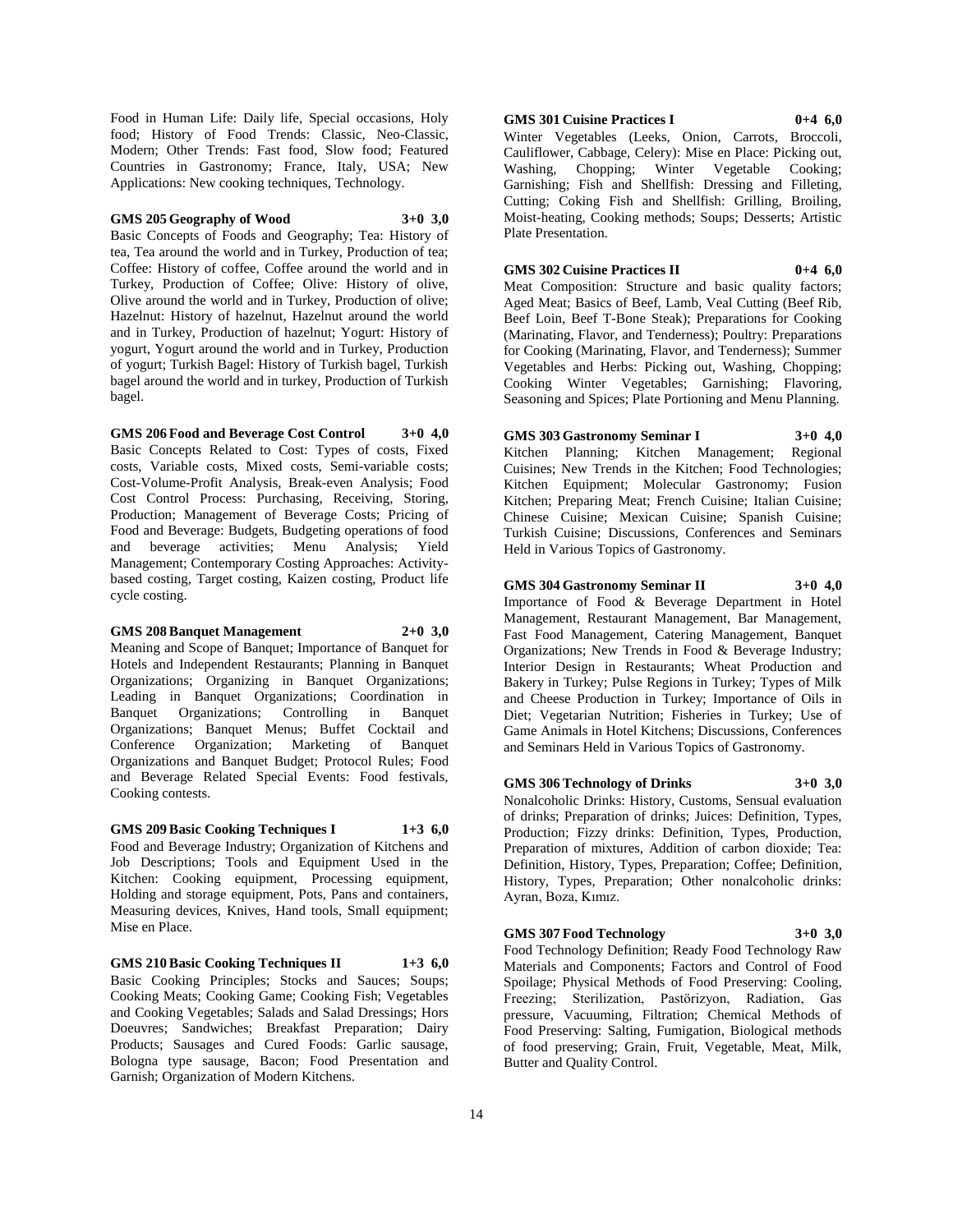**GMS 309 Food Laws and Regulations 2+0 3,0** Turkish Food Regulations; Turkish Food Codex Regulation: Food additives and ingredients, Flavorings, Leftovers, Rules related to food processing, Control of food-production areas, Qualifications of production companies, Packaging and labeling; Different Regulations

in the World: FDA, European Union, Other codes.

#### **GMS 310 Food Chemistry 3+0 3,0**

Chemical Composition of Food: Water, Carbohydrates, Proteins, Lipids, Vitamins, Minerals, Pigments; Chemical Transformations of Food; Transformation Products: Qualitative and quantitative analysis of carbohydrates, proteins and fats; Principles of Quality Controls of Food; Quality Control Analysis of Various Foods.

**GMS 352 Creative Kitchen Practices 2+2 4,0** Creative process stages of the cooks; Motivation; Job features; Satisfaction of the employee; Stress at work; Creativity in the kitchen; The first superstar chefs; Da Vinci Kitchen; Extraordinary banquets; "Şakşuka" [a kind of vegetable fries] and "barbunya pilaki" [a kind of kidney bean stewing] in the context of creativity; "Acılı ezme" [a kind of vegetable salad] and "cevizli kadayıf dolması" [a kind of special dessert with walnuts] in the context of creativity; "Sebze mücveri" [a kind of vegetable patties] and "mercimek köftesi" [a kind of lentil patties] in the context of creativity; "Patlıcan salatası" [Eggplant salad] and "sigara böreği" [a kind of pastry] in the context of creativity; "Yaprak sarması" [a kind of wrappng food] and "biber dolması" [a kind of suffed food] in the context of creativity

#### **GMS 354 Ergonomical Restaurant Design and Safety 3+0 3,0**

Definition, Content and Purpose of Ergonomics; History of Ergonomics; Improvement of Ergonomics in Turkey; Regulations of the Ergonomic Work Place; Ergonomic Criteria in Design; The Importance of the Ergonomic Restaurant Design; Significant Things in the Restaurant Design; Basic Rules in the Kitchen Design; Restaurant Safety; Lightening of the Kitchen; Factors of the Climate; Noise; The Factors of the Health of Labors and Cause of Occupation Diseases; Dusts; Fire; Reasons of Work Accident and First Aid; Occupation Diseases; Purpose of First Aid; Steps of First Aid.

## **GMS 356 Gastronomic Writing 2+1 3,0**

Principles of writing: Drafting, Specifying deadline, Preliminary study, Word choice, Theme, Language use and styles; Writing genres: concrete and abstract topics, Social and personal issues, global issues, science, art and culture issues; Writing strategies: Explanatory, Narrative, Descriptive, Argumentive, Criticism; Impressing and describing; Writing process; Descriptive writing; Enterprise and product description implementing; Writing criticism; Enterprise and product critique implementing; Expository writing: Research, study and writing; Journal, social media and blog authorship; Gastronomy literature and difficulties.

## **GMS 357 Regional Cuisines I 1+3 6,0**

Dishes of Marmara Region: Soups, Salads, Pickles and mezze, Egg dishes, Seafood, Meat dishes, Offal dishes, Meatball dishes, Fowl and ground game animals, Vegetable dishes, Pilafs, Pastries and breads, Compotes, Sherbets and jams, Desserts; Dishes of Central Anatolia Region: Soups, Salads, Pickles and mezze, Egg dishes, Seafood, Meat dishes, Offal dishes, Meatball dishes, Fowl and ground game animals, Vegetable dishes, Pilafs, Pastries and breads, Compotes Sherbets and jams, Desserts; Aegean Dishes; Mediterranean Dishes.

# **GMS 358 Regional Cuisines II 1+3 6,0**

Dishes of Western Black Sea Region: Soups, Salads, Pickles and mezze, Egg dishes, Seafood, Meat dishes, Offal dishes, Meatball dishes, Fowl and ground game animals, Vegetable dishes, Pilafs, Pastries and breads, Compotes, Sherbets and jams, desserts; Dishes of Eastern Black Sea Region: Soups, Salads, Pickles and mezze, Egg dishes, Seafood, Meat dishes, Offal dishes, Meatball dishes, Fowl and ground game animals, Vegetable dishes, Pilafs, Pastries and breads, Compotes, sherbets and jams, Desserts; Eastern Anatolian Dishes; Southeastern Anatolian Dishes.

**GMS 359 Technical of Dough Shaping I 1+3 4,0** Ceramic Shaping Technique; Types of Dough, Abstractionsimplification-deformation; Open-Closed Composition Works; Free Composition Sketches and Evaluation of Skecthes: Sketches; Preparing, Solving and testing; Design and Application: Practice of the model with materials; Practicing Sketches; Making Design with Rules and Apply to Product; Knowledge about Materials to be used in Moulding and Casting: Moulding and casting; General Principles of Perspective: The schema, Visual scale; Expression of Light with Dots and Lines as Basic Elements of Visual Expression.

**GMS 360 Technical of Dough Shaping II 1+3 4,0** Introduction to Ceramic and Dough Shaping Methods; Using the Pinch Method on the Ceramic Clay; Using the Coaling Method on the Ceramic Clay; Shaped Plates with the Slab Method; Applying the Techniques Learned on the Sugar Paste; Applying the Techniques of the Cookie Leaven with Cookies Practice; Decoration Works: Chocolate, Sugar and dough I; Decoration work: Chocolate, Sugar and dough II; Decoration work: Chocolate, Sugar and dough III.

**GMS 401 Human and Taste 2+0 3,0** Concept of Taste; Definition, Perceptions, Conceptualization, Chemical dimension, Physiological dimension; Sense of taste: Bitter, Sweet, Sour; Psychology of Human Beings; Human Beings and Taste; Food Neophobia; Prejudices; Variety Seeking; Food Addiction; Alcoholism.

## **GMS 405 Wine Industry 3+0 4,0**

Wine: Definition, History, Types; Wine Production: Process of red wine production, Process of white wine and rose wine production; Wine Grapes; Wine Industry in the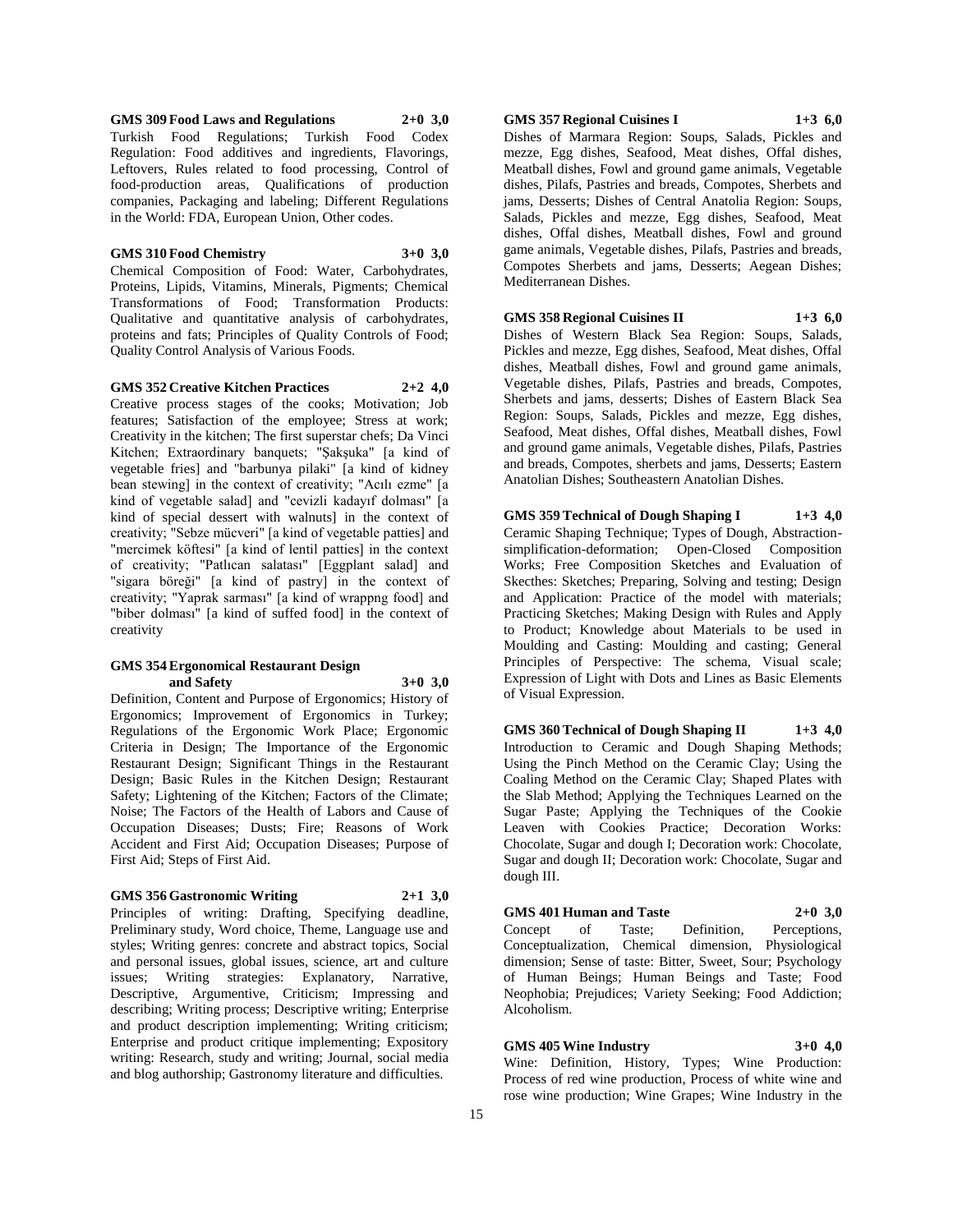World; Wine Industry in Turkey; Wine Tasting; Wine and Food Harmony.

## **GMS 408 Culinary Trends 3+0 3,0** Technological Innovation: Equipment, Material, Automation; Equipment Innovation; Contemporary Cooking Techniques: Cook-chill, Cook-freeze, Sous-vide; New Applications in Menu Design; New Applications in Service and Presentation; Globalization and Localization; New Applications in Restaurants; New Trends: Fusion cuisine, Molecular cuisine; Problems in the New World Cuisine; Future Prospects.

**GMS 410 Food, Culture and Community 3+0 3,0** Food Culture; Social Dimensions of Food Culture; Intercultural Relationships; Food Consumption and Its Interaction with Religious and Cultural Identity; Food Choice and Its Relationships with Cultural and Social Developments; Effects of Technological Developments on Food Production.

## **GMS 451 Green Restaurants 3+0 3,0**

Global scene: Ecological situation in the world, Destruction areas, Revised studies; Legal arrangements: Environmental law and legislation in Turkey, Environment in the constitution; Institutional Sustainability: Sustainable production and consumption, Green business; Green management: Environmental restrains, Awareness; Green marketing: Advertising, labeling and pricing; Green logistics: Green procurement, Green distribution; Environmental accounts; Green consumer; International implications: Going green race; "Green Restaurant" Movement: Green practices; Green strategy: Green star, ISO 14001, Blue flag, White star, Green pine; Green Cuisines of Future.

## **GMS 452 Ottoman Culinary 1+3 6,0**

Definition of Food Technology, Raw Materials and and Components in Convenience Food Technology; Factors and Control of Food Spoilage; Physical Methods of Food Preserving: Cooling, Freezing, Sterilization, Pasteurization, Radiation, Gas pressure, Vacuuming, Filtration; Chemical Methods of Food Preserving: Salting, Fumigation; Biological Methods of Food Preserving; Quality Control Principles for Grain, Fruit, Vegetable, Meat, Milk, Butter and convenience food.

#### **GMS 453 Culinary Arts of World I 1+3 6,0**

Culinary History of Turkey; Dishes in Turkish Cuisine: Soups, Vegetables with olive oil and meze, Kebabs, Dolmas, Mantı and other pasta dishes, Desserts; Culinary History of France; Dishes in French Cuisine: Soups; Cold starters, Hot starters, Main courses, Desserts; Culinary History of Italy; Dishes in Italian Cuisine: Soups, Cold starters, Hot starters, Main courses, Desserts; Culinary History of Spain; Dishes in Spanish Cuisine: Soups, Cold starters, Hot starters, Main courses, Desserts; Culinary History of Mexico; Dishes in Mexican Cuisine; Culinary History of British Isles; Dishes in British Isles Cuisine.

**GMS 454 Culinary Arts of World II 1+3 6,0** Culinary History of Germany; Dishes in German Cuisine: Soups, Cold starters, Hot starters, Main courses, Desserts; Culinary History of Scandinavia; Dishes in Scandinavian Cuisine; Culinary History of Russia and Eastern Europe; Dishes in Russian and Eastern European Cuisine; Culinary History of China; Dishes in Chinese Cuisine; Culinary History of Japan and Korea; Dishes in Japanese and Korean Cuisine; Culinary History of Vietnam, Thailand Indonesia, and Philippines; Dishes in Vietnamese, Thai, Indonesian and Philippine Cuisine; Culinary History of India; Dishes in Indian Cuisine; Culinary History of Portugal; Dishes in Portuguese Cuisine.

## **GMS 456 Bread and Pastry 1+3 6,0**

Bread: Definition, History, Types, Production techniques, Usage of equipment, Measures, Four main mixing methods, Twelve processes of bread production; Dough Shaping; Techniques of Dough Cutting; Pastry; Sponge Cake; Sauce with Cream; Production of Fruit Sauces and Jelly; Cold and Hot Desserts: Ice creams, Sorbets, Candy; Garnish, Decoration, Presentation.

**GRA 208 Web Design 2+2 4,0** Basic Concepts of Web Design; Webpage-Website Architecture: Principles of web design, Web design browsers, Web development tools; HTML: Structure of HTML, Programming, HTML and page configuration, HTML tags: Use of Text, Table, Color, Form, Frame, Link, Banner; CSS: Structure and programming of CSS, Page configuration with CSS; Editor Programs: Frontpage, Dreamweaver, Webpage Maker, Web Templates; Web Page Hosting: Domain, Hosting, File transfer protocol, Updating.

**HUK 151 Fundamental Concepts of Law 3+0 4,5** Rules of Social Order and the Law; Rules of Law and Sanctions; Sources of Law; Statutes, Regulations, By-laws; Types of Legal Rules; Precedent Law; Turkish Judicial Systems; Branches Law: Public law; Private Law; Branches of Private Law; Branches of Public Law; Implementation and interpretation of Law; Concept of Legal Relationship and the Parties; Concept and Types of Rights; Persons: Real Persons, Legal Persons; Acquiring, Losing and Protection of Rights.

**HUK 356 Labor and Social Security Law 3+0 4,0** Labor Law: Its subject; Fundamental principles; Fields of Application of Labor Law: Employment contract; Debt emerging from employment contracts; Paying off debts; Arranging the work in terms of time; Wages and vacation; Security and Health of Laborers; Law of Unions: Collective agreement; Law of strike and lockout.

**HYO 332 Airline Management 2+0 3,0** Introducing Transportation System and its Elements; History of Civil Aviation; Deregulation; General Characteristics of Air Transport Industry; Classification of Airline Business; Airline Economics; Airline Management and Marketing; Airport Industry; Air Transportation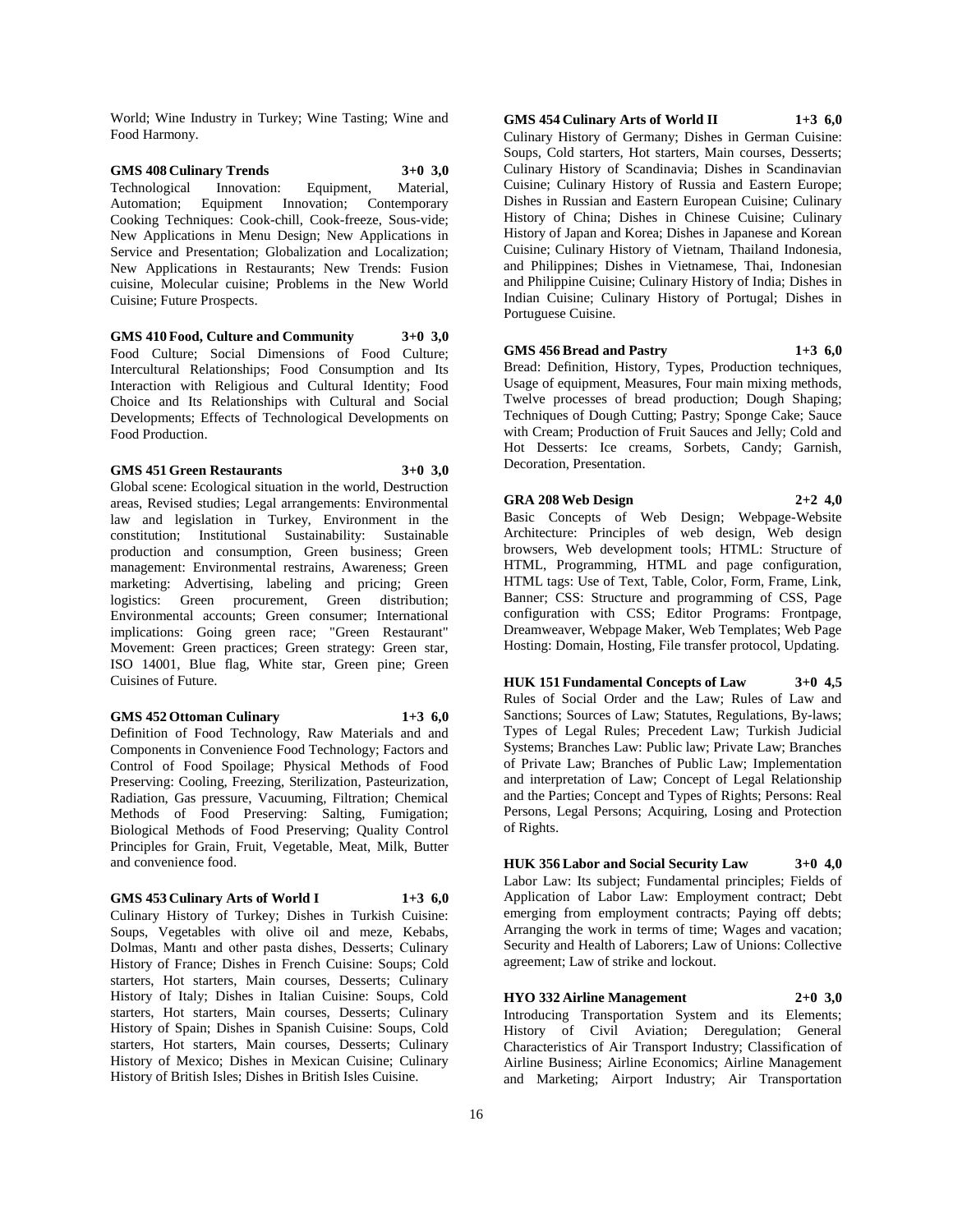Worldwide; Air Transport in Turkey; Current Challenges in Air Transport, Tourism and airline industry.

## **İKT 120 Introduction to Economy 3+0 4,0**

Economics Science and Main Concepts of Economics; Generation and Historical Evolution of Economics Science; Relations with Other Sciences and Importance in Everyday Life; Economic Organization and Basic Economic Systems; Supply and Demand Concepts in Macroeconomics; Factors Effecting Supply and Demand; Elasticity of Supply and Demand; Market Concept: Components, Types and competitive market; Utility; Consumer Equity; Identity Curve Analysis and Budget Line; Production Factors; Production Function Analysis and Cost Analysis; Pricing of Production Factors from Production Interest and Income Distribution; National Income from Macroeconomics Approach: calculating national iIncome; Money and Characteristics: Money types, Functions and policies of money; Economic Instabilities; Inflation; Unemployment and Cyclical Fluctuations; Growing and Development of an Economy; Panel Decisions and Applications.

## **İKT 221 Economics and Tourism 3+0 3,0**

Economics and Tourism: Basic economic theories; Introduction to Microeconomics: Tourism product, Tourism supply and characteristics, Tourism demand and characteristics; Equilibrium in Tourism Market: Partial equilibrium, Factors affecting equilibrium; Introduction to Macroeconomics: International tourism, National economy and tourism; Economic Impacts of Tourism: Tourism and foreign exchange earnings, Impact on the balance of payments, Impact on public revenues and expenses, Impact on prices of goods and services; Real Economic Impacts of Tourism; Measuring Economic Impacts of Tourism: Multiplier effect of tourism revenues.

#### **İKT 351 Tourism Economics 3+0 4,0**

Economics and Tourism: Basic economic theories; Tourism Product; International Tourism; Tourism Supply: Tourism supply and its characteristics; Tourism Demand: Tourism demand and its characteristics; Equilibrium in Tourism Market: Partial equilibrium, Factors affecting equilibrium; Development of Tourism and National Economies: National economy and tourism, Economic results of tourism; Monetary Economic Effects of Tourism; Tourism and Foreign Exchange Income; Effects on External Payment Equilibrium; Effects on Public Income and Expenses; Effects on Product and Service Prices; Real Economic Effects of Tourism; Measuring Economic Effects of Tourism: Multiple effects of tourism income, Inputoutput analysis.

## **İKT 351 Tourism Economics 3+0 4,0**

Economics and Tourism: Basic economic theories; Tourism Product; International Tourism; Tourism Supply: Tourism supply and its characteristics; Tourism Demand: Tourism demand and its characteristics; Equilibrium in Tourism Market: Partial equilibrium, Factors affecting equilibrium; Development of Tourism and National Economies: National economy and tourism, Economic results of

tourism; Monetary Economic Effects of Tourism; Tourism and Foreign Exchange Income; Effects on External Payment Equilibrium; Effects on Public Income and Expenses; Effects on Product and Service Prices; Real Economic Effects of Tourism; Measuring Economic Effects of Tourism: Multiple effects of tourism income, Inputoutput analysis.

## **İKT 470 Experience Economy 2+0 3,0**

Development of Economic Theory: First and second waves, Third wave; Concepts of Experience: Dimensions, Features, Related factors; Concept of Experience Economy: Experience economy in company and human dimensions; Experience Marketing and Development; Information Technology and Experience: Examples for experience economy; Transformation in Production Processes: Coproduction, Co-creation; Globalization, Glocalization and search for authenticity; McDonaldization and Disneyification; Experience and Entrepreneurship; Experience and Specialized Services; Experience, Creativity and innovation; Experience Stories: Personal experience, Company experience, Destination experience.

**İLT 107 Introduction to Communication 3+0 3,5** Defining communication; The place and importance of communication in social life; Development of communication as a science; The process of communication and its elements: Source, message, channel, receiver, encoding-decoding, framework of reference, feedback, noise, feedforward, and selective perception; System approach to the process of communication; Types of communication; Comparison of various kinds of communication; Communication models in general; Basic communication skills; Contemporary theoretical approaches communication.

## **İLT 114 Rhetoric 1+1 2,0** Communication and Tourism; The Concept of Rhetoric: The relationship between communication-languagerhetoric; The Basic Elements of Speech: Sound, Formation of sound and speech organs, Quality of voice; Thought and Speaking: The oral and written expression in communication; Diction: Tone and intonation I; Diction: Tone and intonation II; Accentuation and Pause; Body Language; The Pronunciation Rules and the Failures in Pronunciation; Oral incoherency; The Importance of Speech in Tourism: Tourist and employee relations, The formal and informal speech.

**İLT 213 Effective Communication Techniques 2+0 3,0** Basic Concepts: Communication and communication functions; Types of Communication: Written communication, Verbal communication; The Basic Elements of Speech: Diction and oratory; Verbal Communication: Body language, Gestures and facial expressions; Public Speaking: Types of speech, Planning of speech, Presentation; Communication Conflicts: Empathy, ?I? or ?you?; Convincing at Interpersonal Communication: The importance of listening and active listening.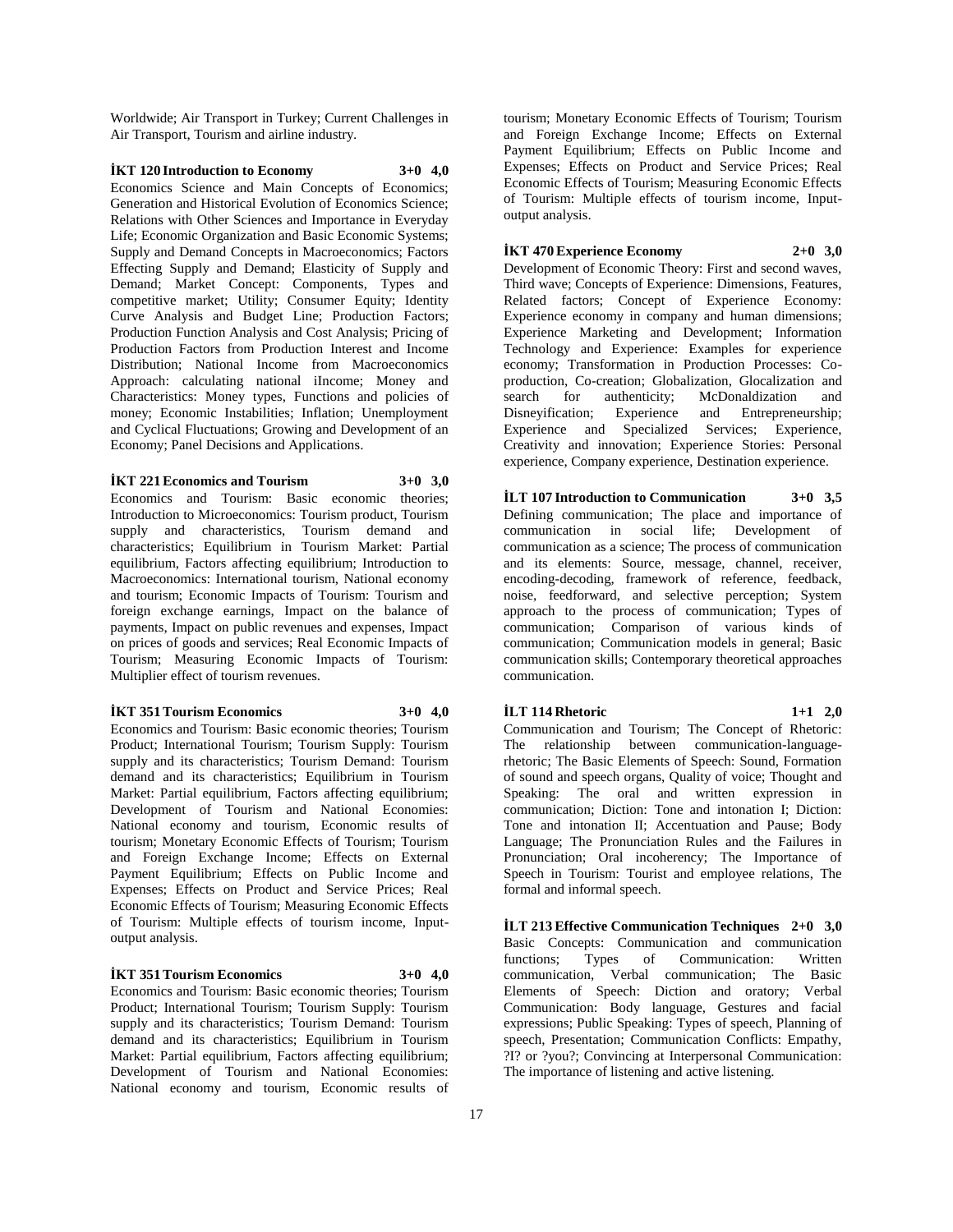## **İNG 133 English I 3+0 3,0**

Understanding the Basics of a Conversation When a Clear and Standard Language is used; Understanding Texts on Daily Life or Professional Language; Describing Experiences, Events or Dreams, Hopes, Purposes; Speaking Using Simple and Connected Sentences; Writing Simple and Cohesive Texts on Personal Interests.

#### **İNG 134 English II 3+0 3,0**

Understanding Basic Information in Radio and Television Programs About Daily Life, Occupation and interests; Understanding the Content of Private Letters; Participating in Spontaneous Conversations on Personal Interests; Explaining and Justifying Thoughts and Plans Shortly; Narrating a Story; Explaining the Content of a Book or a Movie and Describing Own Reactions; Writing Letters About Experiences and Impressions.

## **İNG 147 English I 6+0 6,0**

Understanding the Basics of a Conversation on Business, School, Free Time Activities etc. When a Clear and Standard Language is used; Understanding Texts on Daily Life or Professional Language; Coping with Situations on Vacations to the Origin of tne Language; Describing Experiences, Events or Dreams, Hopes, Purposes; Speaking Using Simple and Connected Sentences; Writing Simple and Cohesive Texts on Personal Interests.

#### **İNG 148 English II 6+0 6,0**

Understanding Basic Information in Radio and Television Programs About Daily Life, Occupation and Interests if the Conversation is Slow and Clear; Understanding Private Letters Mentioning Events, Emotions, Requests; Participating in Spontaneous Conversations on Family, Hobbies, Occupation, Vacation and Daily Life Related with Personal Interests; Explaining and Justifying Thoughts and Plans Shortly; Narrating a Story; Explaining the Content of a book or a Movie and Describing Own Reactions; Writing Letters about experiences and Impressions.

#### **İNG 177 English I 3+0 3,0**

Using the Simple Present; Talking about Yourself, Your Family, and Your Favourite Things; Using the Simple Present and Present Continuous; Using 'if and when'; Talking about Health, Remedies, Sleep Habits and Stress; Using going to and the Present Continuous to Talk about the Future; Talking about Birthdays, Celebrations, and Favourite Holidays; Using the Simple Past; Using 'all', 'most', 'a lot of', 'a few'; Talking about Childhood, School, and Your Teenage Years; Using 'Is there?' and 'Are there?' to Ask about Places in a Town; Using Location Expressions like 'across from' and 'outside'; Talking about Stores and Favourite Places in Your City or Town.

## **İNG 178 English II 3+0 3,0**

Using Infinitives; Asking for and Giving Advice and Suggestions; Responding to Suggestions; Using 'Do you mind .?' to Ask for Permission and 'Would you mind....?' to Make Requests; Using the Past Continuous for Events in Progress in the Past; Making Comparisons with Adjectives;

Using more and less with Nouns and Verbs; Talking about Different Ways of Communicating; Managing Phone Conversations; Using 'have' and 'have got to' to Describe People; Talking about What People Look Like; Using will, may and might to Talk about the Future; Using 'if' and 'when' and the Present Tense to Refer to the Future; Talking about Plans and Organizing Events; Using 'will' to Make Offers and Promises.

## **İNG 179 Advanced English I 3+0 3,0**

Using Manner Adverbs and Adjectives to Talk about People's Behaviour and Personality; Adding Prefixes to Make Opposites; Using the Present Perfect; Talking about Experiences; Using the Superlative Form of Adjectives; Talking about Rules and Discipline; Using 'used to' and 'would' to Talk about Memories; Talking about Family, Relatives and Childhood; Talking about Eating Habits and Different Ways to Cook Food; Responding to Suggestions; Refusing Offers Politely; Using 'will, going to, the Present Continuous and the Simple Present' to Talk about the Future; Talking about Future Plans, Facts, Predictions and Schedules; Using Expressions with 'make' and 'do'.

## **İNG 180 Advanced English II 3+0 3,0**

Making Sentences with Relative Clauses; Using Phrasal Verbs; Talking about Imaginary Situations or Events in the Present and Future; Giving Advice; Including Questions within Questions and Statements; Talking about Problems with Technology; Using the Present Perfect Continuous to Talk about Recent Activities; Talking about Social Life and Different Kinds of Movies; Using Adjectives ending '-ing' and '-ed'; Showing You Understand another Person's Feelings or Situation; Using the Simple Past Passive in News Stories; Talking about Local and International News Events; Talking about Extreme Weather and Natural Disasters.

## **İNG 233 English III 3+0 3,0**

Preparing Long Texts and Presentations; Understanding Complex Justifications; Reading and Understanding Articles and Reports About Daily Problems; Expressing Oneself Fluently While Talking to a Native Speaker; Presenting About Subject of Own Interests Clearly in Detail; Writing Clear and Detailed Texts About Many Subjects.

#### **İNG 234 English IV 3+0 3,0**

Understanding News Reports and Current Discussions; Understanding Movies When Standard Language is Used; Understanding Contemporary Literary Texts; Joining Discussions, Defending opinions on accustomed occasions; Explaining an Opinion About a Current Question; Giving Information in a Text or a Report; Offering Supporting or Opposite Justification on a Specific Opinion; Writing Letters.

## **İNG 247 English III 6+0 6,0**

Preparing Long Texts and Presentations on a Well-known Subject; Understanding Complex Justifications About a Subject; Reading and Understanding Articles and Reports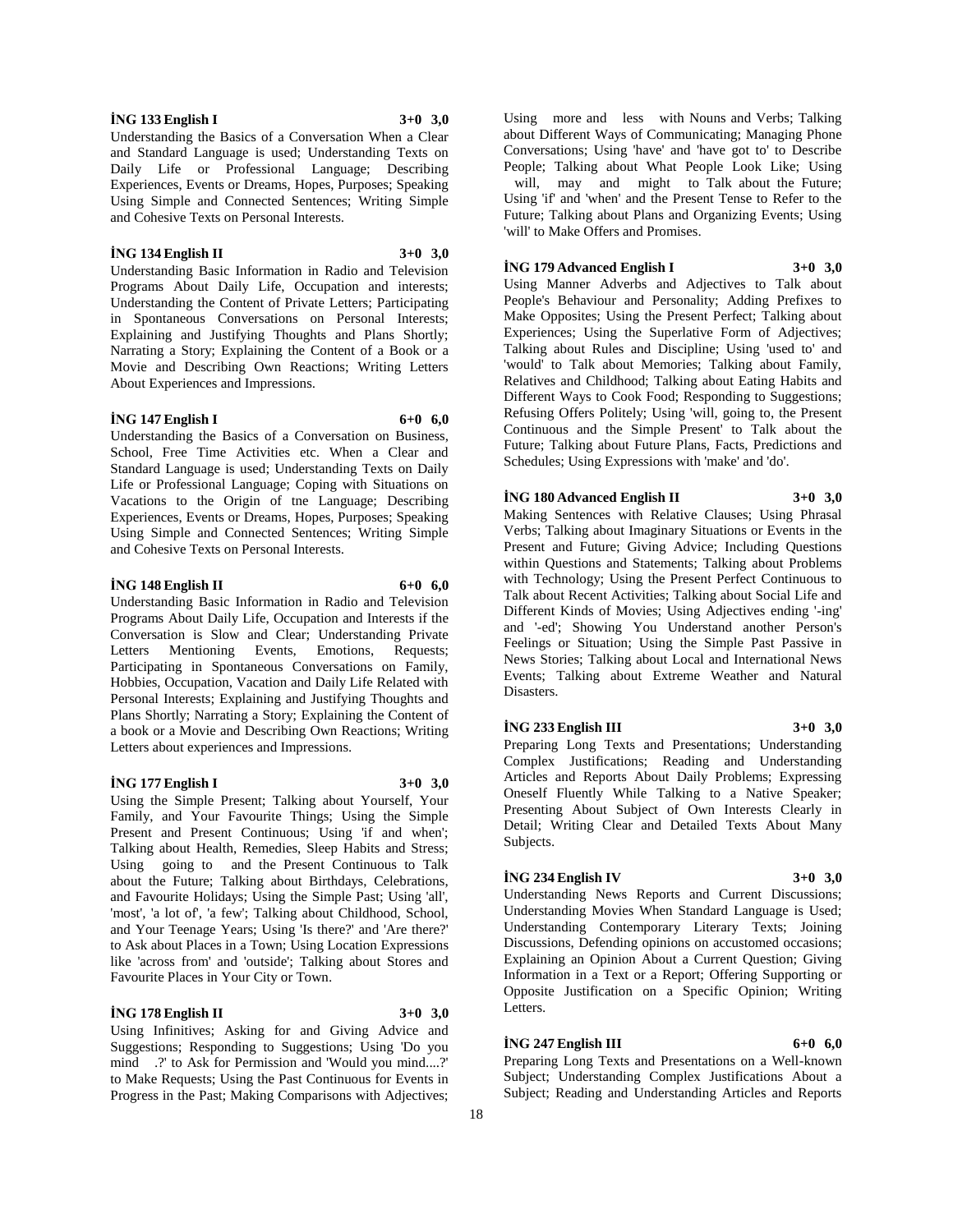About Daily Problems Where Authors Exhibit a Specific Attitude or a Position; Expressing Oneself Immediately and Fluently While Talking to a Native Speaker; Presenting About Subject of Own Interests Clearly in Detail; Writing Clear and Detailed Texts About Many Subjects of Interest.

## **İNG 248 English IV 6+0 6,0**

Understanding News Reports and Current Discussions on Television; Understanding Movies When Standard Language is Used; Understanding Contemporary Literary Texts; Joining Discussions, Justifying and Defending Opinions on Accustomed Occasions; Explaining an Opinion About a Current Question; Specifying Benefits and Losses of Different Opportunities; Giving Information in a Text or a Report; Offering Supporting or Opposite Justification on a Specific Opinion; Writing Letters Emphasizing Personal Importance of Events and Experiences.

## **İNG 333 English V 3+0 3,0**

Following Long Conversations; Understanding Long and Complex Literary Texts; Expressing Oneself Fluently and Naturally; Using the Language Flexibly and Effectively; Explaining Complex Situations Combining Subtopics in Detail Clearly; Concluding a Conversation by Expressing a Specific Point of View; Expressing Oneself in a Clear way in Writing; Explaining an Opinion in Detail.

## **İNG 334 English VI 3+0 3,0**

Understanding Television Broadcasts and Movies Easily; Perceiving Stylistic Differences; Understanding Articles and Technical Information About a Specialty; Explaining Thoughts and Opinions Clearly and Exactly; Writing Letters, Essays and Reports on Complex Subjects; Selecting a Proper Style of Speech for an Audience in Written Texts.

#### **İNG 347 English V 3+0 3,0**

Following Long Conversations Even They are not Clearly Structured; Understanding Long and Complex Literary Texts; Expressing Oneself Fluently and Naturally without Thinking About Vocabulary; Using the Language Flexibly and Effectively in Religious, Social and Professional Life; Explaining Complex Situations Combining Subtopics in Detail Clearly; Concluding a Conversation Properly by Expressing a Specific Point of View; Expressing Oneself in a Clear and Well-structured way in Writing; Explaining an Opinion in Detail.

#### **İNG 348 English VI 3+0 3,0**

Understanding Television Broadcasts and Movies Without Difficulty; Perceiving Stylistic Differences; Understanding Articles and Technical Information About a Specialty Outside Personal Interests; Explaining Thoughts and Opinions Clearly and Exactly and Associating Them with Others' Conversations; Writing Letters, Essays and Reports on Complex Subjects by Putting Important Subjects Forward; Selecting a Proper Style of Speechfor a Specific Audience in Written Texts.

## **İNG 433 English VII 3+0 3,0**

Understanding the Fluently Spoken Language; Participating in Every Type of Conversation; Understanding Idioms; Explaining and Expressing Subjects in a Clear and Fluent Style; Writing Texts with a Clear and Fluent Style; Writing Summaries About Professional Texts.

## **İNG 434 English VIII 3+0 3,0**

Expressing Meaning Details Clearly; Re-Handling and Reexpressing Subjects During Difficulty of Expression; Speaking Logically to Ease the Audience in order to Perceive Important Points of the Subject; Writing Wellstructured and Clear Letters, Complex Reports or Articles.

## **İNG 447 English VII 3+0 3,0**

Understanding the Fluently Spoken Language; Participating in Every Type of Conversation Without Any Difficulties; Understanding Idioms Including Daily Language; Explaining and Expressing Subjects in a Clear and Fluent Style Suiting Every Occasion; Writing Relevant Texts with a Clear and Fluent Style; Writing Summaries and Reviews About Professional Texts and Literary Works.

## **İNG 448 English VIII 3+0 3,0**

Speaking Fluently and Expressing Meaning Details Clearly; Re-Handling and Re-expressing Subjects During Difficulty of Expression without notifying; Speaking Logically to Ease the Audience in order to Distinguish and Perceive Important Points of the Subject; Writing Well-structured and Clear Letters, Complex Reports or Articles to Ease the Audience to Understand Important Points of the Subject Matter.

## **İSN 102 Public Relations 3+0 3,0**

Fundamentals of Public Relations; Historical Development of Public Relations in Turkey and in the World; Development of Public Relations in Private and Public Sector; Career Development in Public Relations; Place of Public Relations Department in an Organization; Interdepartmental Public Relations; Research in Public Relations; Planning a Public Relations Campaign: Identifying problems, Determining objectives, Application and evaluation; Materials Used in Public Relations: Written, Audio-visual and other materials.

## **İSP 151 Spanish I 4+0 4,0**

Introduction: Greeting, Giving information; Gender in Nouns and Adjectives; Verbs in the Present Tense; Demonstrative Adjectives and Pronouns; Plural Forms of Nouns and Adjectives; Description: House, Objects, Numbers; Asking Questions; Asking for Directions and the Time; Verbs in the Present Progressive Tense; At a Restaurant: Ordering, Asking for the Bill, Talking about Preferences; Describing People; Reflexive Verbs; Shopping: Cost, Likes and Dislikes, Quantity; Invitation: Accepting, Refusing; Gerunds; Seasons.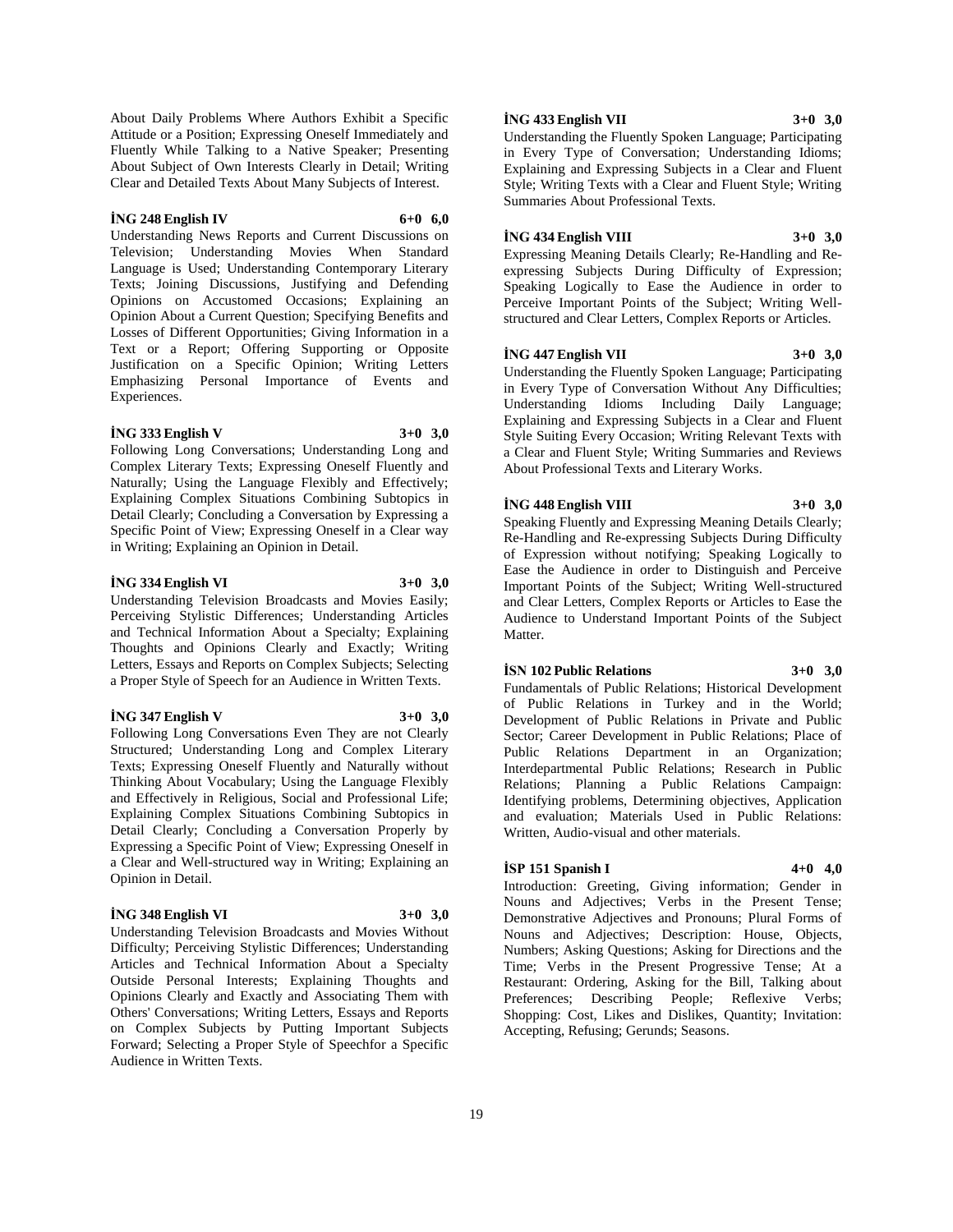**İSP 152 Spanish II 4+0 4,0**

The Past: Near and remote past, Prepositions, Indefinite pronouns; The Future: Future plans, Making a phone call, Comparison; The Future Perfect Tense; Habits in the Past; Regular and Irregular Verbs; Senses; Some Grammar Rules: Obligation, Personal pronouns, Passive construction, conjunctions; Reading Texts: Biography, Narration, Picture stories.

#### **İST 245 Statistics 2+0 3,0**

What is Statistics: History, importance and usage areas of statistics; The Basic Concepts of Statistics: Functions, Unit and its types, Variable and its types, The concept of population and its types, Sample and sampling; Data Collection: Classification of data and measurement of variables; Series: Serial types, single-variable series, A multivariate series; Graphical representation of the series and graphic types; Measures of Central Tendency; Sensitive Averages: Mean and geometric averages, Harmonic and square averages: Insensitive Averages: Median and mode, applications; Variability Measures: Variation range, Standard deviation, Variance, Coefficient of variation, Concentration coefficient and curve of concentration, Symmetry and kurtosis, Applications; Regression and Correlation: What is Regression, Definition of dependent, Independent variable, Least squares estimation, Correlation and coefficient of determination and applications.

**İST 320 Statistics with Computer Applications 1+2 4,0** Introduction to SPSS: Introducing SPSS menus, Data entries and definitons; Data Transfering Form Excel to SPSS; Transfering Excel Tables to SPSS; Creating Tables and Graphs Using SPSS; Calculating and Interpreting Descriptive Statistics: Calculating descriptive statistics using SPSS; Data Creation and Using Original Data; Data Analysis Using SPSS: Normality test and missing value analysis; Parametric Tests: Single sample t test, Independent binary sample t test: One way variance analysis and multiple comparison tests; Non-Parametric Test: Chi-Square test, Kruskal-Wallis H test, Wilcoxon test; Man Whitney U Test; Single and Multiple Linear Regression; Factor Analysis; Reliablility Analysis; Group Studies.

## **İŞL 103 Business Management 3+0 3,5**

Management: Basic Concepts, Significance of Management for Business Enterprises; Comparison of Management with Similar Concepts; Development of Management Science: Classical, Behavioral, and Modern Theories; Management System: Fundamentals and Significance of Management System for Business Enterprises; Planning and Decision Making: Planing process, Types of Plans; Organization: Fundamentals, Organization Process, Comparison of organization and planning processes; Authority and Power: Characteristics and Importance of Authority and Power, Delegation of Authority; Controlling: Characteristics, Controlling process.

## **İŞL 115 Introduction to Business 2+0 2,0**

Basic Concepts: Goals and types of businesses, Business systems and external environment; Foundation of Businesses: Pre- foundation efforts, Foundation stages, Feasibility decision; Legal Structure of Businesses: Private enterprises, Public enterprises, Foreign invested enterprises, Global businesses, Global businesses; Functions of Businesses: Management, Marketing, Finance, Human Resources, Accounting, Public relations, Research and development; Numeric Decision Models in Businesses: Types of Decision, Decision environment, Basic types of quantitative decision.

#### **İŞL 151 Introduction to Business 3+0 3,0**

Characteristics of Business Administration; Aims; Economic Systems; Demand, Property And Service; Consumption And Consumer; Enterprise And Entrepreneur; Executive; Private Enterprise; Basic And Private Aims of Business Enterprises; Functions And Classification of Business Enterprises; Business Enterprises Based on Products And Service Types; Business Enterprises Based Production Aims; Business Enterprises Based on their Legal Structure; Business Enterprises According To Nationality; Founding of Business Enterprises; Development of Enterprises; Labor Ethics And Social Responsibility; Concept of Ethics; Questionable or Unethical Acts; Social Responsibility And Ethics; Classification of Ethical Behavior; Management in Enterprises; Management Concept; Planning; Organizing; Supervision; Management of Human Sources; Marketing Functions; Marketing Concept; Marketing Functions; Product Concept; Classification of Products; Founding And Administering Production Systems; Marketing Channels;

## **İŞL 151 Introduction to Business 3+0 3,0**

Characteristics of Business Administration; Aims; Economic Systems; Demand, Property And Service; Consumption And Consumer; Enterprise And Entrepreneur; Executive; Private Enterprise; Basic And Private Aims of Business Enterprises; Functions And Classification of Business Enterprises; Business Enterprises Based on Products And Service Types; Business Enterprises Based Production Aims; Business Enterprises Based on their Legal Structure; Business Enterprises According To Nationality; Founding of Business Enterprises; Development of Enterprises; Labor Ethics And Social Responsibility; Concept of Ethics; Questionable or Unethical Acts; Social Responsibility And Ethics; Classification of Ethical Behavior; Management in Enterprises; Management Concept; Planning; Organizing; Supervision; Management of Human Sources; Marketing Functions; Marketing Concept; Marketing Functions; Product Concept; Classification of Products; Founding And Administering Production Systems; Marketing Channels;

**İŞL 230 Life Style Entrepreneurship 0+2 3,0** Characteristics of Entrepreneurship; Lifestyle Entrepreneurship; Motivations and Constraints for<br>Entrepreneurship; Characteristics of Lifestyle Entrepreneurship; Entrepreneurship; Small Scale Entrepreneurship; Local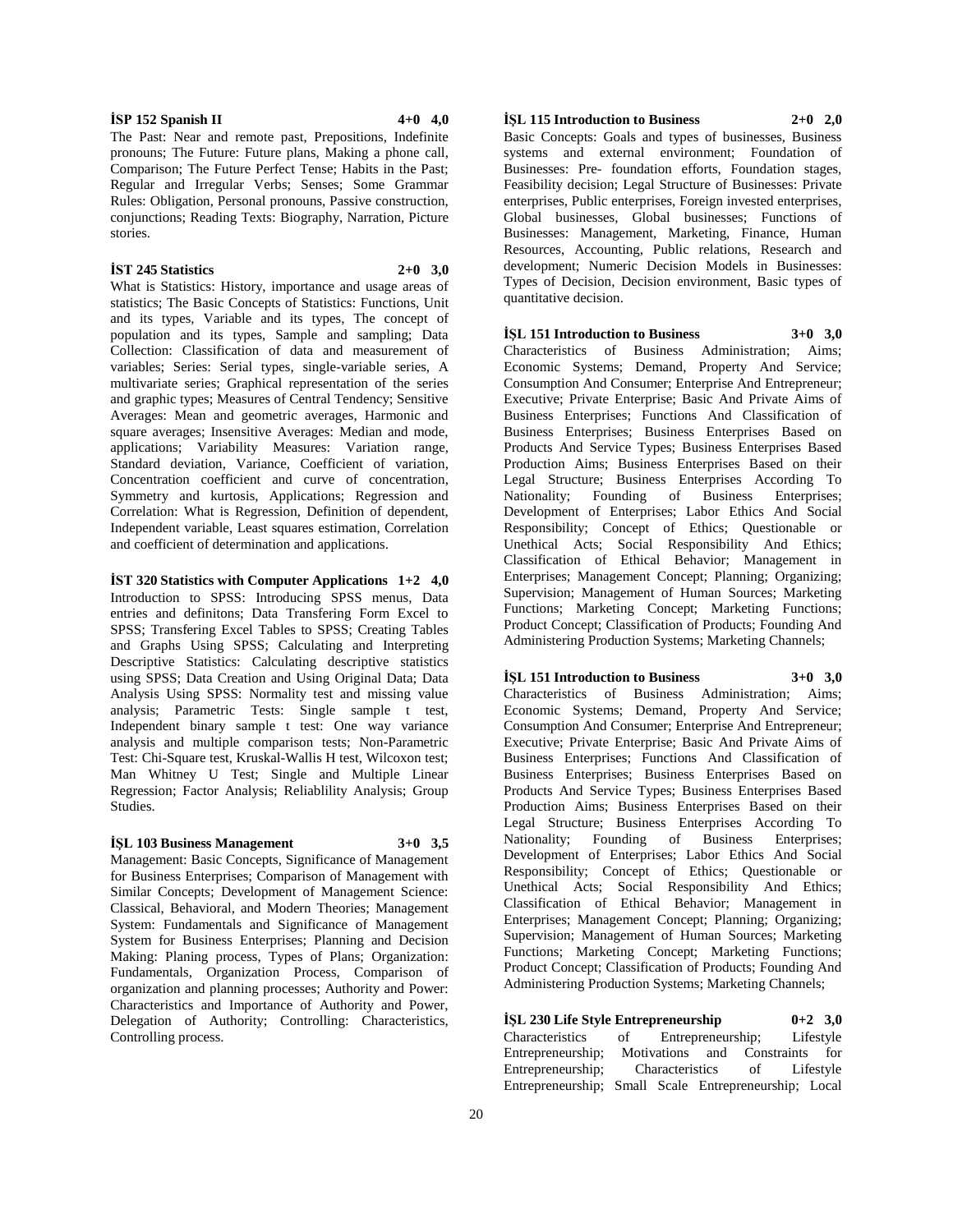Entrepreneurship; Innovation-Based Entrepreneurship; Seminar: Guest speaker; Social Capital Based Entrepreneurship; Success Factors for Entrepreneurship.

**İŞL 301 Human Resources Management 3+0 4,0** Human Resources Management: Development, Goals and Principles; Functions of Human Resources Management: Human resources planning; Recruitment, Performance Appraisal, Training, Orientation and Development; Wage and Salary Administration; Career Management; International Human Resources Management; Technology in Human Resources Management.

**İŞL 301 Human Resources Management 3+0 4,0** Human Resources Management: Development, Goals and Principles; Functions of Human Resources Management: Human resources planning; Recruitment, Performance Appraisal, Training, Orientation and Development; Wage and Salary Administration; Career Management; International Human Resources Management; Technology in Human Resources Management.

**İŞL 421 Entrepreneurship 2+0 3,0** Importance and Evolution of Entrepreneurship: Entrepreneurship within the framework of Manager, Concepts of Entrepreneur, Employer, Boss and Investor; Leadership in Entrepreneurship and Importance of Management Characteristics; Characteristics of Entrepreneurship; Changing Views of Entrepreneurship; General Evaluation of Entrepreneurship in Turkey: Change and Entrepreneurship; Entrepreneurship before and after the Republic; Female Entrepreneurs.

**İŞL 433 Restaurant Management Issues 3+0 3,0** Restaurants: Restaurant history, restaurant classifications; Restaurant operations of the globe and Turkey: Examples; Restaurant management and management issues: Decisional problems, Directing problems, Crisis management, Leadership; HR issues: Employment issues, Hiring the wrong person, Employee training issues, Lack of employee motivation: Finance and investment issues; Production problems; Marketing problems: Lack of market research, Incorrect market analysis; Accounting issues; Improvement and development errors; Accreditation issues: Prevalent in standards, Defining professional competence; Ethic problems; Solution proposals.

## **İŞL 435 Yield Management 3+0 4,0**

Basic Concepts: Yield Management, Short History; Components Of Yield Management; Preparation For Yield Management: Creation Of Yield Management Strategy Supply, Demand And Competitive Analysis: SWOT Analysis; Demand Resources and Reservation; Market Segmentation; Monitoring Of Demand and Operations Management: Demand Level Prediction; Monitoring Of Regional Demand; Capacity and Price Regulations; Managing the Daily Operations; Audit and Evaluation.

## **İTA 151 Italian I 4+0 5,0**

Italian Alphabet; Italian Sound System; Masculine and Feminine Definite Articles; Masculine and Feminine Indefinite Articles; Feminine and Masculine Singular and Plural Forms of Nouns; Subjective Pronouns; Present Tense; Conjugation of Regular and Irregular Verbs In 'Are' 'Ere' 'Ire'; Use and Conjugation Of Verbs 'Essere' and 'Avere' Cardinal and Ordinal Numbers; Modal Auxiliaries; Interrogatives; Negative Expressions and Qualitative Adjectives.

**İTA 152 Italian II 4+0 5,0**

Characteristic Of Verbs 'Conoscere' and 'Spare'; Idiomatic Expressions of Verbs 'Avare', 'Fare' , 'Dare' , 'Stare' ; Reflexive and Reciprocal Verbs; Simple and Articulated Prepositions; Passato Prossimo (Present Perfect) and The Conjugation of Regular and Irregular Verbs in This Tense; Days Of Week; Months; Years; Asking Time; Characteristics Of Verbs 'Dire' 'Raccontare' 'Parlare'; Narration Of Past Events.

## **İTA 357 Italian III 3+0 4,0**

Imperfect Tense and Conjugation of Verbs in this Tense; Prepositions; Double Object Pronouns; Possessive Pronouns; The Use of Partitives 'Ci? and 'Ne?; Construction of Passive with 'Si!?.

#### **İTA 358 Italian IV 3+0 4,0**

Future Tense; Future Perfect Tense and the Conjugation of Verbs in this Tense; Demonstrative Pronouns; Adverbs; Past Perfect Tense and the Conjugation of Verbs in this Tense.

## **KON 204 Bar Management 1+2 3,0**

The Definition of a Bar; The History of Bar and Bar Concept; Bar Organization Techniques; Specification of Bars; Stocks of Bar; The Equipment and Tools Used in a Bar; The Construction of a Bar in Hospitality Businesses; Staff at a Bar: Job descriptions; Types of Bars; The Mise En Place of Bar Operations; Regulations at a Bar; Beer Making: Beer ingredients, History of beer, Types of beer, Serving beer; Wine Making: Wine ingredients, History of wine, Types of wine, Serving wine; Wine Production in Turkey; Types of Grapes Used in Wine Making; Making of Gin and Vodka; Types of Gin and Vodka; Mixes with Gin and Vodka; How to Serve Raki, Rum and Tequila; Raki , Rum and Tequila Making; Types Mixes with Raki, Rum and Tequila; Liqueurs and Serving Liqueurs; Non-Alcoholic Beverages in The Bar.

**KON 211 Aliment Security and Hygiene 3+0 3,0** Hygiene; Definition and Importance; Nutrition: Aliment Materials, Causes of food poisoning, Nutritional materials, Nutrition elements; Nutriment Contaminations; Substances Hazardous to Human Health: Microbiological parasites, Biological materials; Aliment hygiene, Toxic and chemical materials that contaminate Food; Food Degeneration; Kitchen Hygiene; Staff Hygiene; Disinfectants; Hygiene control and Management.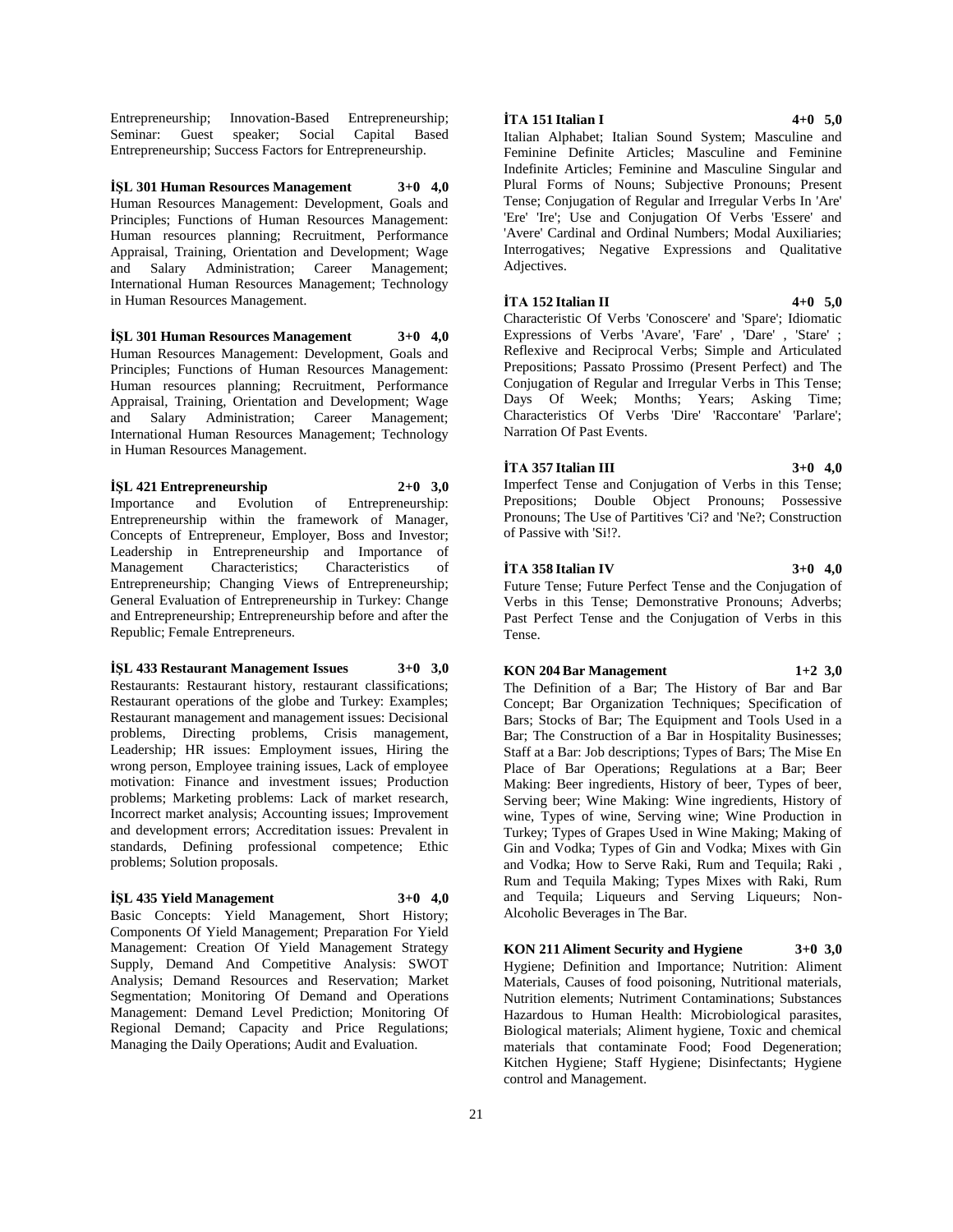**KON 301 Cuisine Management 3+0 4,0**

Kitchen Organization; Kitchen Culture; Kitchen Staff; Kitchen Set; Kitchen Equipment; Security In Kitchen; Kitchen Organization: Purchasing And Storage; Planning Work Process; Kitchen Planning; Functional Relations In Kitchen; Physical Characteristics of Kitchen; Main Functions.

## **KON 312 Menu Planning 3+0 4,0**

Food and Beverage Industry: Historical development, Classification, Developing; The concept of Menu; Definition, Developing, Functio100 ns, Structure, Types of Menus; The planning and Improving menu; Definition of Menu planning, Menu planning process; Front services and back services of menu planning; Menu pricing, Subjective methods, Objective methods; Menu representation; Menu cards, Menu notes, Menu cover, Menu graphics; Menu analysis.

## **KON 411 Hotel Management 3+0 3,0**

Hotel Administration: Description of hotel administration, Development of hotel administration, Site selection for the hotel investment, Classification of hotels; Hotel Management: Concept of management, Description of hotel manager and responsibilities, Management theories, Functions of management; Hotel Organization: Structure and analysis of organization; Management of Front Office Operations; Management of Housekeeping Operations; Service Management; Accounting; Marketing Management; Human Resources Management in Hotels.

## **KÜL 101 History of Culture 2+0 3,5**

Concept of Culture: Etymology and origin; Methodology of Cultural History Research; Culture and Civilization; History of Culture as a Science; Culture and Society; Concept of Culture and Social Development; Culture and Thought; Critical Thinking in the Intellect of the Middle Ages; Renaissance in the Cultural History; The Age of Enlightenment; The West and Ottoman/Turkish World in the 19th Century; Enlightenment in Turkish Cultural History; Mile Stones in Transition from Ottoman to the Turkish Republic; History of Modern Turkish Culture; Education and Culture in the Turkish Republic.

## **KÜL 199 Cultural Activities 0+2 2,0**

Participating Actively or as a Spectator in Sports Activities; Participating in Activities Arranged by the Counseling Center; Participating in Workshops in Art; Education on Museums; Participating in Art Trips; Participating in Cultural Trips; Participating in and Taking Duty in activities such as Cinema, theatre, scientific Meeting etc.; Taking duty in Clubs; Being a Student Representative and Participating in Environmental Activities.

## **KÜL 402 Culture - Art Management 2+0 3,0**

Basic Concepts: Culture, Art, The culture and art commodities; The Culture-and-Art-Based Economies: Experience economy, The macro socio-economic and cultural conditions, The state and the state interventions and regulations; Cultural Capital: The Formation of Culture, Art

and Appreciation, the Economic, Social, and Political Capital, Cultural heritage and heritage usage; The Micro Approaches to Culture and Art Management, Culture and art work as an asset; The Frankfurt School and Culture Industry; The Culture and Art Management and the Worldwide Practices; Culture and Art Oriented Tourism: Cultural hegemony, Culture and art marketing, Examinining culture and organizations via actor/structure context.

## **MAT 136 Mathematics 3+0 4,5**

Numbers: Numbers, Arithmetic operations; Number Systems: Decimal numbers, Decimal numbers and decimal expansion of rational numbers; Root and Exponents: Number of transactions related to root, Exponential number of related transactions; Absolute Value Concept; Ratio and Proportion: Percentage calculations; One Unknowns in the First Degree Equations and Inequalities; Rational Equations; First Degree Equations for Two and Three; Rational Expressions: The process of rational expressions; Equations and Inequalities: Equation systems and solutions; Functions: Concept, Resultant and inverse function of the concept; Reverse Function; Graphing: Some special function graphs.

## **MAT 164 Basic Mathematics 2+0 2,0** Sets and Numbers; Identity; Transactions with Equations

and Inequalities; Coordinate Plane; Line and Parabola Equations; Functions; Limits and Continuity; Derivative; Derivative Applications; Exponential and logarithmic functions; Indefinite Integral; Definite Integral and Applications; Linear Equation Systems; Matrices;<br>Determinants; Linear Programming; Multivariate Determinants; Linear Programming; Functions.

**MİT 309 Ancient Greek and Roman Mythology 3+0 4,0** Basic Concepts: Mythology, Notion of religion in Ancient Greek and Roman Empire; Genesis: Creation of gods and the universe, Creation of man; Recognition of Mutual Myths in the Frame of Cultural Heritage: Heroes and regional myths and legends; Ancient Greek Theogony: 12 Olympians and related terms; Ancient Greek and Roman Empire: Society, civilization; Ancient Greek Heroes: Perseus, Theseus, Hercules and Dodekathloi; Trojan Wars and Its Heroes: Aineas, Odysseus, Achilles, Agamemnon, Argonauts: Eason and Medea.

**MİT 314 Anatolian and Turkish Mythology 3+0 4,0** Sumerian Mythology: Gilgamish, Mythological Flood, Effects of Sumerian mythology on Western mythology; Anatolian mythology: Mother goddess, its contribution to Anatolian culture; Hittite mythology: Religion of Hittites Huri and Sumer mythology interactions; Lydia and Lycia mythology: Lydians religion, Lycian religions, Mytologic hereos; Phrygian mythology, Phrygian religion, Phrygians interaction with various myths, Its contribution to Anatolia; Turkish Mytology; Shamanism: definition of the word "Shaman" and historical progress of shamanism; Ancient Turkish legends: Saka legends, Alpher-Tunga and Shu legends.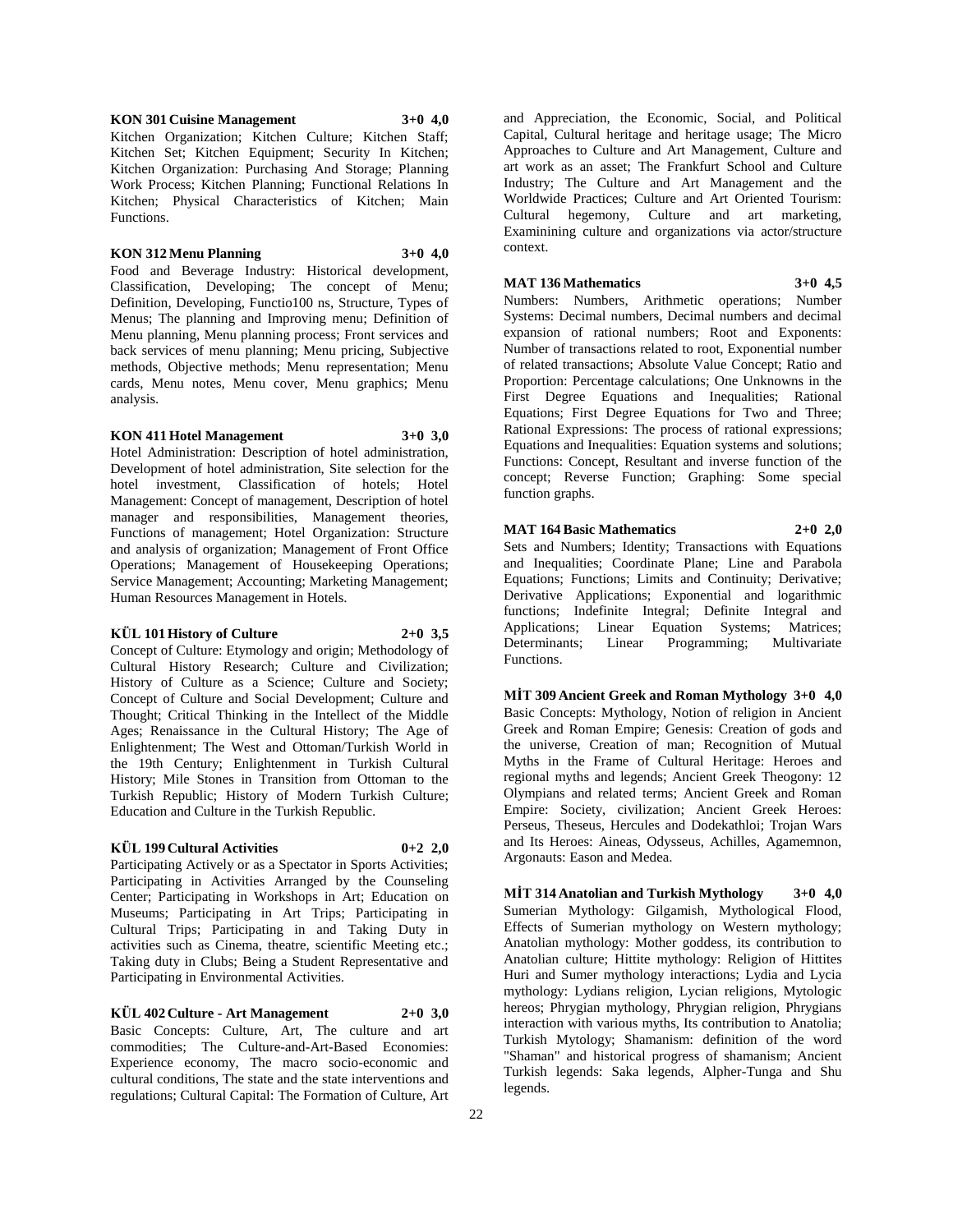**MUH 151 Introduction to Accounting 3+0 4,5** Concepts of Business and Accounting; Financial Transactions; Balance of Assets-Liabilities; Balance Sheet and Income Statement; Accounts: Concept of account, Types of accounts, Account chart; Document and Books; Accounting Process; Follow up Goods Transactions: Inventories and transactions of the purchase and sale of goods, Periodic inventory system, Perpetual inventory system; Liquid Assets: Cash, Banks, Checkups; Marketable Securities: Share certificates, Bonds; Receivables: Trade receivable, Other receivable; Long Term Assets; Liabilities; Shareholders Equity; Transactions of Income and Expenses; End of Period Transactions; Preparing Financial Statements and Closing Transactions.

#### **MUH 239 Cost Accounting 3+0 4,0**

Introduction to Cost Accounting; Raw Material Cost; Labor Cost; Overhead Cost; Distribution of Costs, First and Second Distribution; Activity-Based Costing and Distribution of Joint Cost; Job Order Costing System; Calculating Product Cost in Process Costing: Single operation, Multiple operations; Determining Production Losses and Accounting Procedures; Cost - Volume Profit Analysis; Budgets as a Tool of Planning and Controlling; Controlling of Costs and Variance Analysis; Using Standard Costs; Usage of Cost Data in Evaluation of Decision Alternatives; Controlling of Responsibility Centers.

**MUH 311 Auditing and Financial Analysis 3+0 4,0** Reliability of Information and Independent External Auditing; Generally Accepted Auditing Standards; Materiality; Audit Risk, Audit Evidence and Working Papers; Internal Control, Types of Audit Tests and Audit Planning; Auditing Balance Sheet Items and Income Statement Items; Sampling in Accounting Auditing; Completing the Audit and Reporting on Audited Financial Statements; Financial Statements and Financial Analysis; Horizontal Analysis; Vertical Analysis; Trend Analyses; Fund Flows Analysis and Fund Flows Statement; Adjusting the Financial Statements by Inflation.

#### **MUH 419 Financial Accounting 3+0 4,0**

Business Enterprise and Classification of Business Enterprises; Accounting and Stakeholders; Balance Sheet Equation; Financial Transactions and Sample Transactions on Balance Sheet Equation; Documents: Recording procedures; Uniform System of Accounts and Classification of Accounts; Recording Financial Transactions; Trial Balance; Connection Between In-Term and Term-End Transactions; Valuation Criteria Within the Frame of Legal Regulations; Term-end Transactions; Integrated Examples of Term-End Transactions.

## **MÜZ 151 Short History of Music 2+0 3,0**

Mile Stones in the History of Music; Music of the Antique Period; Music of Far East; Music of Anatolia; Music of the Middle Ages: Gregorian Chants; Music of Renaissance: Bach and Handel; Music of the Classical Age; Pianoforte in

the Classical Age; Romantic Age; Nationalist Movement; Contemporary Music; Nationalism and Universality.

## **PSİ 104 Social Psychology 3+0 3,0**

Theory and Research in Social Psychology; Interpersonal Influence and Social Power; Collective Influence on Individual Behavior; Lonely Individual; Attribution Theory; Social Perception; Attitudes and Attitude Change; Interpersonal Attraction; Social Influence and Conformity; Helping Behavior: Hostility and aggression; Group Dynamics and Leadership; Effects of Social and Physical Environment on Behavior; Human Sexuality.

#### **PZL 210 Customer Relations 2+0 3,0**

Concept of Customer Relations Management; Customer Value and Customer Classification; Customer Relations Process; Customer Services Quality and Control; Customer Complaints; Customer Loyalty: Reaching customers and customer retention programs; Role of information technology: Using information, Database marketing, Sale force automation; Customer Relations Management and Internet; Analysis and Planning Process in Customer Relations Management; Integrating Customer Relations Management and Company Strategies; Management of Customer Oriented Change.

## **PZL 251 Tourism Marketing 3+0 3,0**

Concept of Tourism Marketing; Tourism Markets; Differences Between Tourism Marketing and Service Marketing; Similarities and Differences Between Tourism Marketing and Service Marketing; Fundamentals of Tourism Marketing; Purpose of Tourism Marketing; Pricing in Tourism Marketing; Distribution Channels in Tourism Enterprises; Sales Promotion Decisions in Tourism Enterprises; Market Research in Tourism Marketing.

## **PZL 251 Tourism Marketing 3+0 3,0**

Concept of Tourism Marketing; Tourism Markets; Differences Between Tourism Marketing and Service Marketing; Similarities and Differences Between Tourism Marketing and Service Marketing; Fundamentals of Tourism Marketing; Purpose of Tourism Marketing; Pricing in Tourism Marketing; Distribution Channels in Tourism Enterprises; Sales Promotion Decisions in Tourism Enterprises; Market Research in Tourism Marketing.

## **PZL 256 F&B Marketing 3+0 4,0**

Marketing Function and Management in Food and Beverage Sector; Marketing-related Concepts; Approaches to Marketing Problems; Markets and Consumer Behaviors; Uses and Limitations of Various Promotional Forces such as Advertising; Merchandising and Sales Promotion in F&B Sector; Importance of Menu as a Marketing Tool; Case Studies in Food and Beverage Business.

## **PZL 306 Consumer Behavior 2+0 3,0**

Introduction to Consumer Behavior; Concept of Consumer; Social Factors Effecting Consumer Behavior: Culture and subcultures, Social class, Social Groups, Family; Psychological Factors Effecting Consumer Behavior: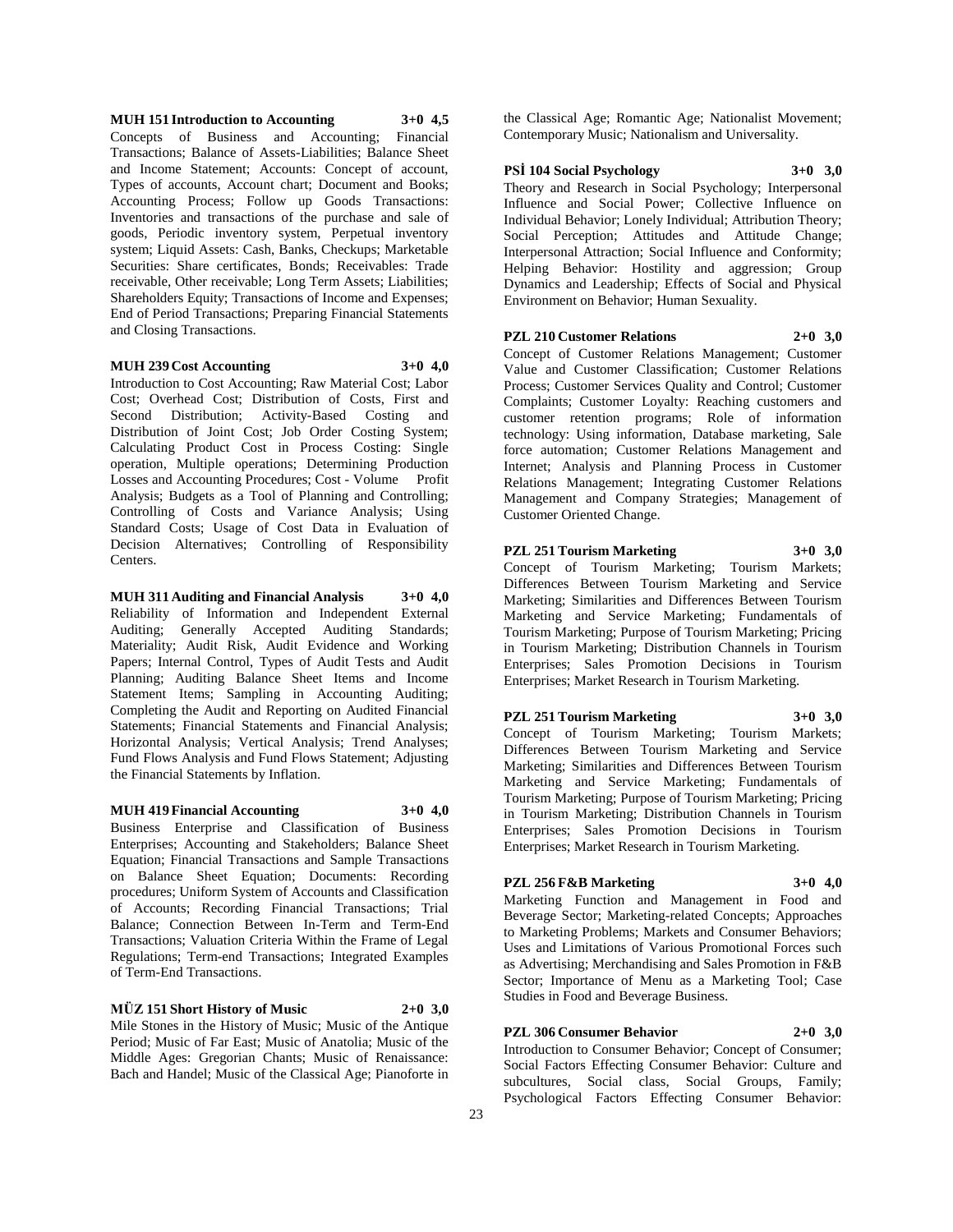Personality and self-concept, Motivation, Learning, Perception Attitude, Beliefs; Consumer Decision Process; Consumerism.

**PZL 306 Consumer Behavior 2+0 3,0** Introduction to Consumer Behavior; Concept of Consumer; Social Factors Effecting Consumer Behavior: Culture and subcultures, Social class, Social Groups, Family; Psychological Factors Effecting Consumer Behavior: Personality and self-concept, Motivation, Learning, Perception Attitude, Beliefs; Consumer Decision Process; Consumerism.

## **PZL 320 Event Marketing 3+0 4,0**

Describing and Classifying Events; The Characteristics of Event Products; Stakeholders of Events; Event Marketing Plans and Strategies; Marketing Information Systems in Events; Event Product; Event Distribution; Pricing in Events; Event Promotion; People Consumer, Volunteer and staff in Events; Event Process; Physical Evidence; Consumer Behavior in Events; Impacts of Events.

## **REK 218 Recreation Leadership 2+0 3,0**

Basic Concepts Related to Leadership; Structure of Leadership; Natural Structure of leadership; Definition of Leadership; Leadership in Hierarchical Levels; Approaches to Leadership, Trait Approaches; Behavioral Approaches; Conditional Approaches; Leadership Functions; Basic Requirements for Leadership; Variables of Leadership; Recreational Leadership: Work fields of recreational leaders, Responsibilities of the recreational leaders.

## **REK 412 Recreation Management 3+0 5,0**

Concept of Leisure and Recreation; Leisure and Recreation Industry; Relationship between Recreation and Management; Place and Importance of Management in Recreation Services; Description of Recreation Management; Requirement of Recreation Management; Functions of Recreation Management: Planning,<br>Organizing, Coordinating, Directing, Controlling; Coordinating, Directing, Controlling; Leadership in Recreation Management; Human Resources Management in Recreation; Leisure and Recreation Marketing; Service Management in Recreation; Contemporary Trends in Recreation Management.

## **REK 421 Orienteering 1+2 3,5**

The Definition, Aim and Content of Orienteering; The Teaching of Orienteering in Elementary School, Teaching In Tourism, Mapping; Characteristics of IOF Maps, Learning Maps; Using Orienteering Compass; Definition of Course For Competition, Preparing Course Principles; Characteristics of Control Points; Orienteering Competition; Land Workings; Team Equipments, Characteristics of Competitor, Referee knowledge; Land Working.

**REK 423 Recration in Disabled Group 3+0 3,0** The Meaning and Importance of Recreation for Disabled; Variety, Reasons and Classification of Disabled; The Effects of Recreative Activities on Disabled Persons;

Recreative Activities: Health related physical fitness, Rhythmic movement and dance, Aquatics, Educational games, Winter activities, Adventure and outdoor activities; Modifying Movement Experiences: Modifications for intellectual, orthopedic, visual, deaf and hard-of-hearing disabilities; Programming Recreative Activities for Disabled: Programming for intellectual, orthopedic, visual, deaf and hard-of-hearing disabilities; General Program Evaluation.

## **REK 429 Adventure Recreation 3+0 4,0**

Scope and Fundamental Concepts of Adventure Recreation; Place and important of Adventure Recreation; Types of Adventure Recreations; Adventure Tourism: Being developed of adventure as tourism products, The relationship with adventure recreations of adventure tourism and risk, Adventure tourism activities, New concepts and extended scope of adventure tourism, Industrial size of adventure tourism; Adventure Recreation Education: Recreation programs in adventure and nature education, Sample applications in adventure and nature education programs, Responsibilities of adventure and nature education programs, Adventure and nature education applications in schools.

## **REK 435 Therapeutic Recreation 0+2 3,0**

Therapeutic Recreation: Definition, Purpose and importance, History of therapeutic recreaton; Philosophy of Therapeutic Recreation; The Benefits of Therapeutic Recreation: Physical, Cognitive, Emotional and social, The therapeutic recreation process: Assessment, Planning, Implementation and evaluation, The applicability of the method for specific groups: Places, Models and modalities of practice, Program design for therapeutic recreation: Treatment and evaluation program, Leadership in therapeutic recreation.

## **RUS 147 Russian I 6+0 6,0**

Recognition of the Russian Language Alphabets: Phonetic Perception; Attachments of Nouns; Meeting: Handwriting, Highlighting, Phonetic Studies; Construction of Plurals, Possessive Nouns; Tense Patterns; Plurals of Nouns; Registration Forms; Task List; Conjugation; Past Tense; Using Imperative; Using Future Tense; Introduction to Adjectives; Telephone Conversation Patterns.

## **RUS 148 Russian II 6+0 6,0**

Using Possesive Patterns; Meeting Using Complex Sentences; Building Complex Sentences Using the Verbs Ordering Dialogues in Restaurants; Using Action Verbs; Specifying Size and Quantity; Specifying Time;"-??" Suffix Verbs; Calendar: Days, Months, Seasons; Meals: Breakfast, Lunch, Dinner; Directions; Telephone Conversation Patterns; Language Exercises.

## **RUS 151 Russian I 4+0 4,0**

Russian Alphabet; Phonetic Trancription of Russian Sounds; Russian Ortography; Phonetic Perception of Sounds, Consonants; Intonation and Stress, Nouns; Greeting Structures; Asking for Directions; Introducing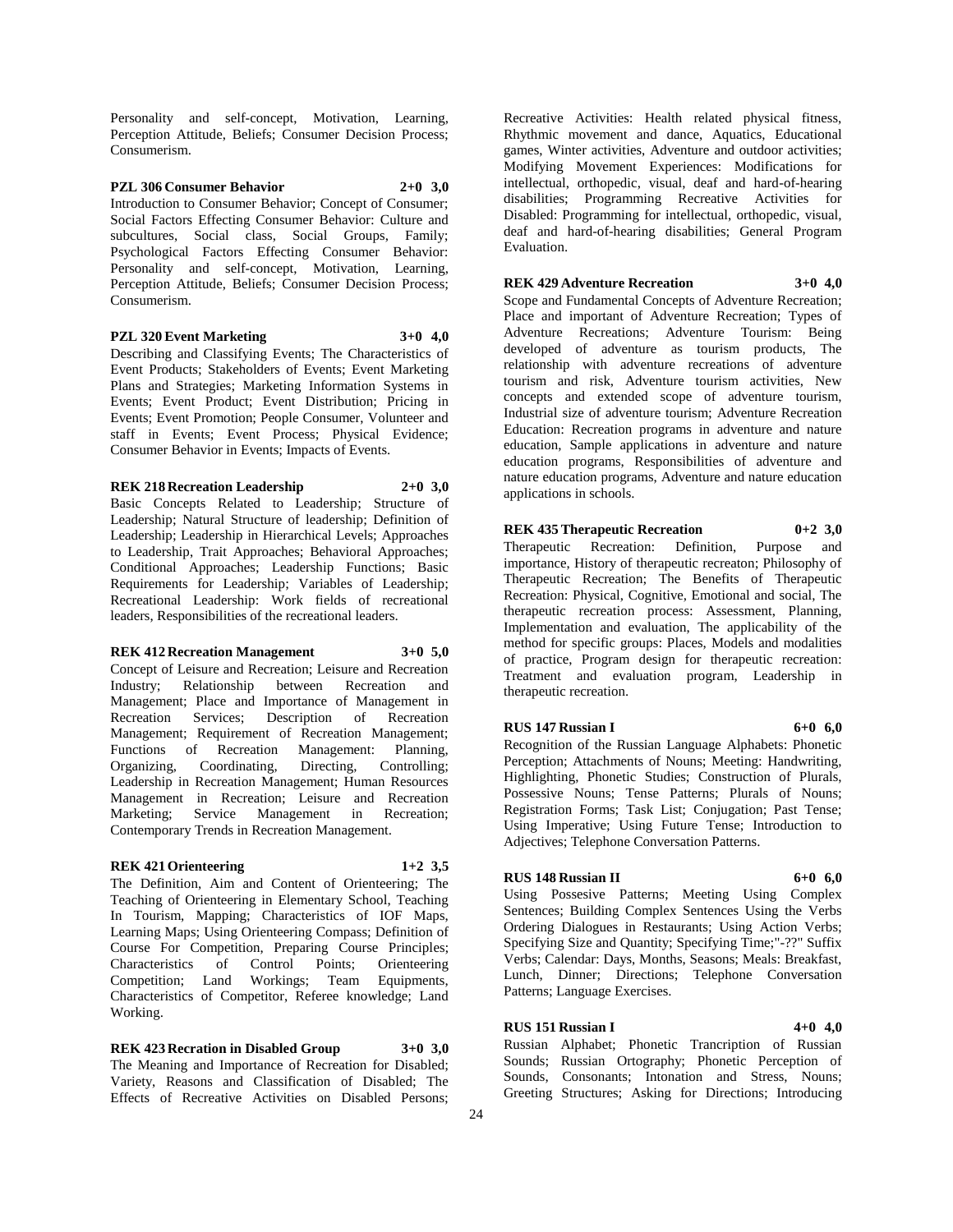Oneself and Introducing Other People; Telling the Time, Shopping; Patterns Used in Phone Calls, Adjectives; Numbers; Verbs: Types and Conjugation of Verbs, Infinitives; Tenses: Present Continuous Tense, Past Tense, Future Tenses, Action Verbs.

## **RUS 152 Russian II 4+0 4,0**

Verbs; Modal Verbs; Prepositions, Conjunctions; Days, Months and Seasons; Russian Culture: Russian People; Russian Regime; Time-Zone Differences in Russia; Adverbs; Pronouns; Punctuation Marks; Sentence<br>Formation in Russian; Comparatives; Reading Formation in Russian; Comparatives; Reading Comprehension and Writing Exercises; Narration; Stress and Intonation; Directions; Russian Cultures; Country and Nationality Names; Working on Russian Grammar on Different Texts; Improving Listening Comprehension Skills Via Audio-Visual Materials, Listening and Note Taking; Speaking Activities.

## **RUS 247 Russian III 6+0 6,0**

Exercises: Airports and Airport services; Possessive Construction; Offering Assistance to People Who Need Help About Their Complaints and Problems; Health-related Questions; Forms of Names: Accusative case, Locative case, Ablative case; Possessive Adjectives and Pronouns; "????, ?????" Verbs; Short Adjectives; Demonstrative Prepositions and Nouns; Passive Expression; Passive Sentences; Reading, understanding and telling stories;

#### **RUS 248 Russian IV 6+0 6,0**

Direct and Indirect Speech; Execises.

Giving Directions; "?????-??????, ?????-??????" Verbs; Hotel Related Dialogues; Taking Care of Medical Problems and First Aid; General Reflexive Verbs; Roof Reciprocal Verbs; Using Reflexive Verbs; Complete and Incomplete Verbs; Weather Forecasts; Compound Sentences; Using Imperatives in Sentences; Getting Prepared for Traveling; Reading, Understanding and Telling Stories; Direct and Indirect Speech.

## **RUS 347 Russian V 3+0 3,0**

To Communicate with The Guests; Taking Reservations; Travel Agents: Transportation, Ticket purchasing-booking; Currency Exchange; Delivery of Luggage; Customs and Passport Control; Problems May Arise During Travel; Things to Do in An Emergency; Forms of Tourism; Application; Scrutinising Texts; Oral and Writing Performances; Job Opportunities in Tourism Realm: Writing a letter for job application, Responding to job advertisements.

## **RUS 348 Russian VI 3+0 3,0**

Wonders of the Ancient World; New Seven Wonders of the World; Russia: Official symbols, Physical structure, Population, Political structure, Economic structure and resources; Religion, Official and religious holidays; Great Names in History; Igor I. (Great Knez Kiev), Vladimir I. (Kiev Great Knez), the Baptism of Rus; Aleksander Nevski IV. Ivan (Russia), Ivan Susanin; Peter I. (Russia), II. Katerina; Aleksandr Suvorov and Mikhail kutuzovrusByzantine War (941); Baptism of Russia; Ottoman-Russian War in the 18th Century; The Russian Revolution (1917).

#### **RUS 447 Russian VII 3+0 3,0**

Russia tours: Moscow, St. Peterburg, Novgorod, Russia's Golden Ring, Artek and Crimea, Kazan, Siberia, Baikal, Kamchatka, Karelia, Solovki; Heroes of Russian Fairy Tales; Russian Literature; Russian Painters, Russian Composers, Russian Architects; Local Cuisine; Russian Tradition; Hand Arts; Mikrominyat and Foberj Museums; Sergey Dyagilev; System of Stanislavski; Baykanu Cosmodrome; Yuriy Gagarin; Famous Russian Scientists; Russian Sports.

#### **RUS 448 Russian VIII 3+0 3,0**

Turkey: Official symbols, Physical structure, Population, Political structure, Economic structure, Energy and resources, Islam, Official and religious holidays; Summer and Winter Tourism in Turkey; Istanbul Tour: Miniaturk, Hagia Sophia, Blue Mosque, Kariye Museum, Basilica Cistern, Topkapi Palace, Dolmabahce Palace, the Egyptian and Grand Bazaar, the Golden Horn and the Bosphorus, the daughter and the Galata Tower; Great Names in History; Turkish Tradition; Gastronomic Tourism in Turkey; Local Cuisine; Turkish Coffee and Tea; Hand Arts; Folk Songs; Heroes of Turkish Epics and Tales, Shadow Play; Ancestors' Sports.

### **SAĞ 408 Basic Health Information and First Aid 1+1 3,0**

Basics of First Aid; Patient, Injury and On-Site evaluation; Basic Life Support; First Aid for Bleeding; First Aid for Injuries; First Aid in Burning, Freezing and Hot Shocks; First Aid in Fractures, Dislocations and Sprains; First Aid in Consciousness Disorder; First Aid in Poisoning; First Aid in Animal Bites; First Aid in Case of Foreign Bodies in Ear, Eye and Nose; First Aid in Drowning; Transportation of Patients and Injured Persons.

#### **SAN 155 Hall Dances 0+2 2,0**

Basic concepts. The ethics of dance, Dance Nights, Dance Costumes, National International Competitions and rules/grading, Basic Definitions, Classifications of Dances: Social Dances; Salsa, Cha Cha, Samba, Mambo, Jive, Rock'n Roll, Jazz, Merenge; Flamenko, Rumba, Passa - Doble, Argentina tango, Vals, Disco, Quickstep, Foxtrot, Bolero, European Tango: Ballroom Dances; Sportive Dances; Latin American Dances; Samba, Rumba, Jive, Passa-Doble, Cha Cha, Standart Dances; European Tango, Slow vals (English), Viyana vals, Slow foxtrot, Quickstep.

## **SAN 213 Argentine Tango 1+2 4,0**

Foundation and history of Argentine Tango; General information about the music and its types; Culture of milonga; Tourism of tango and festivals; History of Tango in Turkey and its evaluation. Introduction to dance of Tango: General information about dance; Posture, embrace, balance; Exercises; Change of weight; Walking (solo and couple); Energy transfer; Stopping; Parallel system; Cross system; Forward-Back-Lateral Step Exercises; Basic 8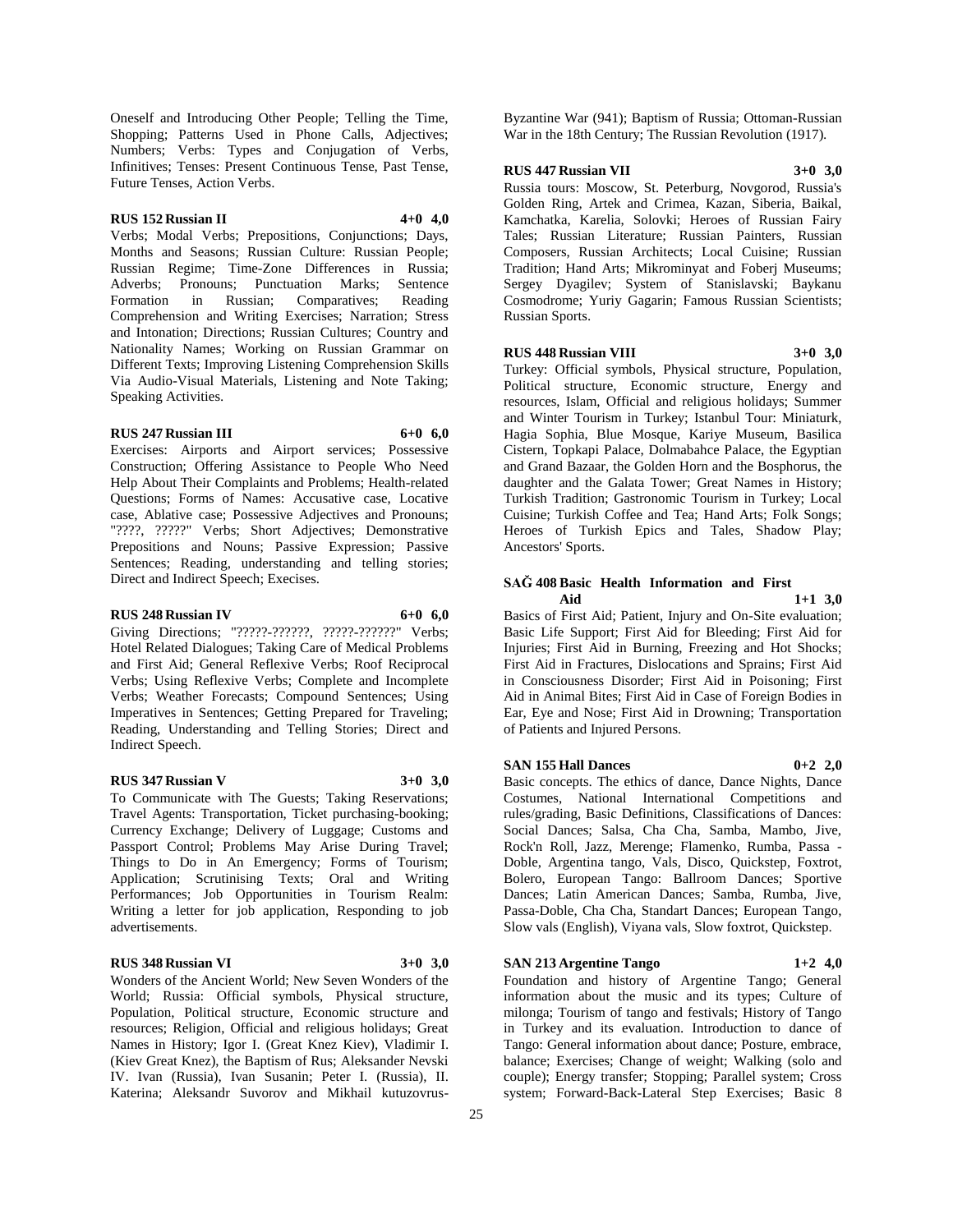steps; Alternatives for entrence and exits to basic 8 steps; Pivots; Forward and Back ochos; Block; Sandwich; Gancho.

## **SAN 216 Recreation and Dance 0+2 3,0**

Description of Rhytm and Dance: Historical development and classification of dance. Studying different stepping forms; Walks by Diverting, Studying of movements suitable to music, using different stepping forms, Studying arm positions amongst the basic dance positions; Suitable Music Choice for Dance; Hops, Gallop movements by using the space; Attacks, Flexibilities and different stepping forms; Jumps, Hops, Twists; Connection Movements; Creating Composition Individually; Floor Movements and Rowing Types; Such as Waltz, Mambo, Cha cha and their steppings; Creating Figures by Dual and Quartet; Creating a Composition Together with Group; Rowing Methods and Studying Composition as a Group.

## **SAN 402 Byzantyne Iconography 1+1 2,0**

Basic Concepts in Iconography; Iconography: Issues and techniques; Christian Art: The birth of Christian art; The Bible: Virgin Mary, St. John the Baptist, the Twelve Apostles, and the life of Jesus; Byzantine Art: Similarities and differences in works of art with religious themes in Early, Middle and Late Byzantine ages; Iconographic Examples: Gabriel s annunciation to Mary about Jesus birth, Birth of Jesus, Baptism of Jesus, Overview of Byzantine iconography in the Cappadocia region, Istanbul; Councils: Christian councils and II. Council of Nicaea.

## **SAN 408 Creativity 3+0 3,0**

Concept of Creativity; Concepts Related to Creativity; Innovation and Change; Creativity Processes; Creative Intelligence; Creative Activity; Personal Creativity; Creativity Conditions; Characteristics of Creative Individuals; Relationships Between Art and Creativity; Organizational Creativity; Creativity Management.

## **SHU 210 Ticketing 5+0 5,0**

Planning a Journey; Ticket Concept; Setting and Application of Local Fares; Mile Plus Applications; Mile Reduction Applications; Characteristics of Round-trip Fares; Mile Calculating Systems of Round-trip Travels; Ticketing Systems: SITI fare System, SOTI fare system, SOTO fare system, SITO fare system; Determination of Special Fares; Mix Fare Class Passengers and Determining of Their Fares.

## **SNT 104 Introduction to Art History 3+0 4,0**

Concept of Art History: Definition and Types; Art History Terminology: Architecture, Painting, Sculpture and Craftwork; Islamic Art: Birth of Islam and Umayyad Dynasty; Turkish Architecture: Mosques, Madrasahs, Caravanserais, Mausoleums, Palaces and other masterpieces of Kara-Khanid, Ghaznavid and Great Seljuqs; Antique Art: Archaic, Classical and Hellenistic era Ancient Greek architecture: Painting, Sculpture and Small arts; Sultanate of Seljuq Architecture: Mosques, madrasahs and masjids; Ottoman Empire Architecture: Mosques, masjids and

madrasahs; Classical Ottoman Era Architecture: Baroque and Empirical style.

## **SNT 155 History of Art 2+0 2,0**

History of Civilization and Evolution of Art: Prehistory to Present; Concepts and Terminology in Art with Samples; Interrelation among Art-Religion and Society; Effects of Religion on Artistic Development; Reflections and Interpretations of Judaism, Christianity and Islam on Art; Renaissance: Emergence, Effects, Artists, Works of Art; Architecture and Plastic Arts; Art in the 19th and 20th Centuries: Relevanceof the main historical events of the period.

#### **SNT 201 Islamic Art 2+0 3,5**

The Concept of Islamic Art: The Problem of the Geographical and Cultural Environment; Historical Period and Changes; Early Islamic Tradition; Urbanisation and Architecture; Changing Geography and the Influence of Architectural Traditions; Religion and Art, Government and Art, Dogmatism and Living Art, Examples of Umayyad and Abbasid Art, Interpretation of Architecture and Iconography; Islamic Architecture in North Africa; Architecture of the Tolun Dyansty, Fatimi, Eyyubi and Mamelukes.

## **SNT 205 Byzantine Art I 2+0 5,0**

Foundation of Eastern Roman Empire; Historical Geography and Transformation from pre-Byzantine cultures to Byzantine Civilization (Historical, Political and Cultural Heritage); Establishment of Constantinople; Monuments, Squares and Buildings; Political, Religious, and Social Characteristics of Byzantine Art.

#### **SNT 206 Byzantine Art II 2+0 5,0**

Byzantine Art in Anatolia; Local Forms; Chronological Classification; Characteristics of Byzantine Architecture: Social, military and religious buildings; Samples of Art from Anatolia and out of the Anatolia; Descriptive Studies of Buildings and Sites; Formal, Historical and Aesthetic Comparisons among Local, Metropolitan, European and Mediterranean Byzantine Architecture.

## **SNT 218 Classic Otoman Architecture and Mimar Sinan 2+0 4,5**

Description and Concepts; Historical Frame and Classic Otoman Geography; towns in Classic Otoman Period: capital and country; Period of Fatih Architecture; Period of Bayezıd II Architecture; Period of Selim I Architecture and Introduction Period of Kanuni Sultan Architecture; Hassa Mimarlar Ocağı and Architect Sinan; Period of Selim II Architecture; Period of Murat III Architecture; Otoman Architecture and Architect Sinan Until Westernization.

## **SNT 301 Art of Anatolian Seljukid I 2+0 3,0**

Development Period of Architecture of Anatolian Seljukid, Study of Anatolian Seljukid Art (From the Beginning to the Period of Seljukids) According Architectural Characteristics Domestic and Foreign Factors Playing Role in Formation of this Art; Comperative Study of Historical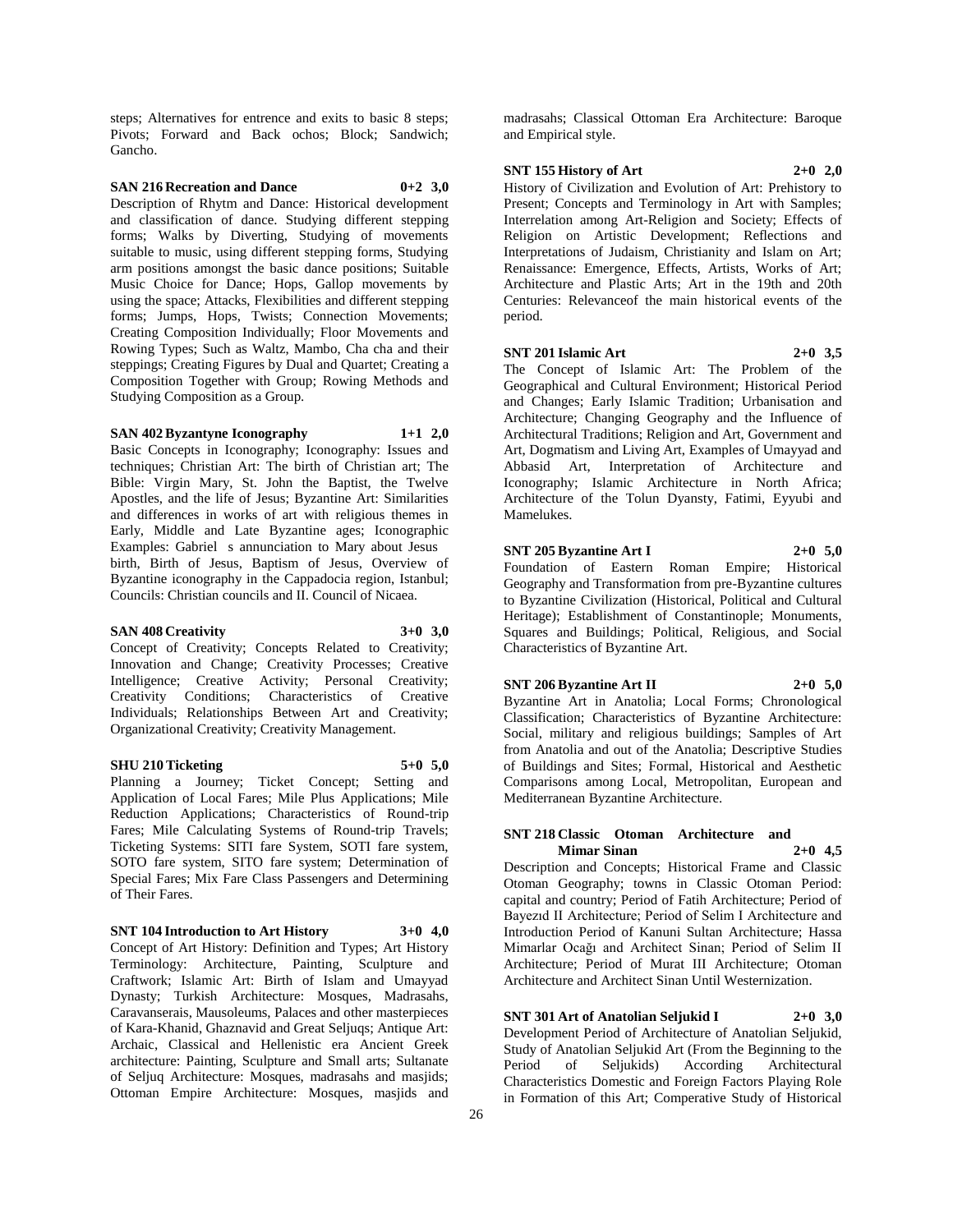Periods of Anatolia; Study of Architectural Forms of Anatolian Seljukid Art by Comparing Areas, Sources, Materials and Technical Characteristics.

**SNT 302 Art of Anatolian Seljukid II 2+0 3,0** Development Period of Decorating Art of Anatolian Seljukid, Study of Domestic and Foreign Factors Playing Role in Formation of Decorating Art: Study of Historical Periods of Anatolia Comprative (From the beginning to the Period of Seljukid) regard to the Decorating Art of Anatolian Seljukid According to its Areas, Sources, Form, Material and Technical Characteristics.

## **SNT 311 Turkish Handcraft I 2+0 3,0**

Defining Turkish Handicrafts (Ceramics, Tiles and Metals Artwork); Functions of Works and the Nature of the Places they Were Used; Explanation, with the Help of Written Sources, of the Historical Background to Works which Emerged from Surface Research and Scientific Excavations; Development of these Branches of Art in Anatolia, Use of Materials, Production Techniques and Analysing Elements of Decorative; Examining Works Held in National and International Museums and Private Collections.

**SNT 312 Turkish Handcraft II 2+0 3,0**

Defining Turkish Handicrafts (Carpets, Kilims and Textiles); Functions of Works, and the Nature of the Places Where They Used; Explanation, with the Help of Written Sources, of the Historical Background to Works which Emerged from Surface Research and Scientific Excavations; Development of these Branches of Art in Anatolia, Use of Materials, Production Techniques, and Analysing Elements of Ornaments; Examining Works Held in National and International Museums and Private Collections.

**SNT 335 Ottoman Art I 2+0 4,5**

Introduction to 14th Century Ottoman - Turkish architecture: Early constructions and their comparison with those of 14th century; 15th Century Ottoman Architecture; Anatolian and Non-Anatolian Samples; Ottoman Religious, Military and Civil architecture; Types of Functional Plans of the Constructions; 16th Century Turkish Architecture: Classical period architecture, Mimar Sinan and his works, Ornamentation in the 14th and 16th Century Ottoman Architecture; Stone, Wood, Earth ware and Samples; Turkish Hand Crasfts: Carpets, Miniature, Glass work, Tiles and Pottery.

**SNT 336 Ottoman Art II 2+0 4,5**

17ty 18th Century Ottoman Architecture: Development after Mimar Sinan; Style of the 18th Century; Turkish Baroque and Rococo; 19th Century and Late Ottoman Architecture: Samples of Empire and Neo gothic style, Mosques, Tombs, Madrasas, Fountains, Caravanserai, Turkish baths, Palaces; Plan and Plastic Character of Turkish Houses: Istanbul-Anatolian samples, Wall pictures with western influences in Ottoman constructions,

Embroidery; Samples of Turkish handwork; Carpets, Miniatures, tiles and pottery.

**SNT 339 Early Ottoman Architecture 2+0 4,5** Description and Concepts; Historical Frame and Early Otoman Geography; Citizens and Nomads in Early Otoman Period; Period of Osman Gazi; Dervish Lodges and Mosques with Dervish Lodge; Period of Orhan Gazi Architecture; Period of Murat I Architecture; Period of Yıldırım Beyazid Architecture; Period of Interregnum Age and Çelebi Mehmet Architecture; Period of Murat II Architecture; Centralization and Transformation of Otoman State.

## **SNT 353 Early Christian and Byzantine Architecture I 2+0 4,5**

Late Classical Art; First centuries of the Christianity and early domus ecclesias; Evolution of the basilical plan-type; Early Christian Period churches in Italy; Holy Land and Anatolia; Monuments of the new capital of the Byzantine Empire; Regional (Bithynia, Ionia, Lycia-Pamphylia, Cilicia and Isauria) features of religious architecture of the Early Byzantine Period in Anatolia; Byzantine Architecture of Justinianic Period; Important buildings dating to Justinianic Period in Constantinople and throughout Anatolia; The churchesin the 6th century in Syria, Italy and Greece.

## **SNT 354 Early Christian and Byzantine Architecture II 2+0 4,5**

Byzantine Architecture from the period of Emperor Justinianus untill the Middle Byzantine Period; Church architecture of (7th -8th centuries) Dark Ages and the evolution of the cruciform plan; Causes and the results of the Iconoclasm; Architecture of Komnenos Dynasty in Constantinople and Anatolia; Origin and the evolution of the cross in square plan type; Architecture of Palailogos Period in Constantinople and Anatolia; Monumental sculptures and architectural decoration in the Middle and the Late Byzantine Architecture.

**SOS 128 Introduction to Behavioral Sciences 3+0 4,0** Introduction to Sociology and the Methodology; Emergence of Science of Sociology and Sociological Theories; Society and Social Structure; Culture; Socialization; Social Groups; The Family; Social Stratification and Social Change; Introduction to Psychology; Psychology of Lifelong Development; Motives and Emotions; Sensation and Perception; Learning; Psychology of Personality Theories; Social Effects on Behavior and Attitudes.

## **SOS 129 Leisure Time 2+0 2,0**

Etymologic Roots of Leisure; The changes in the concept of leisure in the historical process; Leisure in Different Disciplines; The Theories of Leisure; Leisure in the Postmodern World; Class and Leisure; The Meanings of Leisure; Leisure, Self and identity; Leisure, Life quality, Life satisfaction; The Role of Leisure in Community; Leisure and Community Development; Leisure and Tourism.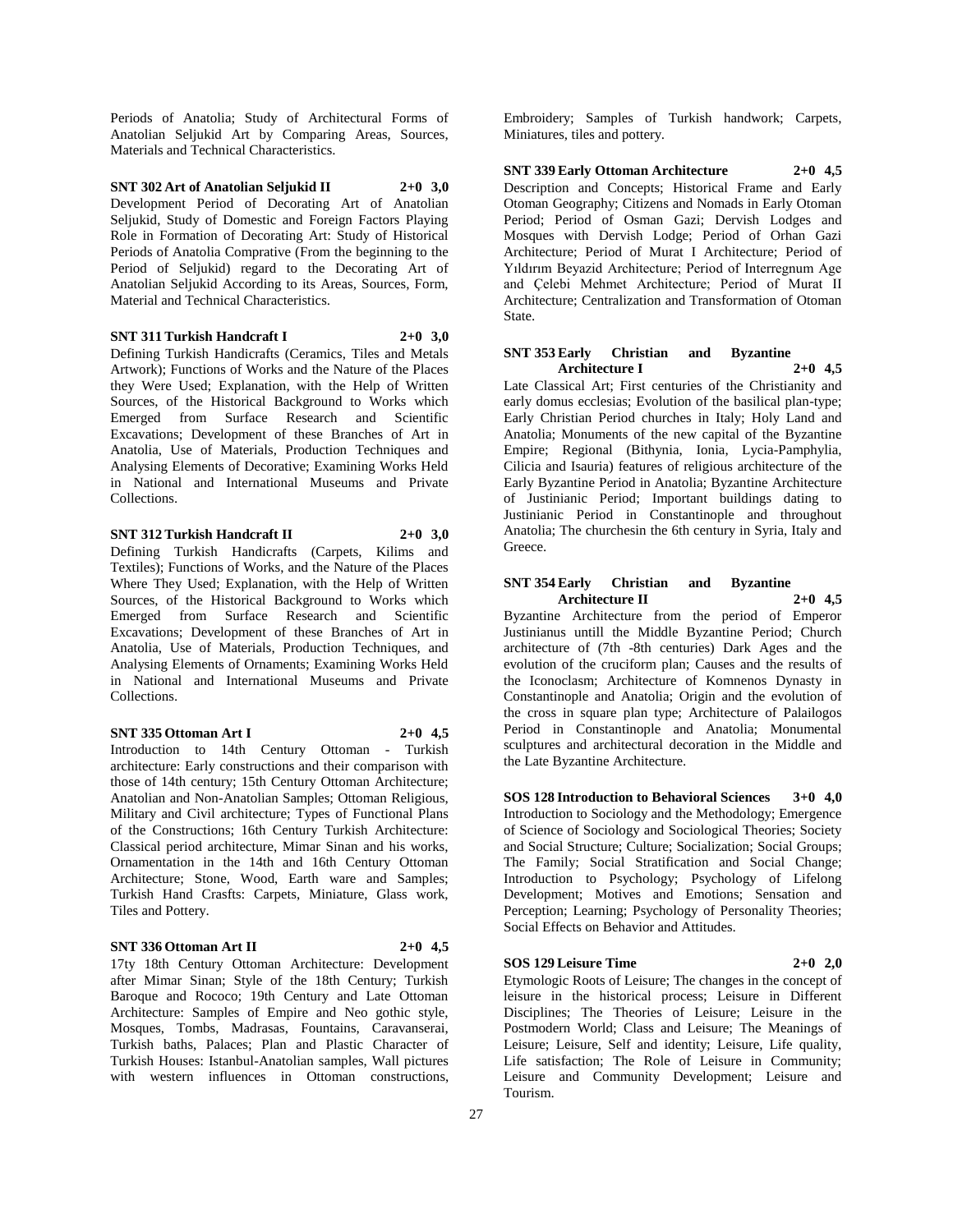#### **SOS 155 Folkdance 2+0 2,0**

Dance in Primitive Cultures; Dance in Earlier Civilizations; Dance in the Middle Age and Renaissance; Dance in the 18th and 19th Centuries; Dances of the 20th Century; Ballet; Turkish Dances; Emergence of Folkdance; Anatolian Folkdance: Classification, Accompanying instruments; Methods and Techniques of Collecting Folkdance; Problems in Collecting Folkdance; Teaching of Folkdance; Adapting Folkdance for Stage: Stage, Stage aesthetics and Choreography, Orientation and choreography.

**SOS 217 Introduction to Sociology 3+0 3,0**

Introduction to Sociology; Sociological Research Techniques and Methods; History of Sociology; Culture; Socialization; Institution of Family and Kinship Relations; The Institution of Education; Political Institutions; Population; Community Groups; Social Stratification and Change; Industrialization; Social Development and Post-Industrial Knowledge Society; Crime and Society; Gender; Media Institutions; Social Inequality and Poverty.

#### **SOS 225 Critical Thinking 2+0 2,0**

Introduction to Critical Thinking: Reasoning and scientific thinking, Identifying arguments and evaluating; The Construction of Fake Scientific Arguments; Self and Awareness: What is Real/True; The Methods of Knowing and Thinking; Language, Thinking and logic: Failure of thinking, Induction and Deduction; Usage of Resource and Examining of Resource Reliability; Tourism and Critical Thinking; The Theory of Critical Thinking; The Relationship Between Critical Thinking and Tourism.

## **SOS 312 Organizational Behavior 3+0 4,5**

Fundamentals of Organizational Behavior; Historical Perspective: Research Techniques: Individual Organizations and Personality; Attitudes and Job Satisfaction; Personal Differences: Biographical characteristics, Abilities, Learning; Organizational Culture; Social Groups and Group Dynamics in Organizations; Participative Management; Motivation Process and Theories of Motivation; Leadership and Leadership Theories in Organizations; Conflict in Organizations; Stress and Stress Management; Organization, Environment and Technology; Organizational Change; Organizational Development; Team Work in Organizations; Power and Politics.

#### **SOS 336 Folklore 2+0 3,0**

Terms: Folk, Culture, Tradition, Anonymous; History: First studies in Europe, First studies in Turkey; Multiculturalism: Political approach, Cultural hybridization, Acculturation process; Elements of Folk Culture: Classification of the elements; Oral Culture Elements: Legend, Folk tale; Material Culture Elements: Hand crafts, Folk architecture; Folk Knowledge: Food Culture; Social Practices: Festivals and ceremonies; Intangible Cultural Heritage: Definition, Introduction of intangible cultural heritage elements.

**SOS 437 Social Behaviours and Protocol Rules 0+2 2,0** Basic Concepts: Protocol, Manners; Behavior Basics: Breeding, Courtesy; Protocol Rules: Meaning and importance of protocol, Fundamental principles of protocol, History, Legislation; Protocol in Social Life and Business Environment: Protocol and rules of conduct, Respect rules; Protocol Types: Ceremonial protocols, National holidays, Corporate ceremonies; Corporate Protocol Events: Meeting, Transportation, Flag; Guest and Visiting: Invitation protocols, Banquet protocols; Types of Protocol in Official Correspondence: Protocol rules, Official letter writing.

## **STV 404 Intercultural Communication 3+0 4,0** Introduction to Intercultural Communication; Importance of Intercultural Communication; Cultural System's on Intercultural Communication; Impact of Intercultural Communication; Values and Intercultural Communication; Intercultural Communication and Language; Intercultural Communication and Mass Media; Intercultural Communication and Nonverbal Messages; Intercultural Communication and Culture Shock; Intercultural Communication and Communicator; Intercultural Communication and Opinion Leadership; Innovation and Change.

**STV 404 Intercultural Communication 3+0 4,0** Introduction to Intercultural Communication; Importance of Intercultural Communication; Cultural System's on Intercultural Communication; Impact of Intercultural Communication; Values and Intercultural Communication; Intercultural Communication and Language; Intercultural Communication and Mass Media; Intercultural Communication and Nonverbal Messages; Intercultural Communication and Culture Shock; Intercultural Communication and Communicator; Intercultural Communication and Opinion Leadership; Innovation and Change.

## **TAR 106 History of Islam 4+0 6,0**

Subject of Islamic History and Islamic Historiography; Semitic Races, Arabs and Southern Arabic States: Political, Social, Economic, Cultural and Religious Situation of Southern Arabic States; Northern Arabic States before Islam: Political, Social, Economic, Cultural and Religious Situation of Northern Arabic States; Political, Social, Economic, Cultural and Religious Situation of Hijaz Area before Islam; Monotheistic Faith in Hijaz before Islam; Birth and Spread of Islam: Period of Mohammed; Situation of Neighbors of Arabs During the Spreading of Islam; Spreading of Islam out of Arabia.

## **TAR 114 Phrygian Civilisation 2+0 4,0**

Phrygian Kingdom and Civilization: Phrygian Area and Geography, Political History of Phrygians, the Origin of Phrygians, the Foundation of Phrygian Kingdom, Expansion of Phrygian State, the Fall of Phrygian Kingdom; Phrygian Civilization: The Social Structure of the Phrygians, the Phrygian Religion, the Phrygian Language and Writing, Phrygian Architecture, Phrygian Pottery, Phrygian Metal Works and Phrygian Handcrafts;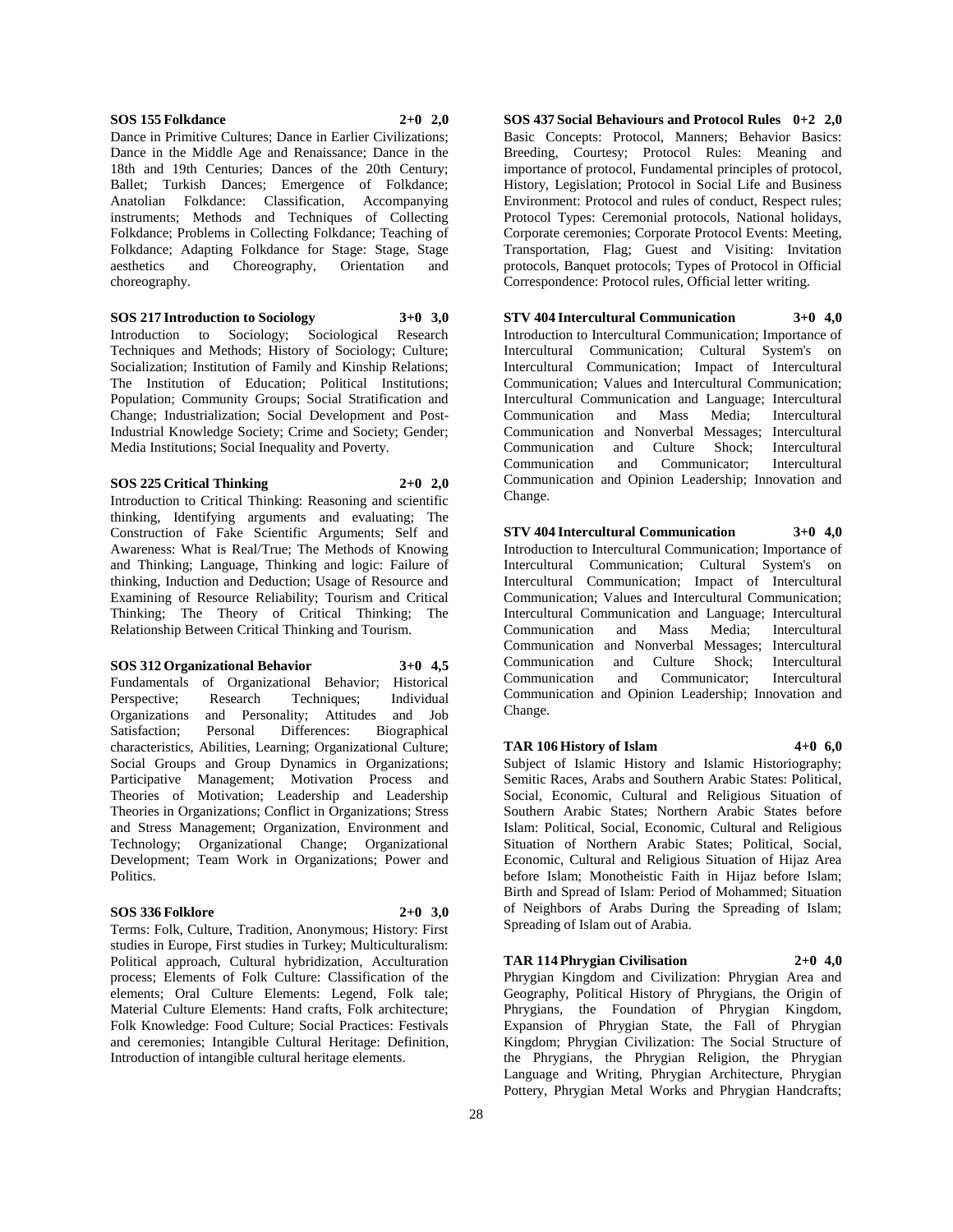Relation Between Phrygians and Western Anatolia, Hellas and Mesopotamian States.

## **TAR 165 Atatürk's Principles and History of Turkish Revolution I 2+0 2,0**

Reform efforts of Ottoman State, General glance to the stagnation period, Reform searching in Turkey, Tanzimat Ferman and its bringing, The Era of Constitutional Monarchy in Turkey, Policy making during the era of first Constitutional Monarchy, Europe and Turkey, 1838-1914, Europe from imperialism to World War I, Turkey from Mudros to Lausanne, Carrying out of Eastern Question, Turkish Grand National Assembly and Political construction 1920-1923, Economic developments from Ottomans to Republic, The Proclamation of New Turkish State, from Lausanne to Republic.

### **TAR 166 Atatürk's Principles and History of Turkish Revolution II 2+0 2,0**

The Restructuring Period; The Emergence of the fundamental policies in the Republic of Turkey (1923-1938 Period); Atatürk's Principles, and Studies on Language, History and Culture in the period of Atatürk; Turkish Foreign Policy and Application Principles in the period of Atatürk; Economic Developments from 1938 to 2002; 1938-2002 Period in Turkish Foreign Policy; Turkey after Atatürk's period; Social, Cultural and Artistic Changes and Developments from 1938 to Present.

## **TAR 203 Byzantine History 3+0 5,0**

Early Byzantine State (324-610): Imperium Romanun Christianised, Migration of Germans and Period of Sectarian Wars; Failure of Iustinianus I; Heraklios Dynasty and Renovation Efforts of the Byzantine (610-717); Period of Macedonian Dynasty (843-1025); Iconoclasm Era (711- 843); Period of Officials Nobility Class of Capital (1025- 1081); Falling of Administrative System of the Middle Byzantine State: Michael VIII and Reviving of the Empire; Byzantine as a little State; Period of Serbian Sovereignty and Civil Wars; Conquest of Balkans by the Ottomans and Vassalage of Byzantine; Collapse of State.

## **TAR 205 History of Religion 2+0 4,0**

Primitive Religions: Dinka, Maori, Ga, Ainu; Chinese Religions: Confucianism, Taoism, Buddhism; Indian Religions: Hinduism, Buddhism, Jainism, Persianism, Sikh; Judaism; Christianity; Islam; Other Faiths: Batınilik, Brahmanism, Dineveriyye, Karmatılik, Kerramis, Manicheanism, Mecusilik, Nasturilik, Milkailik, Jacubilik, Arianism, Paganism, Sabiilik, Samirilik, Sufilik, Shamanism, Shiizm, Alevilik, Bektashilik, Vishnuism, Zoroastrianism.

#### **TAR 206 History of Ottoman Empire (1300-1520) 4+0 5,0**

Establishment of Ottoman State: Osman Ghazi, Orhan Ghazi, Murad I., Sultan Bayezid the Thunder and Unification of Anatolia; Civil disorder after defeat in Ankara War, struggles, Mehmed Celebi. Düzmece Mustafa rebellion, Sheikh Bedreddin, kadı of Simavna, rebellion;

Sultan Murad II., Ottoman States in Anatolia and of İstanbul, war of Cosova 2nd; Mehmed the Conquerer: Conquest of Istanbul and results, Policies of Mehmet the Conquerer, for the western fields and the Black see; The period of Sultan Bayezid, II: Cem's rebellion and Sultan Bayezid Period of Sultan Selim the Grim.

## **TAR 211 Roman History 3+0 5,0**

Sources of the Roman History; Geographical and Chronological Boundaries; Etruscans and the Kingdom Period; Sociopolitical and Socioeconomic Structure; Res Publicae; Rome as a Mediterranean Power; Diplomacy and the Army; Struggle of Patricii and Plebs, the Roman Law; New Social and Economic Structure; Fall of the Roman Republic; Age of Augustus and Pax Romana, Cult of Emperor; Consolidation of the Roman Empire and the Cities; Social, Economic and Cultural Life in Rome, Latin Literature, Architecture and Engineering, Philosophy; Transformation of the Empire, From the Pagan Society to the Christian Empire; Decline and Fall Period; Heritage of Rome

## **TAR 218 Religion of the Turks 2+0 4,0**

Central Asian Pagan Cults; Turkish Life Styles and Folklore; Religion of the Turks before Islam: Shamanism and Turkish Culture, Buddhism; Chinese Mythology: Chinese Philosophy; Indian-Tibetian Buddhism; Zoroastrianism, Manicheanism; Judaism; Christianity; Turks and Islam: Turkish Geography, Culture and Faiths of Turks During the Spreading of Islam, Orthodox Islam and its point of view for Turks, Alevis and Bektashis.

## **TAR 232 History of Civilzation 2+0 3,0**

Generation of the World and Prehistoric Ages; Paleolithic Era; Mesolithic Era; Neolithic Era; Chalcolithic Era; Birth of Civilization; Ancient Mesopotamian Civilization and History; Ancient Egyptian Civilization and History; Ancient Anatolian Civilizations; Middle Asia and Iran; Ancient Greek Civilization and History: Minos civilization, Myken civilization; Roman Civilization and History; Roman Imperialism and Republic Era; Roman Empire; Roman Culture and Civilization.

# **TAR 303 History of Ottoman Empire (1520-**

**1730) 4+0 5,0** Ascendancy of Süleyman the Magnificient to throne: Conquest of Belgrade and Rhodes, Campaigns to Hungary, the first Siege of Vienna, Pact with Austria; Commercial concessions given to France, relations with Persia: Pact of Safevis, Relations with Portugal and campaign of İndia; Period of Selim II: Sokollu Mehmed Paşa and Channel Project, Conquest of Cyprus, defeating in İnebahtı, reestablishment of Naval Army; Period of Murad III: Campaigns of Egri and Hacova, Reasons of decline of

**TAR 304 Ottoman History (1730-1908) 4+0 5,0** Political events in Selim III is period: Egypt Question, relations between Ottoman and English and relations between Ottomans and French, Political events in Mahmut

Ottoman Empire.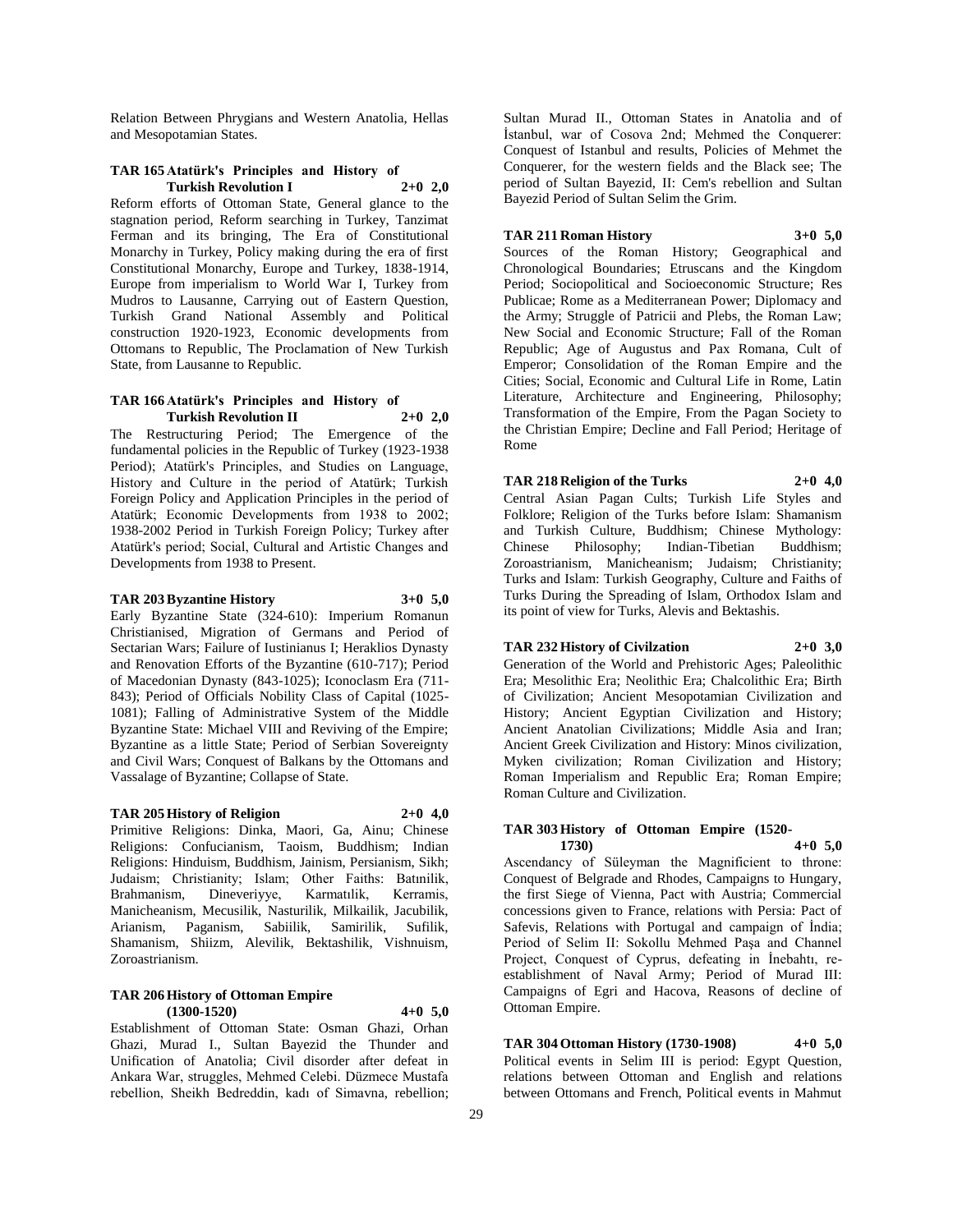II's time; The treaty of Bucarest, War with Russia, the treaty of Edirne, Relations between Ottomans and French, Egypt Question (Mohammad Ali Revolt) Political events in Tanzimat Period: relations between Ottoman and Europe: The Refugee problem, the Crimean War and the Peace of Paris, Crisis in the Lebanon, the Revolt in Crete, Political events in Constitutional Monarchy Period, War with Russia and the Treaty of Ayestefanos and Berlin.

## **THU 203 Community Services 0+2 3,0**

Various Community Projects: Helping young students during their study periods or after school study sessions, Aiding the elderly in nursing homes, helping disabled individuals with various tasks, helping social services and aiding children with their education etc., take part in the projects which raise environmental awareness, Integrating with the community and enabling use of knowledge accumulated in the courses.

## **TİY 308 Republic Era Turkish Theatre 2+0 3,0**

Republic Era Turkish Theatre: Political, Social, Cultural Art Life; Theatre Concepts; Western Theatre; Theatre Perception; Effects of Western Theatre on Turkish Theatre; Dramatic Types; Acting Methods, Directing, Playwriting, Dramatic Styles; Theatre Buildings; Directing Techniques; Analyzing Developments of Theatre; Theatre Education; State Theatres; Private Theatre Companies.

## **TİY 423 Drama 1+1 2,0**

Drama as a Means of Creativity: Drama techniques and uses of drama; Harmony and Trust; Imaginative Thinking and Expression; Development of Verbal and Non-verbal Communication Skills; Development of Social Awareness; Teamwork Planning: Decision making with the group, Problem solving with the group; Social Development and Improvement of Teamwork Skills; Improvisation; Animation; Group Exercises and Practices.

## **TKY 305 Oulity Management 3+0 4,0**

Concept of Quality: Definition, Objectives and features; Historical Development of Quality; Total Quality Management: Definition, Objectives and features; Quality Circles; Concept of Service and Services Quality: Characteristics of service, Service sector; Dimensions of Service Quality; Measurement of Service Quality; Quality Management Systems: TSE, ISO 9001 Quality management system, ISO 22000 Food safety management systems, ISO 14001 Environmental management systems.

## **TRR 104 Introduction to Tour Guidance and Professional Ethics 3+0 3,0**

Development of Travel and Tour Guidance; Classification of Tours; Tour Management: Planning, Pricing; Tour Staff; Tourist Guidance: Professional issues, Role of tourist guides; Qualifications of Tour Guides: Leadership, Social and communication skills; Institutions of Tour Guidance; Ethical Principles and Types; Ethical Factors; Ethical Issues; Consumer Rights in Tourism Industry.

**TRR 301 Tour Planning and Management 3+0 4,0** Basic Concepts in Tour Planning; Types and Characteristics of Tours: Inclusive tour, Types and characteristics of inclusive tours; Characteristics of Tour Demand: Tourism demand and inclusive tour demand; Agreements with Suppliers: Decision-making processes and Models of industrial buying; Tour Operations: Operation processes of different tour types; Tour Costs: Factors affecting costs in tour operations, Cost elements, Cost calculation; Pricing of Tours: Pricing methods, Cost-based pricing; Marketing of Tours: Market research, Market segmentation and target market selection, Positioning.

## **TRR 301 Tour Planning and Management 3+0 4,0**

Basic Concepts in Tour Planning; Types and Characteristics of Tours: Inclusive tour, Types and characteristics of inclusive tours; Characteristics of Tour Demand: Tourism demand and inclusive tour demand; Agreements with Suppliers: Decision-making processes and Models of industrial buying; Tour Operations: Operation processes of different tour types; Tour Costs: Factors affecting costs in tour operations, Cost elements, Cost calculation; Pricing of Tours: Pricing methods, Cost-based pricing; Marketing of Tours: Market research, Market segmentation and target market selection, Positioning.

## **TRR 302 Tour Guiding Seminars 2+0 3,0**

Discussions, Conferences and Seminars on Profession of Tour guidance; Professional Problems of Tour Guides; Specialization at Regional and National Guidance; Professional Ethics and Responsibilities of Guides; Relations between Travel Agencies and Tour Guides; Recreational Leadership of Tour Guides; Structure and Mechanism of Tour Guides Union; Professional Guidance and Similar Subjects.

**TRR 303 Life in Nature 0+2 2,0**

Basic Rules of Life in Nature; Orientation of Basic Equipment Used in Nature; Selection and Use of Personal Equipment; Housing (Camping); Feeding; Outfits; Techniques of Trekking in Nature; Wild and Poisonous Animals; Navigation; Navigation Methods in Nature; Route Planning; Emergency and First Aid Principles; Team Work and Rules; Social Values to be Considered in Nature; Gaining Leadership Abilities; Self-sufficiency in Nature; Horse Behavior in Nature; Vital Signs of Horses; Horse Riding Rules in the Field; Selection and Use of Appropriate Materials for Horse-Riding in the Field.

**TRR 304 Campus Tour Guiding 0+2 3,0**

Drama education; Diaphragm and diction training; Social behavior and protocol training; Training about Yunus Emre Campus; Training about İki Eylul Campus; Training about the University; Preparation of campus tour promotional materials; Preparation of Promotional Texts and Presentations About Anadolu University; Preparation of Introductory Texts and Presentations about the Faculties.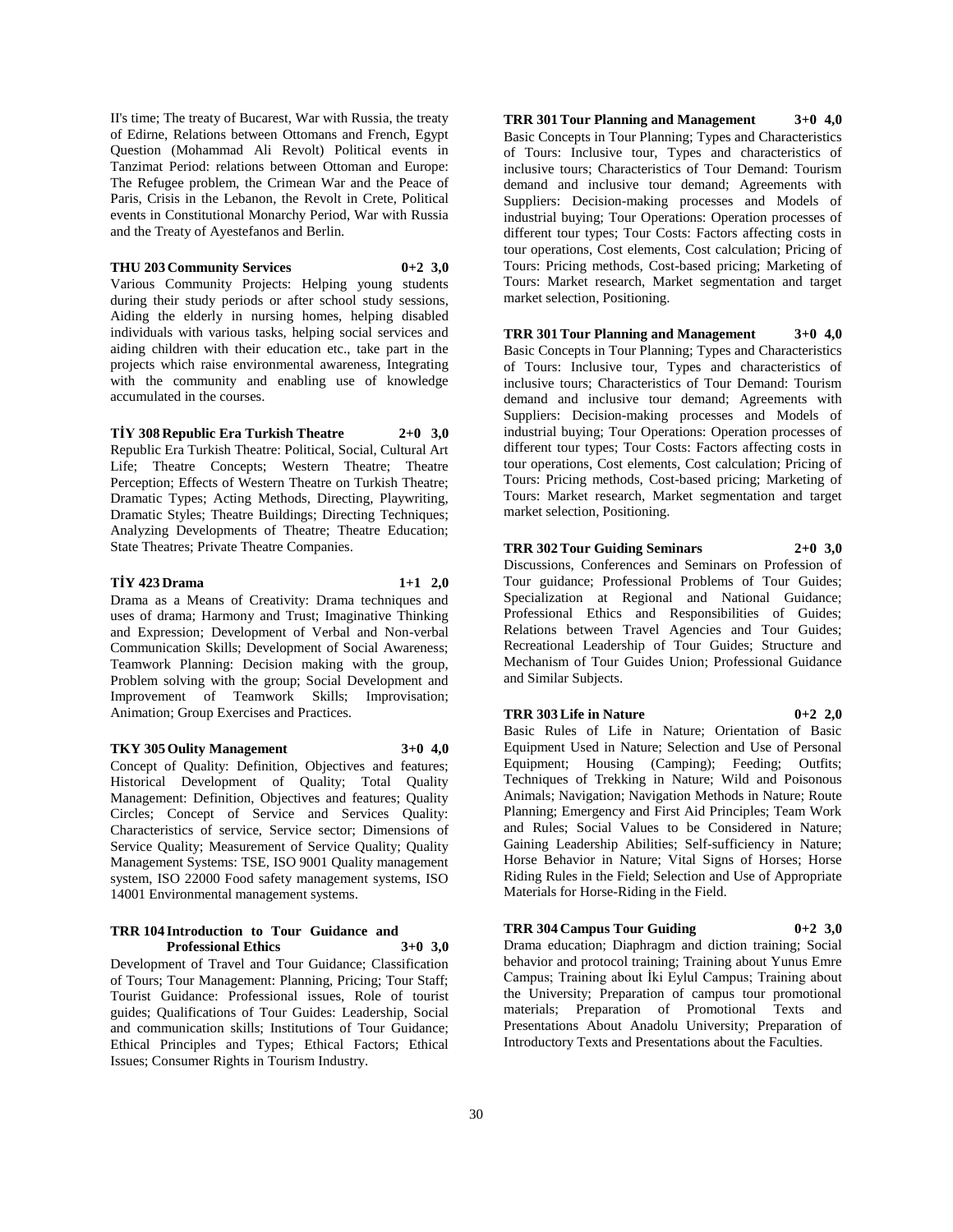## **TRR 306 Horse and Stable Care 0+3 3,0**

Introduction to Maintenance of Horses and Stables: Basic concepts; Description of Equestrian facilities: Work order in the facility, Rules to be followed in the facility, Rules for approaching to horses; The Physical Control of Horses: Evaluation of horses' health, Basic first aid and dressing for horses; Misbehavior of Horses and Causes; Basic Care of Horses (Grooming): Hosting horses before practice, Hosting horses after practice.

#### **TRR 308 Horseback-Riding 0+6 6,0**

Necessary Characteristics of Safari Horses; Practice Areas for Horses and Features; Apparel and Equipment: Equipments required for horses and riders, Apparel for horses and riders; Horse Equinism; Aids Applied for Horses in Equestrianism; Equestrianism: Balance, harmony and flexibility; Managing horses in a balanced manner and improving the equestrian mentality.

#### **TRR 405 Museum and Historical Sites in Turkey 2+1 4,0**

Establishment of Museums and Private Collections; Museology in Turkey; Osman Hamdi Bey Period; Museology in the Republic Period; Types of the Museums; Designs of Museums and Galleries; Management of Museums and Staff; Exhibition and Storage Conditions in Museums; Preparation of Inventory Records; Environmental Exposure of Archaeological Findings; Visit to the Archaeology Museum in Eskişehir; Problems of Museology in Turkey.

**TRR 406 Graduation Thesis in Tour Guiding 2+4 8,0** Developing scientific thinking and research skills to prepare a graduation thesis on the issues of Tour Guiding; Relations between Tourism Enterprises and Guides; Country Orientation; Promotion of The Tourist Destinations and Increasing Their Attractiveness; Cultural Tourism; The Agenda of Tourist Guides; International Tourism and Roles of Tourist Guides; Domestic Tourism and Roles of Tourist Guides; Diversification of Tourism and Specialization of Tourist Guides and so forth.

**TRR 407 Quality Management in Service Sector 3+0 4,0** Concept of Service: Characteristics of service, Classification of service, Service sector; Accommodation Services; Food and Beverage Services; Concept of Quality: Definition, features and importance of quality, Factors affecting quality; Total Quality Management: Definition, objectives and features; Quality Circles: Objectives and features; Measurement of Service Quality in Tourism: Service quality, Dimensions, Measurement of service quality, International Quality Management Systems: ISO 9001 Quality management system, ISO 22000 Food safety management systems, ISO 14001 Environmental management systems.

**TRZ 101 Introduction to Tourism 3+0 3,0** The Terms 'Tourism? and 'Tourist?; Definition of Tourism; Basic Approaches in Tourism Research; Types of Tourism; Factors Affecting Tourism Development; Tourism Industry;

Tourism Supply and Demand; Tourism Product and Its Components; Interrelation of Tourism with Economy; Social and Physical Environments; Tourism in Turkey; Trends in Tourism.

#### **TRZ 101 Introduction to Tourism 3+0 3,0**

The Terms 'Tourism? and 'Tourist?; Definition of Tourism; Basic Approaches in Tourism Research; Types of Tourism; Factors Affecting Tourism Development; Tourism Industry; Tourism Supply and Demand: Tourism Product and Its Components; Interrelation of Tourism with Economy; Social and Physical Environments; Tourism in Turkey; Trends in Tourism.

**TRZ 106 Food and Beverage Management 3+0 4,0** Significance of Food and Beverage Departments in Hospitality Industry; Organizational Structure of Food and Beverage Departments; Budgeting; Menu Planning and Pricing; Kitchen planning; Cost Control in Food and Beverage; Labor Organization and Costs in Food and Beverage; Banquet Organization.

## **TRZ 139 Technical English I 2+0 3,0**

Developing Use of English in Different Sectors of Tourism Industry such as Travel Agencies and Hotels: Reading, Understanding and Writing Formal Letters, Booking, Making Different Kinds of Calls, Check-in and Check-out Procedures, Note Taking, Replying to Orders and Request Orally, Guiding Visitors to Different Kinds of Appealing Places and Activities, Giving Advice.

#### **TRZ 140 Technical English II 2+0 3,0**

Developing Use of English in Different Sectors of Tourism Industry such as Travel Agencies and Hotels: Applying Effective Reading Strategies to Analyze Texts About Tourism Industry, Writing Effectively and Accurately in Social and Academic Contexts About Tourism Industry, Participating More Confidently and Effectively in Situations in Tourism Industry; Using Fluent and Accurate Language and Making Presentations.

## **TRZ 143 Accessible Tourism 3+0 4,0**

Accessible Tourism: The Concept; Updates In Accessible Tourism; Norms And Regulations Related To Accessibility; Analyzing The Needs of Customer With Disabilities; Serving Customer With Disabilities; The Main Topics of Accessible Tourism Which Divided It From The Other Tourism Types; The Types of Disabilities And Their Needs In Tourism; Urban Development And Town Planning According To Disability Types; Improving The Accessibility of Tourist Resources; The Activities About Accessibility In Hotels; The Activities About Accessibility In Travel Agencies; The Activities About Accessibility In Food And Beverage Enterprises; The Activities About Accessibility In Transportation; Planning Accessible Tourist Activities; Organizing Accessible Tourist Activities; Best Practices For Accessible Tourism Business Administration Research Approaches of Tourism.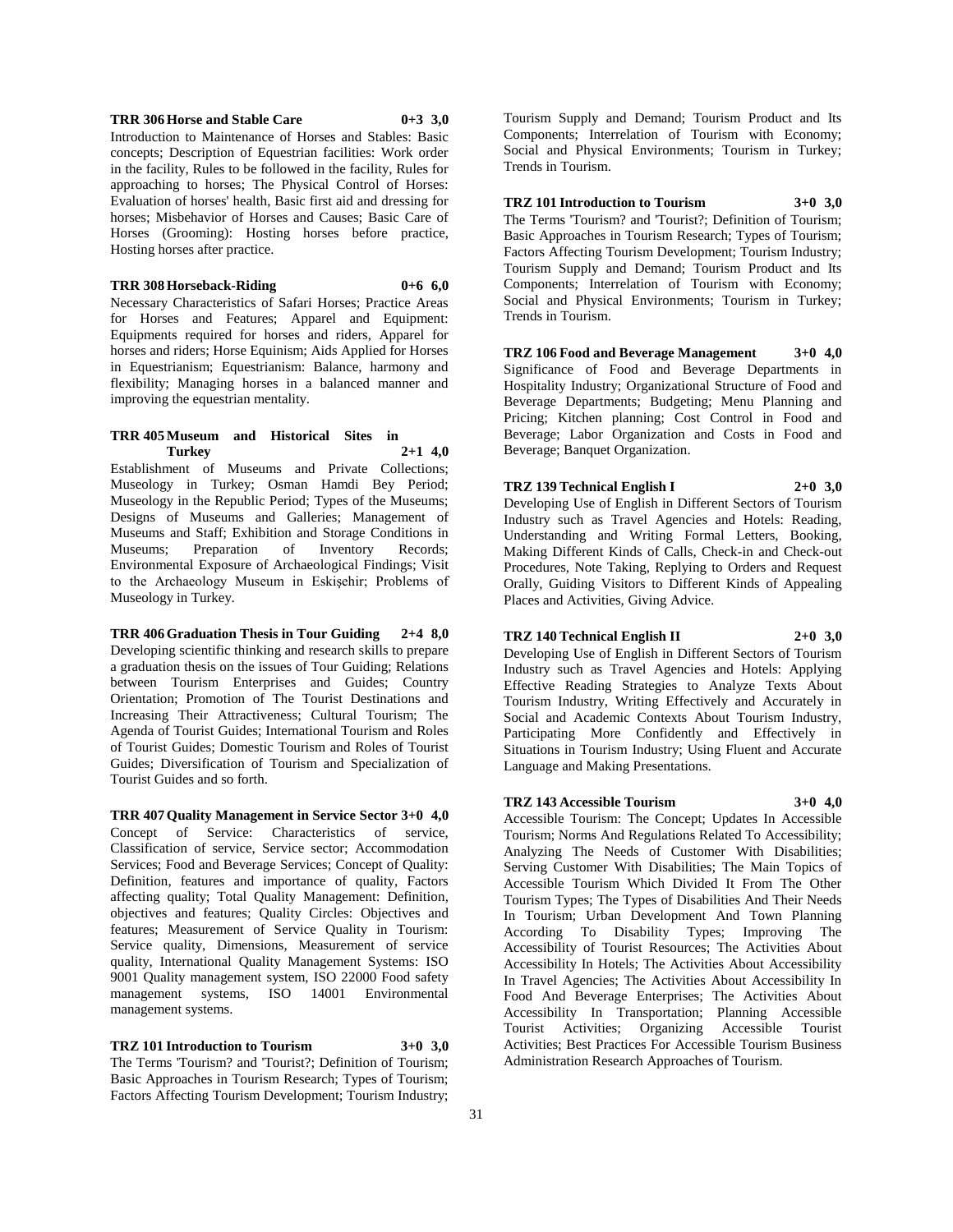## **TRZ 145 Introduction to Tourism 2+0 2,0** Basic Concepts: Tourism and tourist, Definition of tourism; Types of Tourism: Based on the number of people involved, Based on the age of the participants, Based on the socio-economic status of the participants, Based on the the purposes of participants; Factors Influencing the Development of Tourism; Tourism Industry: Tourism supply and tourism demand, Elements of tourism product; Links Between Tourism and Economic, Social, Physical Environment; Tourism Industry in Turkey.

## **TRZ 151 Career Development in Tourism Enterprises 2+0 2,0**

Career Development: Career description, Career steps, Career development system; Career Planning: Selfassesment, Career opportunities in travel and tourism services; Career Opportunities in Hotels and Lodging; Career Opportunities in Restaurants and Culinary Arts; Other Career Opportunities; Job Application Process: Preparing resumes, Psychometric tests, Interview techniques; Time Management; Work-Life Balance; Career Management.

## **TRZ 255 E-Commerce in Tourism 3+0 4,0**

General Information About The Internet And The WWW; The Beginning of The Internet And Its Development; Creating and Designing Web Sites; Web Site Quality; How to Evaluate Web Sites?; Methods And Practices; Security Problems on The Internet; Search Engines; E-Trade; E-Trade in Developed Economies and Turkey; Use of the Internet in Turkish Tourism; On-Line Travel Market and

#### **TRZ 269 Ecology and Tourism 3+0 3,5**

Future Trends;

Fundamental Concepts: Ecology, Environment, Community; Ecological Factors: Abiotic and biotic factors; Ecosystem: Biogeochemical cycle, Major ecosystems; Factors Affecting Quality of the Environment: Population, Urbanization, Industrialization, Natural source, Energy, Tourism; Environmental Pollution: Air, water, soil pollution, Global warming, Solid waste; Environmental Protection: Biological Diversity, Protection of wetlands, Conservation areas, Environmental legislation; Ecological Economics: Ecological planning, Environmental impact assessment, Ecological design and agriculture, Permaculture, Ecological and carbon footprint; Ecology and Sustainable Tourism: Sustainable development, Ecological approaches to the tourism industry, Ecotourism.

## **TRZ 271 Special Interest Tourism 3+0 4,0**

Tourism and Development of Tourism; Factors Affecting Involvement in Tourism Activities; Marketing and Tourism Marketing; Product Development in Tourism; Sustainability and Alternative Tourism; Special Interest Tourism; Types of Special Interest Tourism based on Culture; Special Interest Tourism based on Nature; Special Interest Tourism based on Education; Special Interest Tourism based on Hobbies.

## **TRZ 281 Restaurant Management 3+0 4,0**

The Food and Beverage Industry; Organizing of Restaurants in Hospitality Industry; Types of Restaurants; Organizing Restaurants; Staff Uniforms, Staff Characteristics and Behavior; Equipment and Tools in Restaurants; Service Utensils in Restaurants; Mise en Place In Restaurants; Service Methods; Classic and Modern Franch Service and Silver Service; Service Methods; American and Russian Services; Breakfast and Buffet Service; Services Flow in Restaurants; Sanitation and Hygiene in Restaurants.

**TRZ 283 Psychology of Tourism 2+0 2,0** Key Concepts: Tourist psychology, behaviour and experience; Approaches to Tourist Motivation: Historical and Contemporary Approaches to Travel Motivation; Psychological Aspects of Tourist Behaviour; Psychological Benefits of Tourism; Categories of Tourists; Social Role of the Tourist: The Disengaged, Empathy, Sympathy, The Self, Corrective actions; Social Contact Between Tourists and Hosts: Host Perceptions of Tourists, Tourists' perceptions of the local people; Tourism and Humour.

**TRZ 285 Individual Outdoor Activities 2+2 3,0** Introduction to Individual Outdoor Activities; Motivations for Going to the Nature; Intentions to the Nature; Experience of the Nature; Recreational Leadership; Leader of Bicyle; Leader of Catching and Releasing; Leader of Trekking; Leader of World Travelers; Leader of Climbing; Leader of Diving; Experience Transfer Presentations: Trekking, Bird and botanic observation, Hobby gardens, Mountaineering and speleology, Ar sports, Amateur fishing, Tree and seed planting, Geocaching, Bicycle sports.

**TRZ 294 Thermal and SPA Services 3+0 4,0** Recreation and Healthy Life: Thermal and SPA services in recreation, Motivation, Stress; Scope of Thermal and SPA Services: Definition, Development, Types of SPA, Thermal and SPA trends; Thermal and SPA Tourism in Turkey and Europe; Importance of Thermal and SPA Services in Tourism; Thermal and SPA Services Management: Management functions in thermal and SPA tourism, Quality, Safety; Thermal and SPA Therapies: Concept of therapy, Types of therapies; Thermal and SPA Practices:

## **TRZ 304 Tourism Policy and Planning 3+0 3,0**

Bath, Turkish bath, sauna; Massage Practices and Types.

Fundamentals of Tourism; Characteristics and Definition of Tourism Policy: Components of tourism policy, Objectives of tourism policy; Tourism Planning: Objectives of planning, Important components of planning and application phase; Necessities of Being a Tourism City; Life-cycles of Tourism Regions in Terms of Tourism Planning; Investments in Tourism Industry; Legal Regulations about Tourism in Turkey; Tourism Marketing Inclinations for 2000 and beyond; Problems of Policy and Planning in Tourism; Entrance Process into European Union: Its effects on Turkish tourism.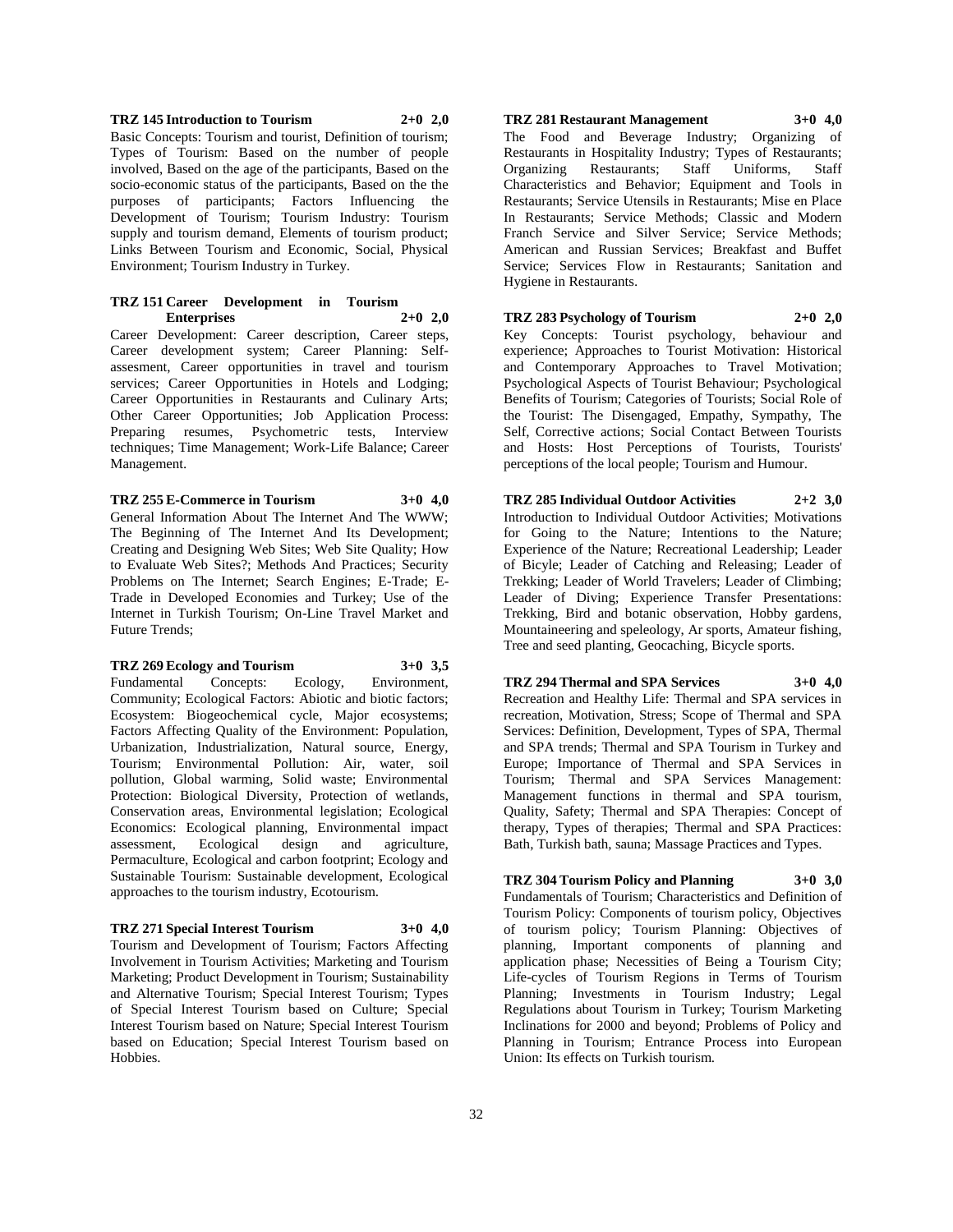## **TRZ 305 Sociology of Tourism 3+0 3,0**

An Overview of Sociology of Tourism: Emergence, development and main frame of sociology of tourism; Historical Development of Tourism and Holiday; Tourism, Leisure and Recreation; Socio-cultural impacts of the Development of Tourism; Relationship between Tourism and Culture; Labor Market in the Tourism Sector; Globalization and Tourism; Environmental Impacts of the Development of Tourism.

**TRZ 307 Support Services in Hospitality 3+0 4,0** Concept of Support Services; Budgeting: Budget preparation process, Elements of general budget of the hotel administration, Budgetary control; Customer Relations: Customer relations concepts related to management, Customer loyalty, Customer complaints, Customer relations process; Public Relations: Process, Media; Animation: Leisure, Recreation, Management of animation services; Security Services: Security equipment, Emergency situations and measures; Banquet Management: Types of banquet, Banquet admission, Preliminary works, Organization, Menu; Laundry: Laundry inventory, Equipment, Laundry operations, Fabric structure, Water quality, Cleaning chemicals, Laundry efficiency and environmental sensitivity.

## **TRZ 308 Travel Management 3+0 3,0**

Travel Industry: History of Travel; Understanding Tourist Motivations; Content of Travel Industry; Tour Operators: Classification of tour operators, Functions of tour operators; Types of Tour and Tour Packages: Independent tours, Hosted tours, Conducted tours, Package tours; Destination Selection by Tour Operators; Tourism Distribution Systems: One-level distribution channels, Two¬-level distribution channels, Three-level distribution channels; Travel Agencies and Other Intermediaries: Activities of travel agencies, Organisation of travel agencies; Travel and Transportation: Land transportation, Sea transportation, Air transportation.

## **TRZ 308 Travel Management 3+0 3,0**

Travel Industry: History of Travel; Understanding Tourist Motivations; Content of Travel Industry; Tour Operators: Classification of tour operators, Functions of tour operators; Types of Tour and Tour Packages: Independent tours, Hosted tours, Conducted tours, Package tours; Destination Selection by Tour Operators; Tourism Distribution Systems: One-level distribution channels, Two¬-level distribution channels, Three-level distribution channels; Travel Agencies and Other Intermediaries: Activities of travel agencies, Organisation of travel agencies; Travel and Transportation: Land transportation, Sea transportation, Air transportation.

## **TRZ 309 Environmental Management in Tourism Businesses 3+0 4,0**

Sustainable Tourism; Sustainable Hotel Construction; Legislations on Environmental Management; Standards of Environmental Management; Volunteer Environmental Management Prizes; Environmental Management and

Personnel; Environmental Management and Guests; Establishment of the Environmental Management Policy; Buying; Reducing; Reusing; Recycling; Public and Local Administrations in Environmental Management.

**TRZ 310 Destination Management 3+0 5,0**

Definition and Features of Destination; Destination Development and Planning: Importance of planning, Carrying capacity, Analysis of touristic attractions and demand; Destination Marketing: Destination marketing strategies, Market segmentation, Marketing mix;<br>Destination Management Organisations: Public Organisations: organisations, Private sector organisations; Total Quality Management for Destination; Destination Management and Benchmarking; Destination Product Development: Destination product life cycle, New product development; Destination Brand Management: Brand development process, Benefits of branding.

**TRZ 310 Destination Management 3+0 5,0** Definition and Features of Destination; Destination Development and Planning: Importance of planning, Carrying capacity, Analysis of touristic attractions and demand; Destination Marketing: Destination marketing strategies, Market segmentation, Marketing mix;<br>Destination Management Organisations: Public Destination Management Organisations: organisations, Private sector organisations; Total Quality Management for Destination; Destination Management and Benchmarking; Destination Product Development: Destination product life cycle, New product development; Destination Brand Management: Brand development process, Benefits of branding.

**TRZ 312 Tourism, Media, Communication 3+0 4,0** Basic Concepts: Tourism, media and communication; Mass Communication and Tourism: Mass communication tools, Fundamentals of mass communication; Tourism-related Publishing and Tourism Media: Television, Newspapers, Magazines, Online publishing; Corporate Publishing in Tourism Sector: Publications of association and trade unions, Hotel magazines; Social Media Applications in Tourism: Facebook, Twitter; Communicating in Virtual Communities and Tourism: Travel blogs, Opinion leaders; Message Contents in Tourism Media: News stories, Corner posts, Interviews, Television programs and Other tourism related publications; Tourism Advertising.

**TRZ 314 Investment and Project Analysis 3+0 4,0** Concepts of Investment and Project; Importance of Investment Project in Business Economy and National Economy; Factors That Affect Investment Decision; Process of Preparing an Investment Project; Determination of Fixed Capital Investment Amount and Operational Capital Need; Static and Dynamic Techniques Used in Assessing an Investment Project in Terms of National Economy.

## **TRZ 316 Tourism Law 3+0 4,0**

Introduction to Tourism Law; Liberty of Travel; Law for the Encouragement of Tourism; Regulation on Licensing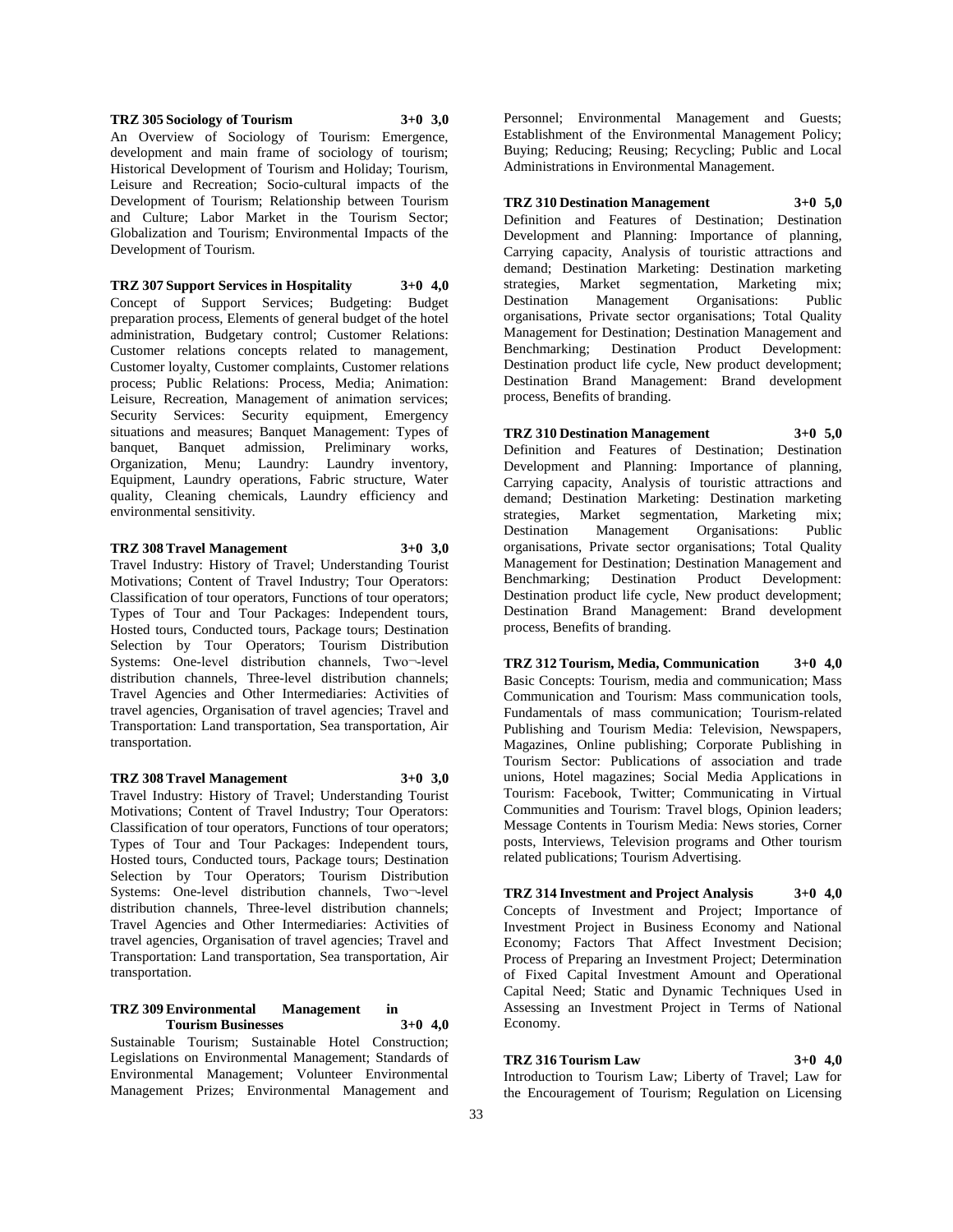and Qualifications of Tourism Facilities; Regulation on the Relations of Tourism Establishments with the Ministry of Tourism and with Other Tourism Establishments and Customers; Regulation on the Use of Thermal Bath Sources in Tourism Centers; Regulation on Yacht Tourism; Travel Agencies and Law on the Union of Travel Agencies; Regulation on Travel Agencies; Regulation for Professional Tourist Guides; Law on the Foundation of the Ministry of Culture and Tourism and Related Regulations; Bylaw of World Tourism Organisation.

## **TRZ 352 Tourism Legislation 3+0 4,0**

Regulatory Rules for Communal Living and Travel; Use of Coasts; Incentives in Tourism; Qualifications of Tourism Facilities and Certification; Dealings of Tourism Businesses with Each Other, Guests/Customers and Tourism Ministry; Use of Thermal Waters in Tourism Centres and Areas; Territorial Sea and Sail Rules; Travel Agencies and Association Law; Tourist Guide Law; Hunting Law; Ministry Organization and Duties; Trading and Work Permits; Protection of Consumers.

**TRZ 353 International Tourism Management 3+0 4,0** Basic Concepts: Local, Regional, International, And global; The Development of International Tourism: The periods of globalization: Tourism practices in different continents: Tourism in Asia, Tourism in Europe, And Tourism in America; The Boundaries of İnternational Tourism: Economic, Socio-cultural, And political; The future of International Tourism: The expectations and the policies.

**TRZ 354 Conference and Event Management 3+0 4,0** Introduction to the Congress and Event Management; Meetings, Incentives, Congresses and events; Destination Management; Marketing and Management of International Congresses; Meeting Services in Hotel Businesses; Special Events; Exhibition and Fair Services; Information Technologies and Meeting Management; Meeting Management in Hospitality Businesses; Event Services and Human Resource Management; Future of Meeting Services.

### **TRZ 355 Computerized Front Office Management 2+2 4,0**

Introduction: Hotel business and front office department; Reservation: Market segments and reservation resources, Individual and group reservations; Accommodation: Checkin and in-house services; Guest Accounts: Tracking guest transactions, Billing; Forecasting Available Room Numbers: Calculating room rate; Preparing Forecasted Budget; Selling With Dealers: Selling with agency and operators, Online distribution channels; Hotel Trip With Students; Yield Management; Implementation Levels of Yield Management; Auditing and Evaluating Performance.

**TRZ 356 Housekeeping Management 2+2 4,0** Definition and Organization of Housekeeping Management Department; Human Resources Management in Housekeeping; Planning in Housekeeping; Control in Housekeeping; Budgeting and Decoration in Housekeeping; Hygiene and Security in Housekeeping; Tools and

Equipment, and Materials used in housekeeping; Room Types; Types of Cleaning and Room Cleaning; Guest Invitation for Presentation of Tools and Equipment Used in Housekeeping; Bathroom Cleaning and General Cleaning; Floor Trolley and Floor Office; Laundry; Computer Applications in Housekeeping; Technical Tour to the Hotel for the Introduction of Housekeeping Department.

## **TRZ 357 Ergonomics in Tourism 2+0 3,0**

General Concepts: Introduction to ergonomics, Individuals' adaptation to PCs, Machines and Tools, Concept of fatigue concept; Ergonomics in Tourism Businesses: Ergonomics in office, Anthropometry, Ergonometric design in tourism enterprises; Software; Improvement in Office: Problem definition, Improvement in problematic Area, redesign; Team Works; Final Evaluation.

### **TRZ 358 Digital Tourism 2+0 3,0**

Digital Age and Digital Culture; Digital Channels: Communication, Information accessibility; Effects of the Digital Revolution: Effects on enterprises, Effects on consumers; Digital Experience and Innovative Service Design; Evolution of the Internet and Tourism Industry; New Marketing Strategies in Tourism: Internet and social medi; Technology, Production and consumption relationship; Accommodation Companies and Digital Channels; Travel Enterprises and Digital Channels; Trasportation Companies and Digital Channels; Food and Beverage Companies and Digital Channels; Destinations and Digital Channels; Recreative Activities and Digital Channels.

## **TRZ 359 Creative Cities 2+0 3,0**

Defining and Analysis of Creative Cities; Creative Economy; Paradigm of Creative Class; Neo-Liberal Economy and Creative Industries; Classification of Creative Industries; Creative Tourism (Meaning and Roots); Motives and Consumer Behavior in Creative Tourism; Creative Experience Model; Creative Cities and Local Development; Place Spirit; Creative Cities and Livable Community; Clustering, Networks and creativity.

## **TRZ 361 World Culinary Culture 3+0 4,0**

Introduction to Culinary Culture: Concepts of culinary, Characteristics of culinary culture, History of cuisine; Samples From and Features of the Culinary Culture in the World: French cuisine, Italian cuisine, Spanish cuisine, English and Balkan cuisine, Scandinavian and Russian cuisine, Central and North American cuisine, Mexican cuisine, Cuisines of South American countries, Chinese cuisine, Indian cuisine, Japanese cuisine, Korean cuisine, South East Asian cuisine, African cuisine, Middle Eastern cuisine, Turkish cuisine.

# **TRZ 408 Industrial Tourism Project 2+4 8,0**

Identifying the Project Topic; Identifying the topic, aim and importance of the project; Identifying the Methodology; Literature Review; Developing the Data Collection Instrument; Discussing Analysis Techniques; Preliminary Research; Implementation of the Research; Data Collecting;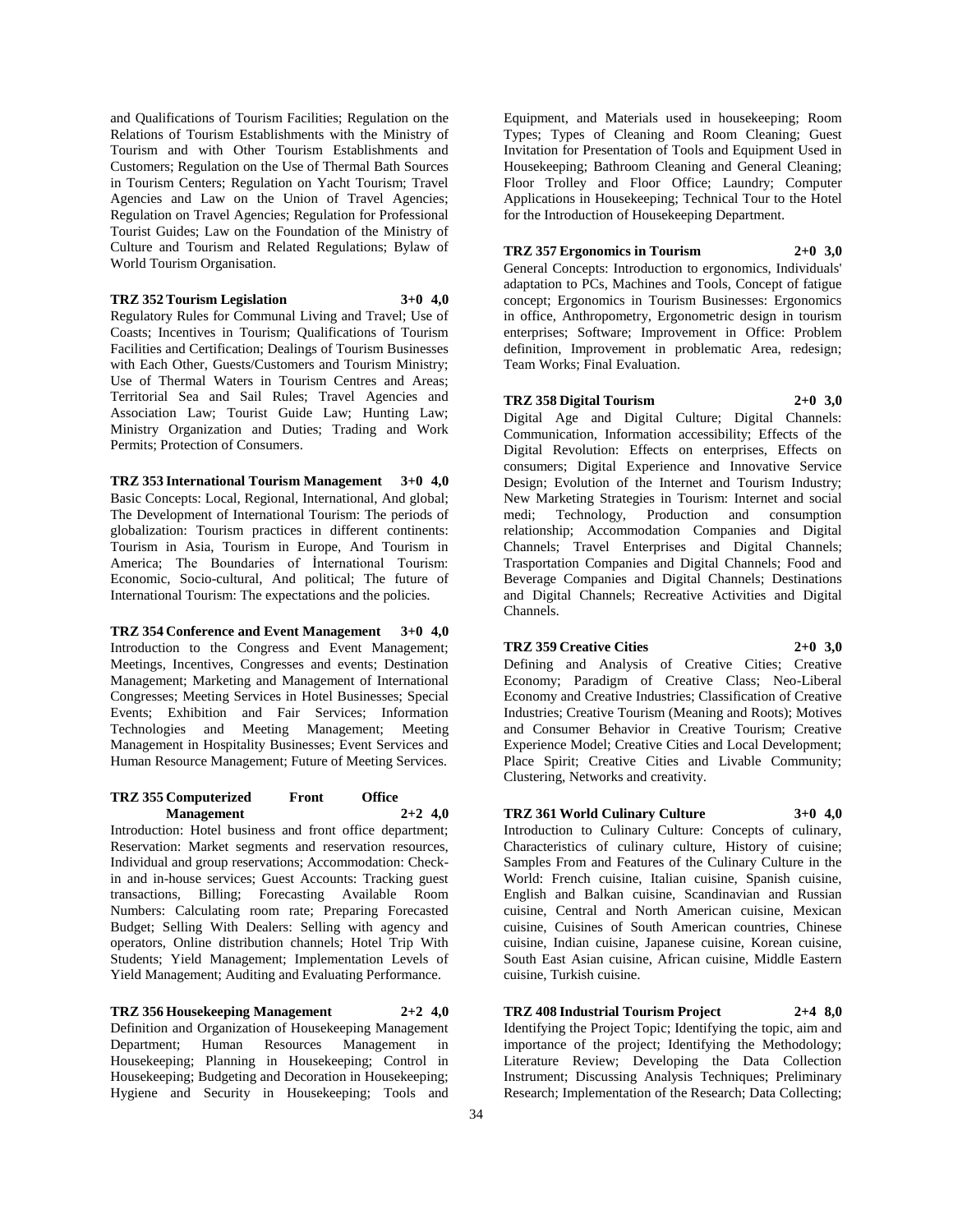Analysis of Research Results; Interpreting the Findings; Reporting the Research; Submitting the Project.

**TRZ 415 Institutionalization of Tourism 2+0 3,0** Fundamental Concepts; Institution, Institutionalization, Expectations, Consequences, Isomorphism; Institutionalization Theory: Old and modern institutionalization approaches; Institutionalization in Contemporary Approaches; Institutionalization of Tourism Business; Institutionalization Factors of Tourism Businesses: Formalization, Professionalization, Organizational culture, Transparency, Consistency, Social responsibility; Institutionalization Process; Case Examples: Hotel/ Restaurant/ Travel Agencies.

## **TRZ 419 Public Relations Campaigns in Tourism 2+2 5,0**

Public Relations and Marketing Communications: Advertising, Direct marketing; Tourism and Public Relations: Public relations in hospitality and travel sectors; Project I: Project briefs and project groups; Determining Strategies: Determining problem, Situation analysis, Message and media strategies; Planning the Campaign: Execution plans, Measuring; Campaign Presentation: Preparing the campaign report; Project II: Project briefs, Composing project groups; Determining Strategies: Determining problem, Situation analysis, Message and media strategies; Planning the Campaign: Preparing execution plans, Measuring; Presenting the Campaign: Preparing the campaign report.

## **TRZ 420 Mass Food Production 3+0 5,0**

Food and Beverage Industry and Development of Industry; Types of Food and Beverage Business: Concept of Mass Food Production (Catering); Organizations of Mass Food Production; Mass Food Production Business in Turkey: Menu planning, Purchasing, Receiving, Storing and Control; Marketing in Mass Food Production Organizations; Concept of Mass Food Production Systems; Conventional Production Systems: Receiving, Preparing and Cooking, Distributing, Advantages and Disadvantages; Cook-Chill System: Supplying, Preparing and Cooking, Distributing, Chilling, Storing, Advantages and Disadvantages; Cook-Freeze System: Supplying, Preparing and Cooking, Distributing, Freezing, Storing, Advantages and Disadvantages.

## **TRZ 424 Tourism Transportation 3+0 5,0**

Tourism and Transportation; Highway Transportation: Development of highway transportation, Relationship between highway transportation and tourism, Car rental; Railway Transportation: Development of railway transportation: Railway transportation in Turkey, Railway projects in Turkey; Sea Transportation; Yacht Tourism; Airway Transportation; Tour Operators and Transportation; Airway Businesses and Distribution Systems; Airports and Airfields; Future of Transportation Businesses.

**TRZ 427 Research Methods in Tourism 3+0 4,0** Basic Concepts: Sciences and Social Sciences, Qualitative and quantitative research approaches; Stages of Quantitative Research: Topic, Aim, Literature review, Population and sampling, Data collection and analysis, Reporting; Descriptive Methods: Survey, Interview, Observation; Testing and Measuring Tools: Types of scales, Validity, Reliability, Measurement tools; Relational Methods; Causal Comparative Method, Experimental Methods; Research Ethics; Evaluation of Scientific Research.

## **TRZ 429 Project Management 3+0 4,0**

Phases of project management; Forming the project team: Responsibilities of project leader, Organization of the project, Role distribution, Gathering necessary information, Brainstorming to determine instructional strategies; Developing, distributing and presentation of plans; Preparing and testing blue-print materials; Developing original materials; Work conditions; Work flow; Resources; Internal and external relationships; Production system; Evaluation; Management of distribution and monitoring services.

## **TRZ 431 Project Preparation and Management 1+2 4,0**

Project Preparation and Basic Concepts; Introduction to Project Managament: Definition of projects, Components of projects; Initiating the Project: Determination of the nature and aim of the project, Cost and budget, Determination of shareholders; Planning the Project: Determining team members, Determining budget, Risk planning; Implementation of the project and control: Coordination of resources, Monitoring the variables of the project; Closing the Project: Finalization of all activities, Completing project aggrement; Project Examples.

#### **TRZ 433 Operations Management in Tourism Enterprises 3+0 3,0**

Introduction to Operations Management; Production Planning in Tourism Facilities; Inventory Planning in Tourism Facilities; Supply Chain Management in Tourism Facilities; Human Resource Management and Personnel Scheduling in Tourism Facilities; Facility Planning in Tourism Facilities; Quality Management ın Tourism Facilities; Performance Measurement ın Tourism Operations; Problem Identification ın Tourism Facilities; Problem Solving ın Tourism Facilities; Students' Team Works; Visit to Tourism Enterprise; Students' Team Works.

## **TRZ 457 Ethics in Tourism 3+0 4,0**

Ethics in Tourism; Ethics and Related Concepts; Ethics Theories; Basic Principles of Ethics; Types of Ethics: Individual ethics, Business ethics; World Tourism Organization's Code of Ethics; Ethical Problems in Tourism Organizations; Sources of Ethical Problems; Ethical Problems in Lodging Industry; Ethical Problems in Food & Beverage Organizations; Ethical Problems in Travel Agencies; Ethics and Customer Complaints; Customer Rights in Tourism Sector.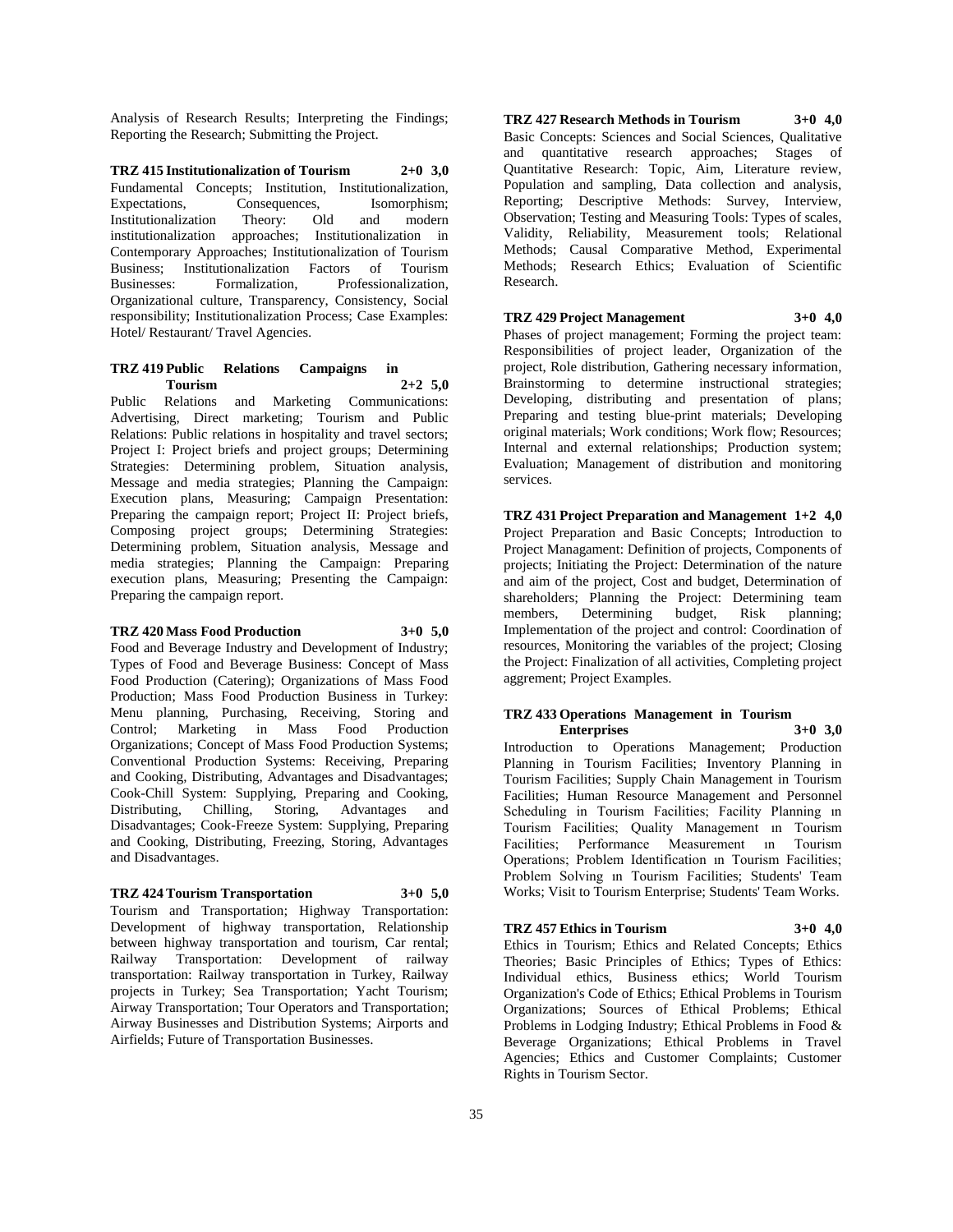**TRZ 458 CRS Applications-Amadeus 3+0 5,0** Encoding/decoding; Tariff Displays; Flight Availability; PNR Optional Fields; Segment Sell; Name; Address Phone; Ticketing; Special Service Requirements; Reservations; Hotel Reservations; Car Availability and Quotes, ; Availability Display; Passenger Ticket Coupons; Reservation Procedures; Seat Availability.

#### **TRZ 461 Processive Drama 0+2 2,0**

Approaches in Drama: Realm of processive drama, Approaches in processive drama, Mantle of the expert, Commission creation; Techniques in Processive Drama: Dull image, Forum theatre, Private property, Diary, In-role writing, Flashbacks, Rituals and ceremonies, Interview; Creative Problem Solving: Problem identification, Life history analysis, Pre-script writing, Identifying heroes, Creating possible solutions, Implementation of the technics, Reporting, Evaluation.

## **TRZ 463 Tourism Field Studies 0+3 4,0**

Giving Information on the Preparation of Reports in the Field of Tourism Management; Determination of Subject; Research on the Topic; Literature Review; Making the Research Plan; Writing the Study: Introduction, Methods, Results, Discussion; Evaluation; Making the Necessary Corrections; Presentation of the Study: Oral presentation, Written presentation.

**TRZ 465 Product Development in Tourism 3+0 4,0** Understanding Consumer Needs and Wants; Methods Used in Determining Consumer Needs and Wants; Products in Tourism; Classification of Products; Product Life-cycle; Importance of New Product Development; Concept of Innovation; Innovation in Service; Resources of Innovation; Internal and External Factors in Product Development; Process of Product Development: Idea generation, Idea screening, Concept development, Market test, Marketing strategy, Business analysis, Product development and commercialization.

#### **TRZ 469 Space and Experience 2+0 3,0**

Place, Space, Usage of Place; Formation of Place, Social construction; Differentation of Place: Urban as architecture and spirit of urban: Public sphere, Private sphere, Places and consumption: Place as a gaze, Place and discipline, place and consumption elements; Re-Production of Place: Gentrification; Place Experience; Place and Emotions: Familiarity, Nostalgia, Authenticity, Uniquness; Place and Tourism: Economical, Geographical, Social and cultural context; Place Identity, Place attachment.

## **TRZ 470 Drama in Tourism 0+2 2,0**

Drama Applications in Tourism: Tourism destinations and drama, Guiding and storytelling, Cultural heritage, tourism and drama, Mythology, tourism and drama, History and drama; Tour Guiding and Drama: Improving narrative skills, Non-verbal improvisation, Verbal improvisation, Tourist's and the guide's dramatization, Promotional material and dramatization, Preparing promotional materials; Improving Talent and Skills: Critical thinking

skills, Communication skills, Comprehension and interpretation skills, Ability in understanding different cultures, Problem solving skills, Environmental and social responsibility.

#### **TRZ 471 Productivity Management in Tourism Enterprises 3+0 4,0**

Business Management; Productivity and the Basic Contents of Productivity; Productivity Studies in Tourism Management; Place of Incorporation, Productivity relations in hotel enterprises; Productivity Improvement of Physical Work Studies; Price, Service, Productivity Relations in Accommodation and Food, Beverage departments of hotel enterprises; Productivity Increasing Principles Productivity Improvement in Management of Human Resources; Work Study and Productivity Improvement; Behavioral Techniques to Increasing Productivity; Productivity of Marketing and Sales Services in Hotel Businesses.

## **TRZ 472 Animation Services Management in Tourism Enterprises 2+0 3,0**

The Relationship Between Recreation and Animation; Historical Development of Recreation Services, Tourismrecreation relationship; Concept and Types of Animation; Animation: Functions and characteristics; Businesses and Animation Costs; Principles of Animation, Management Style, Team creation; Implementation Stages and Preparations of Animation Programs; Organization of Animation Services and Responsibilities of Animation Staff; Execution of Animation Activities, Coordination and supervision of the tourist influence methods of animators; Animation and Traditional Culture; The Economic Qualification to Traditional Cultural Values; Examples of Animation Games; Implementing Animation Events in the Hotels and Resorts.

## **TRZ 473 Local Authorities and Regional Development 3+0 3,0**

Definition and Types of Regions; Economic Area and the Concept of Triple Region; Distinction of Regions Based on the Degree of Development; Organizational Structure of Regional Development Policies; Regional Planning and Development; Regional Development Models; Regional Inequalities and Tourism; Regional Development Methods and Tourism; Development Agencies and Their Role in Regional Development; Tourism and Regional Development and Planning in Turkey; Regional Policies in the Adaptation Proess to European Union; Relationship Between Local Authorities and Regional Development; Problematic Areas of Local Authorities for Development; Applications of Local Authorities for Development.

## **TRZ 474 Tourism Management Graduation Project 2+4 8,0**

Determining the Subject of the Thesis Project; Collection of Data in Relation With the Project, or Thesis Writing Methodology; Explaining the Writing Methodology; Preparing Final Work in a Field of Interest: In such topics as tourism politics, Marketing destinations, Culture tourism, Hospitality business, Food and beverage business, Travel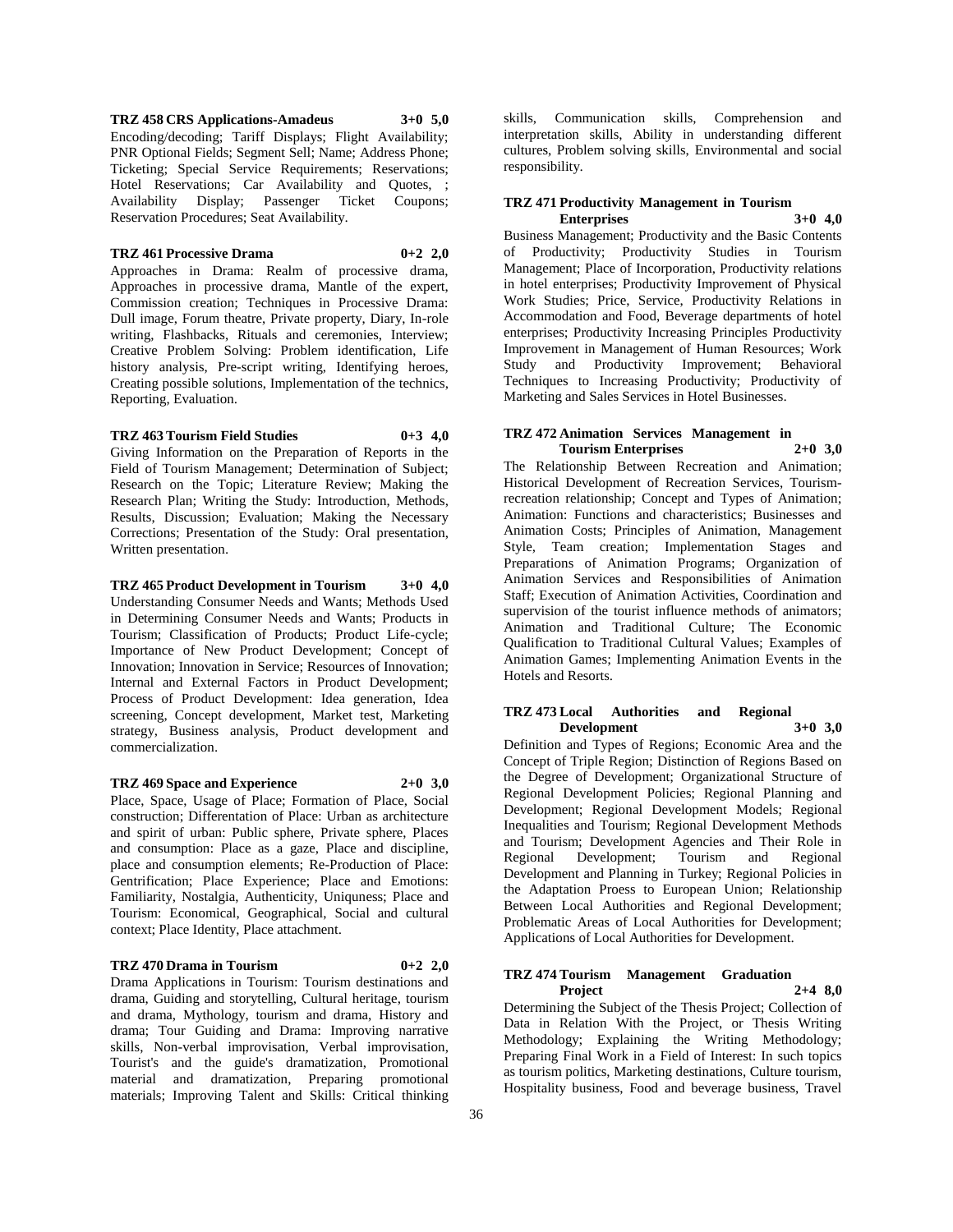business, Transportation systems, Customer preferences and behaviour.

**TRZ 475 Innovation in Tourism Enterprises 2+0 3,0** General Concepts: Innovation and related terms with innovation; Innovation in Tourism Businesses: Importance of innovation management, Innovation applications in the tourism sector, Types of innovation; Change in Production and Process; Innovation in a competitive environment: Competitiveness of enterprises and Innovation; Innovation Process: Strategy of innovation, A process of new product design in tourism; Innovative Applications In Tourism: Innovati ve applications in lodging, Innovative applications in marketing, Innovative applications in sales, Innovative applications travel agencies and tour operations, Innovative applications in social media.

**TRZ 476 Simulation Applications in Hotels 1+2 4,0** Introduction: Yield management; Introduction of the Program: Interfaces; The Creation of Working Groups; Market Segmentation: Customer profile analysis, Analysis of reports according to profiles, Room distribution; Analysis of Performance Indicators; Setting Objects: Monthly, Annually; Decision Making: Room allocation, Deciding to hotel properties and activities, Room pricing, Marketing; Debt and Payments; Seminar: Guest speaker; Monitoring Reports: The objective reports, Performance statistics, Revenues, Occupancy, Market share, Demand; Monitoring of Performance Statistics Reports; Evaluation.

**TRZ 478 Spatial Design at Touristic Areas 3+0 5,0** Description of the Concept of Space, Tourism and space; Natural Spaces and Humane Spaces; Effects of Tourism on Spaces; Carrying Capacities; Continuity of Settings, Sustainability, Sustainability in tourism; Sustainability Practices in Tourism Settings and Sustainable Model İmplications; Tourism and Spatial Mobility; Bringing Touristic Functions to Natural Spaces, Functional planning in natural spaces; Given Services for Different Visitor Groups in Natural Spaces; Bringing Touristic Functions to Historical Spaces; Bringing Touristic Functions to Cultural Spaces; Spatial Planning of Cities for Touristic Purposes; Accessibility in Tourism Spaces, Travelling as a human right, Structures and means of transportation; A Seminar on the Topic of "Tourism and Accessibility for Everyone".

**TRZ 480 Tour Operation Applications-Sejour 1+2 4,0** Introduction to Sejour Automation; Definitions: Users, Tour operator, Pricelists, Groups; Contracts: Hotel definitions, Hotel contracts, Transportation contracts; Reservation: Reservation definitions, Reservation procedures, Customer procedures; Operation: Operation definitions, Customer traffic, Vehicle management; Tours: Tour definitions, Tour reservation; Billing: Invoice calculation, Billing reports; General menu; Reorganization; Online menu.

## **TRZ 482 Globalization and Competitive Strategies in Tourism 3+0 4,0**

The Definition and History of Globalization; The Definition and Importance of Competition; Global Tourist and Characteristics of Global Tourists; Types of Activities and Organizational Structures of Global Companies; Global Tourism Organizations: World tourism organization, World travel and tourism council, International air transport association; Competitive Strategies in Global Companies; The Development of Competition in the Process of Globalization; The Competitive Five Forces Model in Global Tourism Companies.

**TRZ 484 Customer Relationship Management 2+0 3,0** The Concept of Customer Relations Management: Definition, Scope and importance; Communication with Customers and its Dimensions: The concept of communication and effects of communication; Customer Commitment: Dimensions of customer commitment and quality; Strategic Approach in Customer Relationship: The concept of strategy and its dimensions; The Process of Planning and Adopting Customer Relationship; Organizational Culture and Customer Relationship; Customer Loyalty: Dimensions of customer loyalty and its effects; Methods of Customer Relationship Management; Problems in Customer Relationship Management; Measuring Customer Relationship Management.

**TRZ 486 Contemporary Issues in Tourism 3+0 4,0** The Impacts of Single Currency (Euro) Application for Tourism Industry; The Impacts of Euro to European Holiday and Circuit Tourism Market; The Situation of Former Eastern European (FEE) Countries Integrated in EU; General Effects of FEE Countries to European Tourism Industry; The Operations of Multinational Tourism Companies in FEE Countries; The Importance of Russia and Turkic Republics (RTR) for the Countries Operating in Holiday Tourism Market; The EU Laws for Russian Made Planes; The Dependence Relation of Turkey and North African Countries with RTR Market; The Impacts of Natural Disasters to Far East Holiday Tourism Market; The Greatest Producer, China, and Holiday Necessity of Chinese Citizens; The Global Leadership and EU Relationship; The Competition of Tourism Companies Operating in EU Market; Global and Multinational Growth Strategies.

#### **TRZ 801 Types of Tourism I 2+0 3,0**

Tourism Product and Tourism Product Diversification; Alternative Tourism; Rural Tourism; Plateau Tourism; Eco-Tourism; Botanical Tourism; Cave Tourism; Birding; Hunting; Sports Tourism: Air sports tourism, Water sports tourism; Winter Mountain Sports and Tourism; Adventure Tourism; Golf Tourism, Camping and caravan tourism.

## **TRZ 802 Types of Tourism II 2+0 3,0**

Yacht Tourism; Cruise Tourism; Third Age Tourism; Youth Tourism; Cultural Tourism; Ethnic Tourism; Event Tourism; Sadness Tourism; Religious Tourism; Gastronomic Tourism; Wine Tourism; Gambling Tourism; Shopping Tourism; Mice: Leisure Tourism; Health Tourism; Space Tourism; Festival Tourism.